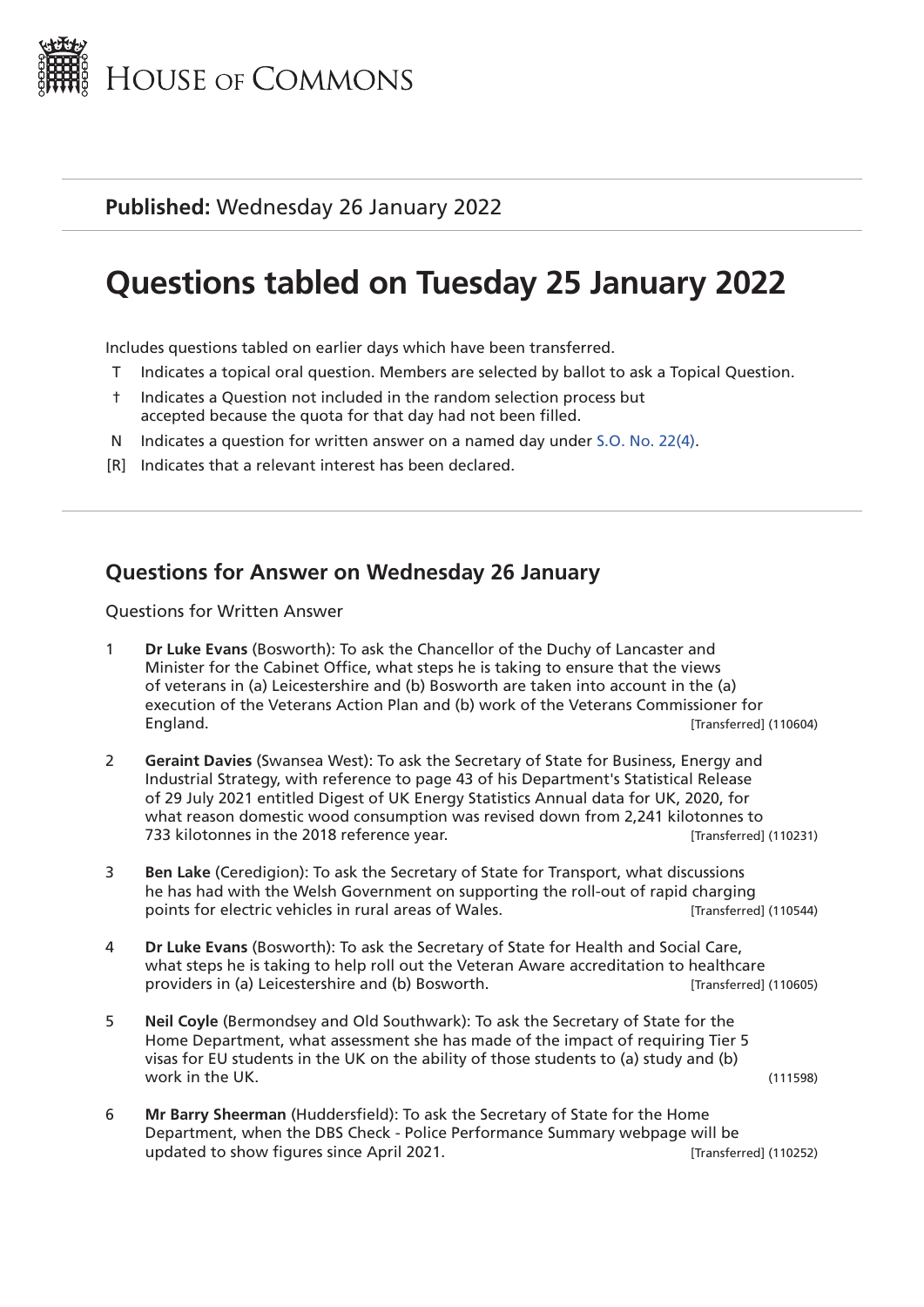- 7 **Mr Barry Sheerman** (Huddersfield): To ask the Secretary of State for the Home Department, what steps is her Department taking, in conjunction with the Home Office, to ensure that police forces are meeting published service standards on the speed and efficiency of DBS checks. **Example 20 and 10253** [Transferred] (110253)
- 8 **Robert Halfon** (Harlow): To ask the Chancellor of the Exchequer, what assessment he has made of the implications for his policies of increases in the number of people using buy now, pay later services as an additional form of short-term credit financing. [Transferred] (110326)
- 9 **Chi Onwurah** (Newcastle upon Tyne Central): To ask the Chancellor of the Exchequer, what assessment his Department made of the potential merits of the Patent Box; and what metrics were used when making that assessment. **[Transferred]** (110350)
- 10 **Chi Onwurah** (Newcastle upon Tyne Central): To ask the Chancellor of the Exchequer, with reference to page 35 of the Centre for Business Research's May 2021 Report on R&D tax credits, what assessment his Department has made of the implications for its policies of that report's (a) conclusion that there is no justification for an R&D subsidy and (b) other policy recommendations. The same state of the state of the state (110351)
- 11 **Chi Onwurah** (Newcastle upon Tyne Central): To ask the Chancellor of the Exchequer, with reference to exhibition 1 on page 12 of the Centre for Business Research's May 2021 Report on R&D tax credits, what assessment his Department has made of the implications for his policies of the decrease in self-funded levels of R&D spending since 1999. [Transferred] (110355)

## **Questions for Answer on Thursday 27 January**

Questions for Written Answer

| $\mathbf{1}$ | Marsha De Cordova (Battersea): To ask the Chancellor of the Duchy of Lancaster and<br>Minister for the Cabinet Office, if he will develop a cross-government strategy to<br>reduce health inequalities.                                                                                                                                                               | (111706) |
|--------------|-----------------------------------------------------------------------------------------------------------------------------------------------------------------------------------------------------------------------------------------------------------------------------------------------------------------------------------------------------------------------|----------|
| 2            | Mike Amesbury (Weaver Vale): To ask the Secretary of State for Business, Energy and<br>Industrial Strategy, with reference to the liquidation of CNIM on 24 January 2022, if<br>he will make it his policy to halt the construction of a waste incinerator in Weaver<br>Vale constituency.                                                                            | (111697) |
| 3            | Anthony Browne (South Cambridgeshire): To ask the Secretary of State for Business,<br>Energy and Industrial Strategy, what his Department's financial investment in (a)<br>cancer research and (b) dementia research has been per year since 2015.                                                                                                                    | (111731) |
| 4            | Sarah Champion (Rotherham): To ask the Secretary of State for Business, Energy<br>and Industrial Strategy, how much revenue has been raised as a result of the sale<br>of allowances under the UK Emissions Trading Scheme in 2021; and what the total<br>funding is from the proceeds of that scheme that has been allocated to projects to<br>limit climate change. | (111585) |
| 5            | Caroline Lucas (Brighton, Pavilion): To ask the Secretary of State for Business, Energy<br>and Industrial Strategy, what recent discussions he has had with the chairman<br>of (a) the Oil and Gas Authority, (b) Gordon Birrell, executive vice-president of                                                                                                         |          |

production at BP, (c) Zoe Yujnovich, upstream director at Shell, (d) Al Cook, executive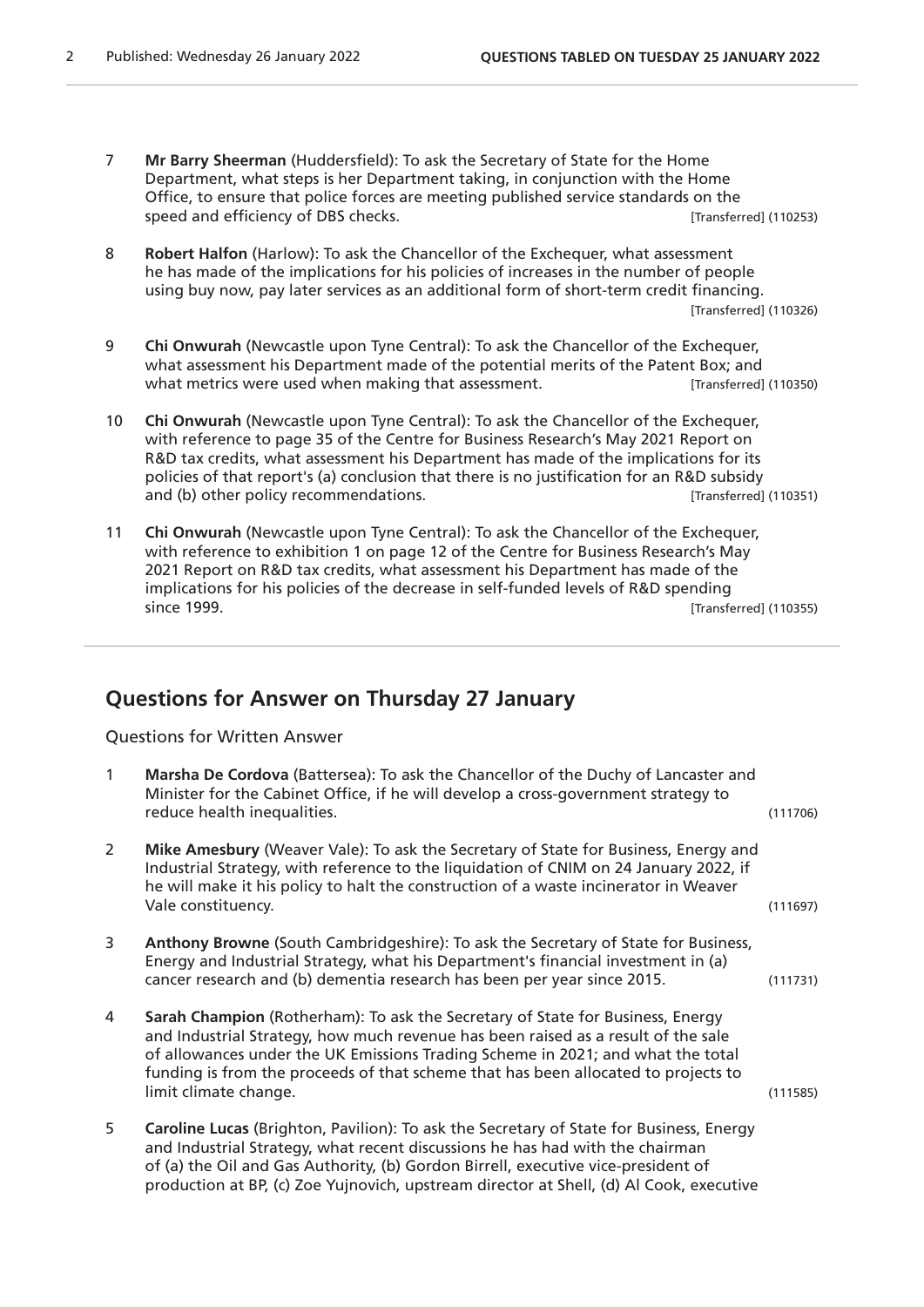|                | vice-president at Equinor, (e) Sam Laidlaw, chairman of Neptune Energy and (f)<br>Amjad Bseisu, chief executive of EnQuest, on the incompatibility of new oil and gas<br>production with reaching net zero by 2050.                                                                                                                                                                                                                                                   | (111543) |
|----------------|-----------------------------------------------------------------------------------------------------------------------------------------------------------------------------------------------------------------------------------------------------------------------------------------------------------------------------------------------------------------------------------------------------------------------------------------------------------------------|----------|
| 6              | Caroline Lucas (Brighton, Pavilion): To ask the Secretary of State for Business, Energy<br>and Industrial Strategy, which oil and gas companies attended the dinner he held on<br>16 November 2021.                                                                                                                                                                                                                                                                   | (111544) |
| $\overline{7}$ | Paul Maynard (Blackpool North and Cleveleys): To ask the Secretary of State for<br>Business, Energy and Industrial Strategy, how many of the 96 weather stations<br>reporting to the Met Office recorded or forecasted 7 day average temperatures of (a)<br>one degree Celsius or below, (b) two degrees celsius or below and (c) three degrees<br>celsius and below between 1 November 2021 and 14 January 2022.                                                     | (111540) |
| 8              | Navendu Mishra (Stockport): To ask the Secretary of State for Business, Energy and<br>Industrial Strategy, if his Department will implement a single accreditation and<br>enforcement scheme, similar to the Gas Safe Register, for use by the public when<br>installing low carbon technologies in their homes.                                                                                                                                                      | (111736) |
| 9              | Navendu Mishra (Stockport): To ask the Secretary of State for Business, Energy and<br>Industrial Strategy, what data his Department holds on the number of accredited<br>companies in place to undertake building insulation work in (a) the UK, (b) Greater<br>Manchester and (c) Stockport constituency.                                                                                                                                                            | (111737) |
| 10             | Stephen Farry (North Down): To ask the Secretary of State for Digital, Culture, Media<br>and Sport, what plans her Department has to review the list of dates in its Union Flag<br>flying guidance for UK government buildings.                                                                                                                                                                                                                                       | (111750) |
| 11             | Peter Aldous (Waveney): To ask the Secretary of State for Education, whether he will<br>provide in-year funding for Further Education college courses that help tackle skills<br>gaps in the economy.                                                                                                                                                                                                                                                                 | (111564) |
| 12             | Peter Aldous (Waveney): To ask the Secretary of State for Education, whether people<br>in receipt of universal credit will have access to short courses of between six weeks to<br>a year in areas where there are skills gaps, starting from September 2022.                                                                                                                                                                                                         | (111565) |
| 13             | Lee Anderson (Ashfield): To ask the Secretary of State for Education, what steps his<br>Department is taking to support students whose academic performance has been<br>adversely impacted by the covid-19 pandemic.                                                                                                                                                                                                                                                  | (111713) |
| 14             | Miriam Cates (Penistone and Stocksbridge): To ask the Secretary of State for<br>Education, if he will make an (a) estimate the number of covid-19 lateral flow tests<br>that have been distributed to schools and further education colleges since 1 January<br>2021 and (b) assessment of the effectiveness of (i) lateral flow testing and (ii) the<br>vaccination of 12 to 15 year olds in minimising covid-19-related pupil absences from<br>full-time education. | (111769) |
| 15             | Damian Collins (Folkestone and Hythe): To ask the Secretary of State for Education,<br>whether schools in receipt of funding from the Turing Scheme for the 2021-22<br>academic year will have flexibility to schedule their projects beyond August 2022 in<br>the context of those projects having been affected by the covid-19 outbreak.                                                                                                                           | (111553) |
| 16             | Robert Halfon (Harlow): To ask the Secretary of State for Education, what assessment<br>he has made of the potential impact of the Health and Social Care Bill proposals<br>on joint working between local authorities, the police and health authorities on<br>safeguarding children.                                                                                                                                                                                | (111551) |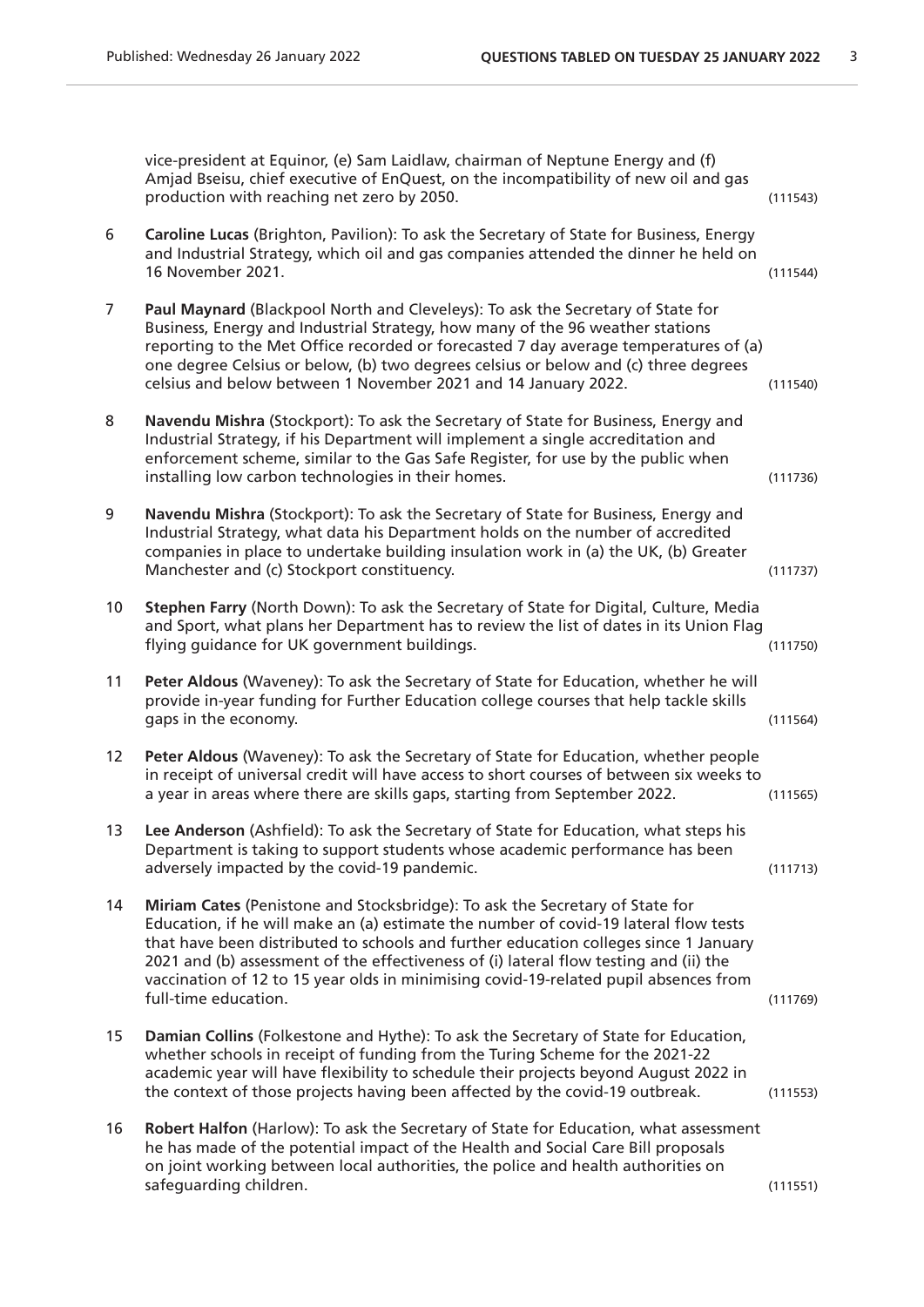| 17 | Robert Halfon (Harlow): To ask the Secretary of State for Education, with reference<br>to the Government's response to the Education Committee's Third Report on<br>Strengthening Home Education, published on 26 October 2021, if he will bring<br>forward legislative proposals to create a statutory register including home educated<br>children, based on the Government's response to the Committee's report. | (111552) |
|----|---------------------------------------------------------------------------------------------------------------------------------------------------------------------------------------------------------------------------------------------------------------------------------------------------------------------------------------------------------------------------------------------------------------------|----------|
| 18 | Rachael Maskell (York Central): To ask the Secretary of State for Education, what<br>recent estimate he has made of the proportion of chidlren and young adults in care<br>that have complex needs.                                                                                                                                                                                                                 | (111641) |
| 19 | Rachael Maskell (York Central): To ask the Secretary of State for Education, how<br>many children and young people are in care, (a) in total and (b) by age as of 25<br>January 2022.                                                                                                                                                                                                                               | (111642) |
| 20 | Rachael Maskell (York Central): To ask the Secretary of State for Education, what<br>assessment he has made of the adequacy of funding for special educational needs<br>and disabilities in York.                                                                                                                                                                                                                   | (111644) |
| 21 | Rachael Maskell (York Central): To ask the Secretary of State for Education, what<br>steps he is taking to help ensure that all children and young people with special<br>educational needs and disabilities are in receipt of the education, care and funding<br>that they need.                                                                                                                                   | (111645) |
| 22 | Damien Moore (Southport): To ask the Secretary of State for Education, what steps<br>his Department plans to take to ensure that SEND children with an education and<br>health care plan receive the necessary support in school throughout their education.                                                                                                                                                        | (111699) |
| 23 | Dr Kieran Mullan (Crewe and Nantwich): To ask the Secretary of State for Education,<br>what steps his Department is taking to ensure that pupils can learn safely in<br>education settings.                                                                                                                                                                                                                         | (111752) |
| 24 | Dr Kieran Mullan (Crewe and Nantwich): To ask the Secretary of State for Education,<br>what recent discussions he has had with the Secretary of State for Health and Social<br>Care on increasing covid-19 vaccination uptake among school pupils.                                                                                                                                                                  | (111753) |
| 25 | Dr Kieran Mullan (Crewe and Nantwich): To ask the Secretary of State for Education,<br>what steps he is taking to provide schools and pupils with access to covid-19 lateral<br>flow tests.                                                                                                                                                                                                                         | (111754) |
| 26 | Dr Kieran Mullan (Crewe and Nantwich): To ask the Secretary of State for Education,<br>what recent assessment he has made of the effectiveness of the National Tutoring<br>Programme.                                                                                                                                                                                                                               | (111755) |
| 27 | Dr Kieran Mullan (Crewe and Nantwich): To ask the Secretary of State for Education,<br>what steps his Department is taking to support disadvantaged pupils over this<br>academic year.                                                                                                                                                                                                                              | (111756) |
| 28 | Dr Kieran Mullan (Crewe and Nantwich): To ask the Secretary of State for<br>Education, what steps his Department is taking to strengthen the value of technical<br>qualifications.                                                                                                                                                                                                                                  | (111757) |
| 29 | Dr Kieran Mullan (Crewe and Nantwich): To ask the Secretary of State for Education,<br>what steps his Department is taking to support young people into high quality jobs.                                                                                                                                                                                                                                          | (111758) |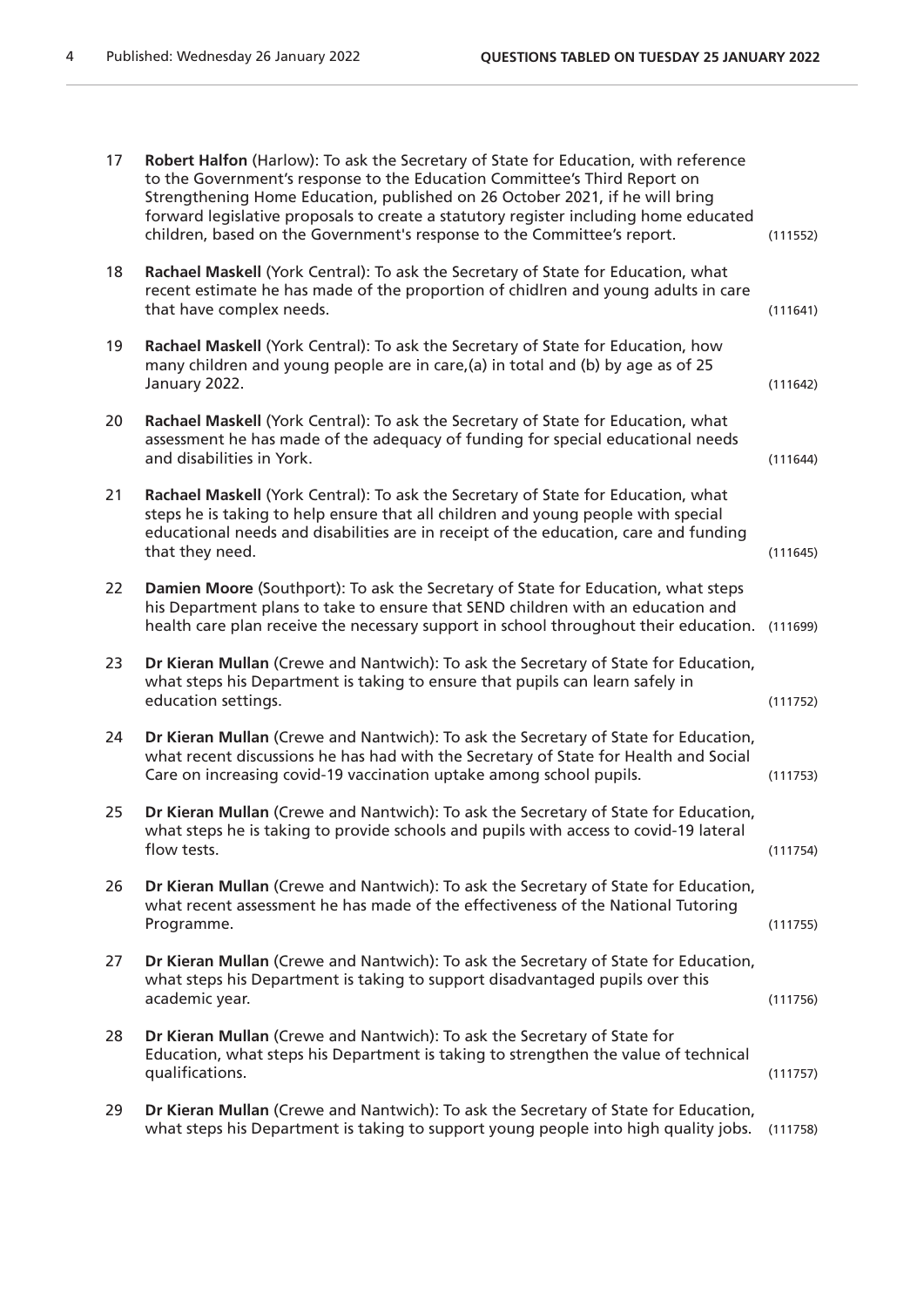| 30 | Dr Kieran Mullan (Crewe and Nantwich): To ask the Secretary of State for Education,<br>what steps his Department is taking to promote lifelong learning and skills<br>development.                                                                                                                                                                                             | (111759) |
|----|--------------------------------------------------------------------------------------------------------------------------------------------------------------------------------------------------------------------------------------------------------------------------------------------------------------------------------------------------------------------------------|----------|
| 31 | Dr Kieran Mullan (Crewe and Nantwich): To ask the Secretary of State for Education,<br>what steps he is taking to upgrade further education colleges.                                                                                                                                                                                                                          | (111760) |
| 32 | Dr Kieran Mullan (Crewe and Nantwich): To ask the Secretary of State for Education,<br>what steps his Department is taking to protect freedom of speech on university<br>campuses.                                                                                                                                                                                             | (111761) |
| 33 | Dr Kieran Mullan (Crewe and Nantwich): To ask the Secretary of State for Education,<br>what steps he is taking to implement the recommendations of the Early Years<br>Healthy Development Review.                                                                                                                                                                              | (111762) |
| 34 | Jim Shannon (Strangford): To ask the Secretary of State for Education, what steps he<br>is taking to increase teaching of the events of the Holocaust in UK schools.                                                                                                                                                                                                           | (111581) |
| 35 | Stuart Anderson (Wolverhampton South West): To ask the Secretary of State for<br>Environment, Food and Rural Affairs, what steps he is taking to promote locally<br>sourced produce in (a) supermarkets and (b) high street shops.                                                                                                                                             | (111710) |
| 36 | Rebecca Long Bailey (Salford and Eccles): To ask the Secretary of State for<br>Environment, Food and Rural Affairs, whether his Department has made an<br>assessment of the potential effect of the ban on incandescent light bulbs and the<br>phasing out of halogen light bulbs and fluorescent light bulbs on light-sensitive<br>people adversely affected by LED lighting. | (111619) |
| 37 | Charlotte Nichols (Warrington North): To ask the Secretary of State for Environment,<br>Food and Rural Affairs, what progress the Government has made on decarbonising<br>the UK's energy supply; what the current target for renewables is as a percentage of<br>the energy supply; and when his Department expects the UK to reach that target.                              | (111725) |
| 38 | Mr Barry Sheerman (Huddersfield): To ask the Secretary of State for Environment,<br>Food and Rural Affairs, what steps he is taking to implement the Environmental<br>Audit Committee's report on Biodiversity in the UK: bloom or bust, HC 75, published<br>on 30 June 2021.                                                                                                  | (111488) |
| 39 | Mr Barry Sheerman (Huddersfield): To ask the Secretary of State for Environment,<br>Food and Rural Affairs, which recommendations he plans to implement from the<br>Environmental Audit Committee's report on Biodiversity in the UK: bloom or bust, HC<br>75, published on 30 June 2021.                                                                                      | (111489) |
| 40 | Mr Barry Sheerman (Huddersfield): To ask the Secretary of State for Environment,<br>Food and Rural Affairs, what plans he has to implement the national Nature Recovery<br>Network as set out in the 25 Year Environment Plan.                                                                                                                                                 | (111490) |
| 41 | Mr Barry Sheerman (Huddersfield): To ask the Secretary of State for Environment,<br>Food and Rural Affairs, what plans he has to ensure that Local Nature Recovery<br>Strategies (a) cover the entire country and (b) successfully evolve into a national<br>network.                                                                                                          | (111491) |
| 42 | Mr Barry Sheerman (Huddersfield): To ask the Secretary of State for Environment,<br>Food and Rural Affairs, what steps he is taking to ensure the compatibility of<br>Government environmental and planning policies.                                                                                                                                                          | (111492) |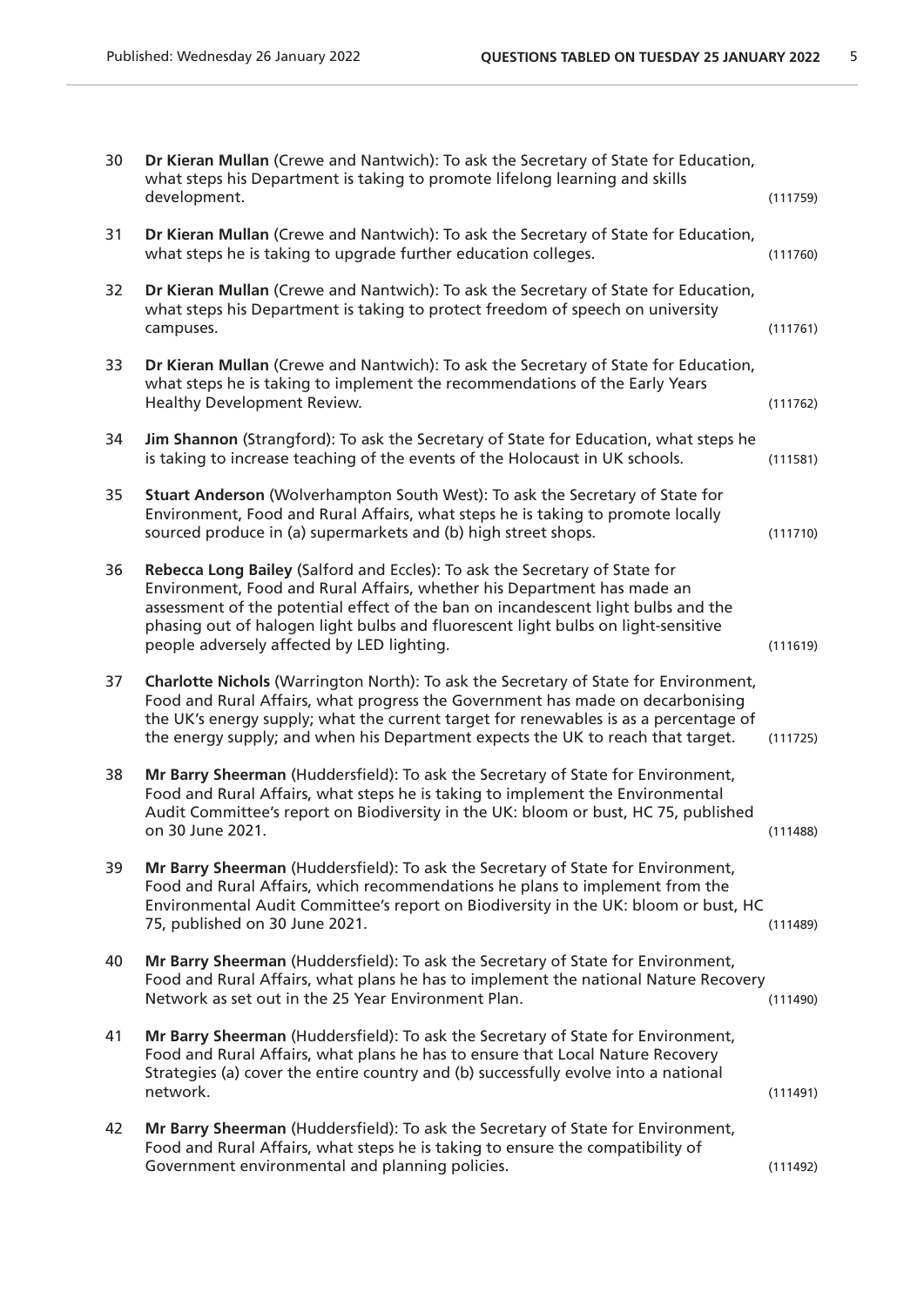| 43 | Mr Barry Sheerman (Huddersfield): To ask the Secretary of State for Environment,<br>Food and Rural Affairs, what assessment he has made of the ability of local<br>authorities to deliver their Local Nature Recovery Strategies.                                                                                                                                                               | (111493) |
|----|-------------------------------------------------------------------------------------------------------------------------------------------------------------------------------------------------------------------------------------------------------------------------------------------------------------------------------------------------------------------------------------------------|----------|
| 44 | Jim Shannon (Strangford): To ask the Secretary of State for International Trade,<br>with reference to her Department's press release of 26 November 2021 entitled DIT<br>removes 20 per cent more trade barriers to unlock major markets for British business,<br>what assessment she has made of impact of the removal of trade barriers on levels of<br>British trade in the last six months. | (111582) |
| 45 | Lee Anderson (Ashfield): To ask the Secretary of State for Levelling Up, Housing and<br>Communities, when the Eastwood Levelling Up Fund bid will need to be submitted.                                                                                                                                                                                                                         | (111714) |
| 46 | Marsha De Cordova (Battersea): To ask the Secretary of State for Levelling Up,<br>Housing and Communities, whether the Levelling Up white paper will include (a)<br>improving life expectancy and (b) healthy life expectancy among its core aims.                                                                                                                                              | (111705) |
| 47 | Florence Eshalomi (Vauxhall): To ask the Secretary of State for Levelling Up, Housing<br>and Communities, what steps the Government is taking to reduce the increase in<br>buildings insurance premiums for leaseholders in residential blocks as a result of<br>building safety concerns.                                                                                                      | (111775) |
| 48 | Claire Hanna (Belfast South): To ask the Secretary of State for Levelling Up, Housing<br>and Communities, when funding from the Shared Prosperity Fund will be first<br>distributed to Northern Ireland.                                                                                                                                                                                        | (111743) |
| 49 | Claire Hanna (Belfast South): To ask the Secretary of State for Levelling Up, Housing<br>and Communities, what steps his Department is planning to take to report on (a)<br>who the beneficiaries from the Shared Prosperity Fund in Northern Ireland are and<br>(b) how much they have received.                                                                                               | (111744) |
| 50 | Julian Knight (Solihull): To ask the Secretary of State for Levelling Up, Housing and<br>Communities, how much funding was allocated to the Greater Birmingham and<br>Solihull Local Enterprise Partnership as part of the Getting Building Fund in 2021.                                                                                                                                       | (111627) |
| 51 | Julian Knight (Solihull): To ask the Secretary of State for Levelling Up, Housing and<br>Communities, how much funding was allocated to the West Midlands region as part<br>of the Windrush Day Grant Scheme in 2021.                                                                                                                                                                           | (111628) |
| 52 | Julian Knight (Solihull): To ask the Secretary of State for Levelling Up, Housing and<br>Communities, when his Department he will lay a copy of the Levelling Up White<br>Paper in the House of Commons.                                                                                                                                                                                        | (111629) |
| 53 | Helen Morgan (North Shropshire): To ask the Secretary of State for Levelling Up,<br>Housing and Communities, what guidance his Department is providing to local<br>authorities and housing associations on the safe storage of e-scooters, following<br>recent fires.                                                                                                                           | (111780) |
| 54 | Helen Morgan (North Shropshire): To ask the Secretary of State for Levelling Up,<br>Housing and Communities, what monitoring his Department has undertaken of fires<br>caused by e-scooters in (a) single owned properties, (b) privately owned properties of<br>multiple occupation and (c) multiple occupation properties of social housing.                                                  | (111781) |
| 55 | Helen Morgan (North Shropshire): To ask the Secretary of State for Levelling Up,<br>Housing and Communities, when applicants to the Faith New Deal Pilot Fund will<br>receive the result of their application.                                                                                                                                                                                  | (111782) |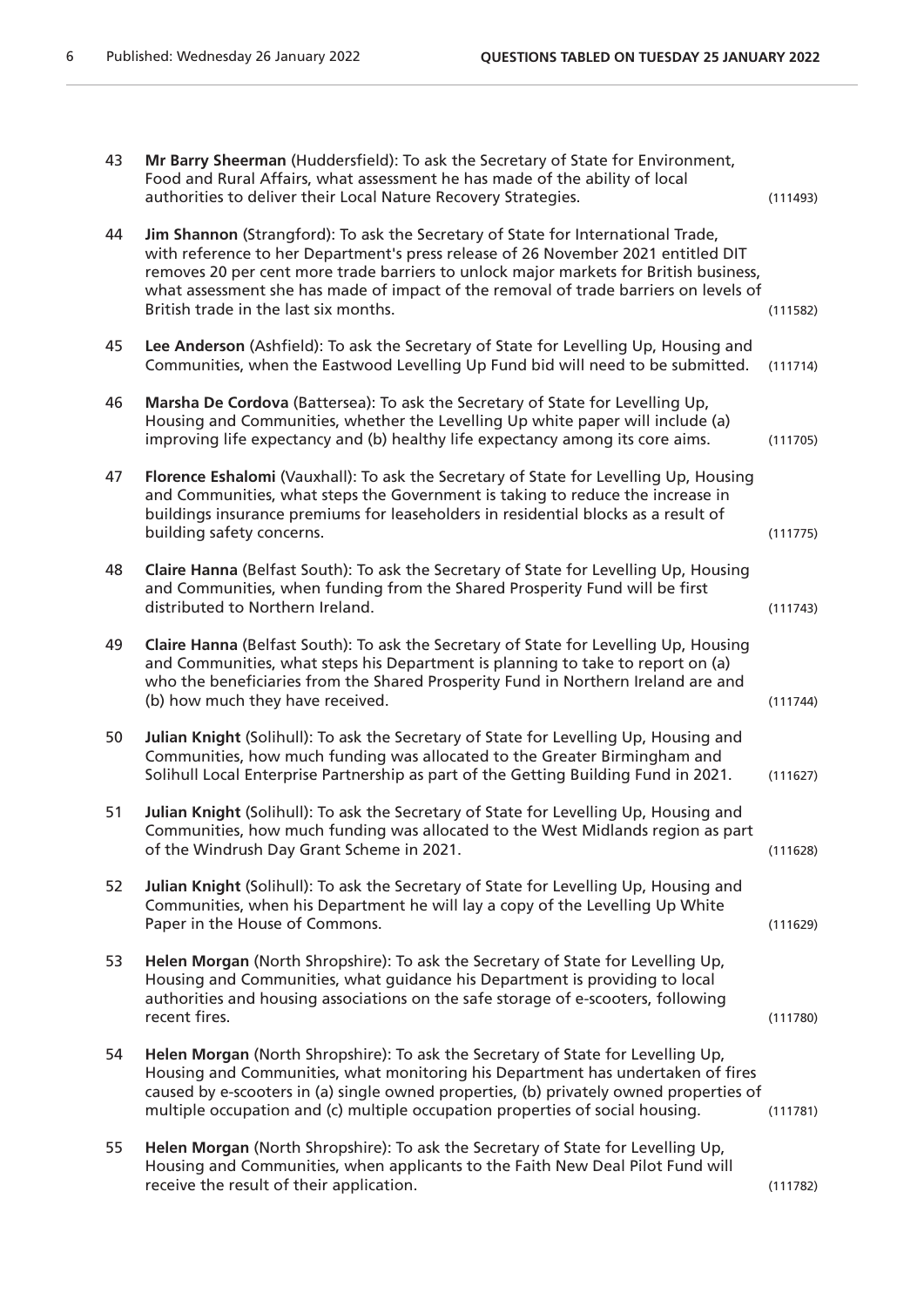| 56 | Dr Kieran Mullan (Crewe and Nantwich): To ask the Secretary of State for Levelling<br>Up, Housing and Communities, what steps his Department is taking to support town<br>centres and high streets.                                                                                                                                                                                   | (111763) |
|----|---------------------------------------------------------------------------------------------------------------------------------------------------------------------------------------------------------------------------------------------------------------------------------------------------------------------------------------------------------------------------------------|----------|
| 57 | Dr Kieran Mullan (Crewe and Nantwich): To ask the Secretary of State for Levelling<br>Up, Housing and Communities, what steps his Department is taking to help councils<br>deliver on local priorities.                                                                                                                                                                               | (111764) |
| 58 | Dr Kieran Mullan (Crewe and Nantwich): To ask the Secretary of State for Levelling<br>Up, Housing and Communities, what steps his Department is taking to ensure that<br>new homes have access to gigabit broadband.                                                                                                                                                                  | (111765) |
| 59 | Dr Kieran Mullan (Crewe and Nantwich): To ask the Secretary of State for Levelling<br>Up, Housing and Communities, What steps the Government is taking to ensure that<br>new homes in England are energy efficient.                                                                                                                                                                   | (111766) |
| 60 | Dr Kieran Mullan (Crewe and Nantwich): To ask the Secretary of State for Levelling<br>Up, Housing and Communities, what steps his Department is taking to strengthen the<br>Union.                                                                                                                                                                                                    | (111767) |
| 61 | Sarah Olney (Richmond Park): To ask the Secretary of State for Levelling Up, Housing<br>and Communities, what recent assessment his Department has made of the adequacy<br>of provision of public toilets in England; and what plans his Department has to help<br>ensure there is an adequate provision of public toilets across the country.                                        | (111675) |
| 62 | Neil Parish (Tiverton and Honiton): To ask the Secretary of State for Levelling Up,<br>Housing and Communities, whether the Levelling Up White Paper will include plans<br>to take specific and targeted steps to realise the social and economic potential of the<br>countryside.                                                                                                    | (111566) |
| 63 | Andrew Rosindell (Romford): To ask the Secretary of State for Levelling Up, Housing<br>and Communities, with reference to progress made on the construction of the<br>Elizabeth Line, whether his Department has made an assessment of the potential<br>merits of additional investment in areas of Romford beyond the town centre.                                                   | (111513) |
| 64 | Lee Anderson (Ashfield): To ask the Secretary of State for Transport, if he will make<br>an assessment of the extent of pothole repairs in Ashfield required to be made by<br>Ashfield District Council.                                                                                                                                                                              | (111711) |
| 65 | Lee Anderson (Ashfield): To ask the Secretary of State for Transport, what assessment<br>his Department has made of the safety of roads across Nottinghamshire.                                                                                                                                                                                                                       | (111712) |
| 66 | Lee Anderson (Ashfield): To ask the Secretary of State for Transport, what progress<br>has been made subsequent to the National Bus Strategy to deliver new services across<br>Nottinghamshire.                                                                                                                                                                                       | (111715) |
|    | 67N Wendy Chamberlain (North East Fife): To ask the Secretary of State for Transport, for<br>what reason applicants with a PIP score of 10 out of 12 for planning and following<br>a journey are automatically eligible for a Blue Badge while those applicants with<br>a score of 12 out of 12 are required to provide additional evidence of eligibility.<br>[Transferred] (110595) |          |
| 68 | Stephen Farry (North Down): To ask the Secretary of State for Transport, what<br>assessment he has made of the effect on people from Northern Ireland of<br>administrative difficulties caused by driving licenses having one digit less than those<br>in Great Britain.                                                                                                              | (111751) |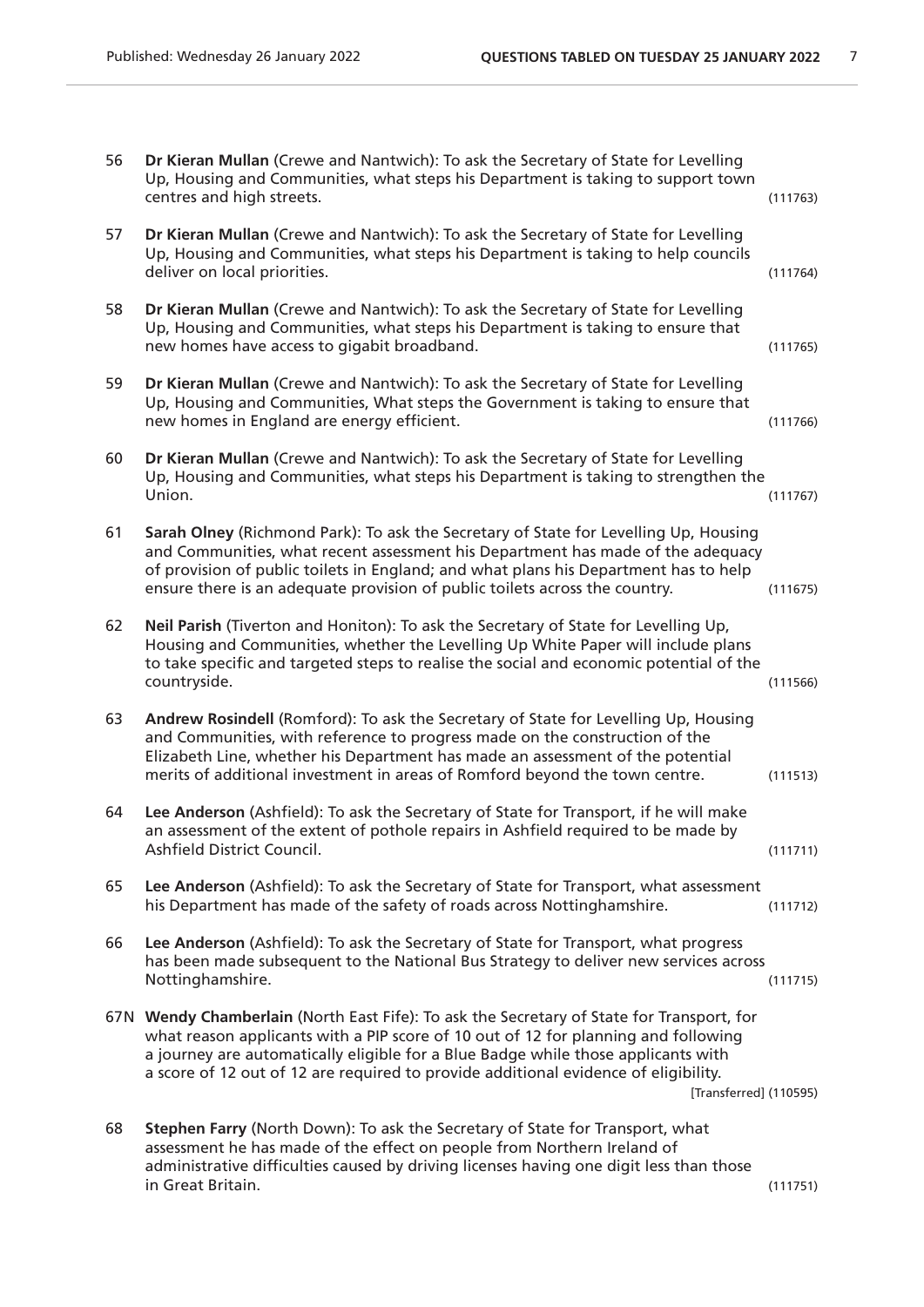| 69 | John Lamont (Berwickshire, Roxburgh and Selkirk): To ask the Secretary of State for<br>Transport, what discussions he has had with the Scottish Government on mutual<br>priorities for improving cross-border transport links following the publication of<br>Strategic Transport Projects Review 2 by Transport Scotland.                                        | (111680) |
|----|-------------------------------------------------------------------------------------------------------------------------------------------------------------------------------------------------------------------------------------------------------------------------------------------------------------------------------------------------------------------|----------|
| 70 | Damien Moore (Southport): To ask the Secretary of State for Transport, what steps he<br>is taking to ease international travel restrictions on UK nationals.                                                                                                                                                                                                      | (111700) |
| 71 | Sam Tarry (Ilford South): To ask the Secretary of State for Transport, how much of<br>the (a) £2.5 billion total funding and (b) additional £620 million for electric vehicle<br>charging his Department plans to allocate to London; and what that funding<br>allocated to London is planned to be used for.                                                     | (111747) |
| 72 | Marion Fellows (Motherwell and Wishaw): To ask the Secretary of State for Work<br>and Pensions, how many people in have signed up to the joint broadband voucher<br>scheme for jobseekers delivered by her Department and TalkTalk since its launch in<br>(a) Motherwell and Wishaw constituency and (b) Scotland.                                                | (111632) |
| 73 | Marion Fellows (Motherwell and Wishaw): To ask the Secretary of State for Work and<br>Pensions, in the context of the recent launch of the broadband voucher scheme for<br>jobseekers, whether her Department has plans to expand that scheme for recipients<br>of (a) personal independence payment, (b) employment support allowance and (c)<br>other benefits. | (111633) |
| 74 | Marion Fellows (Motherwell and Wishaw): To ask the Secretary of State for Work and<br>Pensions, in the context of the recent launch of the broadband voucher scheme for<br>jobseekers, what additional steps her Department is taking to provide connectivity to<br>other digitally excluded groups that fall within her Department's remit.                      | (111634) |
| 75 | Vicky Foxcroft (Lewisham, Deptford): To ask the Secretary of State for Work<br>and Pensions, what assessment the Government has made of the effect of the<br>introduction of Adult Disability Payments in Scotland on the alignment of case law<br>on that matter in (a) Scotland and (b) the rest of the UK.                                                     | (111663) |
| 76 | Vicky Foxcroft (Lewisham, Deptford): To ask the Secretary of State for Work<br>and Pensions, what recent discussions her Department has had with the Scottish<br>Government on data sharing between the two governments for the purpose of<br>administrating devolved social security payments.                                                                   | (111664) |
| 77 | Vicky Foxcroft (Lewisham, Deptford): To ask the Secretary of State for Work and<br>Pensions, what assessment she has made of the adequacy of steps taken by the<br>Scottish Government to complete full data transfer from her Department to Social<br>Security Scotland at the earliest opportunity.                                                             | (111665) |
| 78 | Vicky Foxcroft (Lewisham, Deptford): To ask the Secretary of State for Work and<br>Pensions, what assessment her Department has made of the impact on Scotland of<br>the changes to disability payments set out in the health and disability green paper<br>following the full devolution of disability benefits to Social Security Scotland.                     | (111666) |
| 79 | Adam Afriyie (Windsor): To ask the Secretary of State for Health and Social Care,<br>how (a) Members of Parliament and (b) the public can engage and contribute to his<br>proposed review on smoking led by Javed Khan.                                                                                                                                           | (111528) |
| 80 | Adam Afriyie (Windsor): To ask the Secretary of State for Health and Social<br>Care, whether the Committee on Toxicity has been able to obtain independent<br>confirmation of manufacturers' findings in regards to heat-not-burn products.                                                                                                                       | (111529) |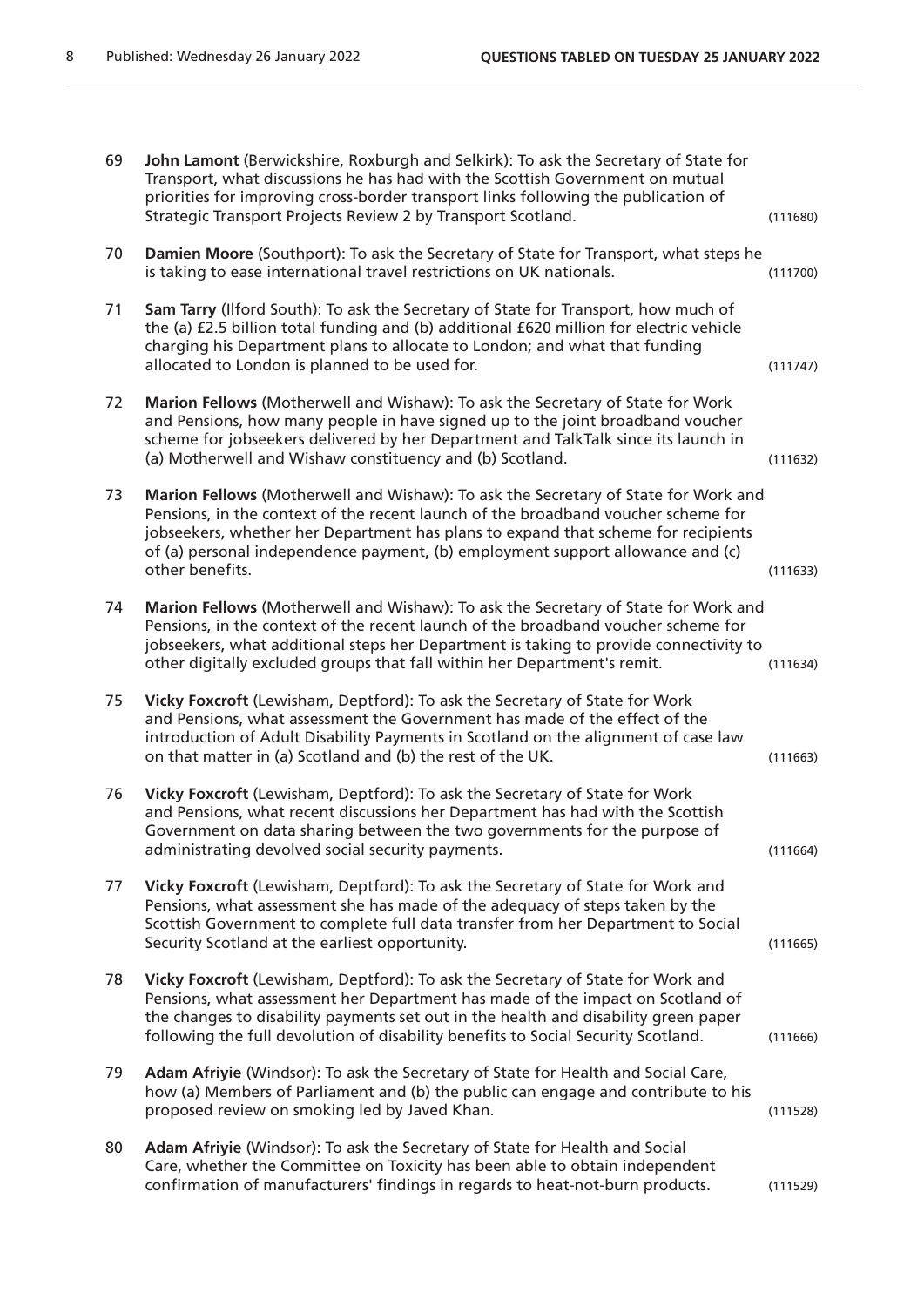| 81 | Adam Afriyie (Windsor): To ask the Secretary of State for Health and Social Care,<br>whether his Department is aware of the statement by Action on Smoking and Health<br>on 7 September 2004 on the legal framework for smoking tobacco and snus in the<br>UK; and if he will make a statement.           | (111530) |
|----|-----------------------------------------------------------------------------------------------------------------------------------------------------------------------------------------------------------------------------------------------------------------------------------------------------------|----------|
| 82 | Lee Anderson (Ashfield): To ask the Secretary of State for Health and Social<br>Care, what steps his Department is taking to ensure healthy food choices remain<br>affordable.                                                                                                                            | (111716) |
| 83 | Anthony Browne (South Cambridgeshire): To ask the Secretary of State for<br>Health and Social Care, what role the Health Promotion Taskforce will have in the<br>development of the forthcoming strategy for dementia in England.                                                                         | (111729) |
| 84 | Anthony Browne (South Cambridgeshire): To ask the Secretary of State for Health<br>and Social Care, which modifiable risk factors the Health Promotion Taskforce will<br>focus on in the development of the forthcoming strategy for dementia in England.                                                 | (111730) |
| 85 | Judith Cummins (Bradford South): To ask the Secretary of State for Health and Social<br>Care, what the average waiting time is for people who are under 18 years of age for<br>orthodontic treatment following a referral as of 25 January 2022.                                                          | (111611) |
| 86 | Judith Cummins (Bradford South): To ask the Secretary of State for Health and Social<br>Care, how many referrals to orthodontic treatment for people who were under<br>18 years of age at the time of their referral are still pending three or more years<br>following their referral.                   | (111612) |
| 87 | Judith Cummins (Bradford South): To ask the Secretary of State for Health and Social<br>Care, how many referrals to orthodontic treatment for people who were under 18<br>years of age at the time of their referral are pending between two and three years<br>following their referral.                 | (111613) |
| 88 | Judith Cummins (Bradford South): To ask the Secretary of State for Health and Social<br>Care, how many orthodontic treatment referrals for people who were under 18<br>years of age at the time of their referral are pending between one and two years<br>following their referral.                      | (111614) |
| 89 | Judith Cummins (Bradford South): To ask the Secretary of State for Health and Social<br>Care, how many dental practices offering NHS orthodontic treatment to under 18s<br>there are as of 25 January 2022l; and what comparative assessment she has made of<br>that figure with the equivalent for 2010. | (111615) |
| 90 | Judith Cummins (Bradford South): To ask the Secretary of State for Health and Social<br>Care, what estimate he has made of the number patients who turned 18 while<br>waiting to receive orthodontic treatment and who subsequently paid for that service<br>in each of the last five years.              | (111616) |
| 91 | Judith Cummins (Bradford South): To ask the Secretary of State for Health and<br>Social Care, what the total expenditure was in (a) nominal and (b) real terms on NHS<br>orthodontic services in England each year since 2010-11.                                                                         | (111617) |
| 92 | Judith Cummins (Bradford South): To ask the Secretary of State for Health and Social<br>Care, what the total expenditure on NHS orthodontic services was in England per<br>head of population in (a) nominal and (b) real terms each year since 2010-11.                                                  | (111618) |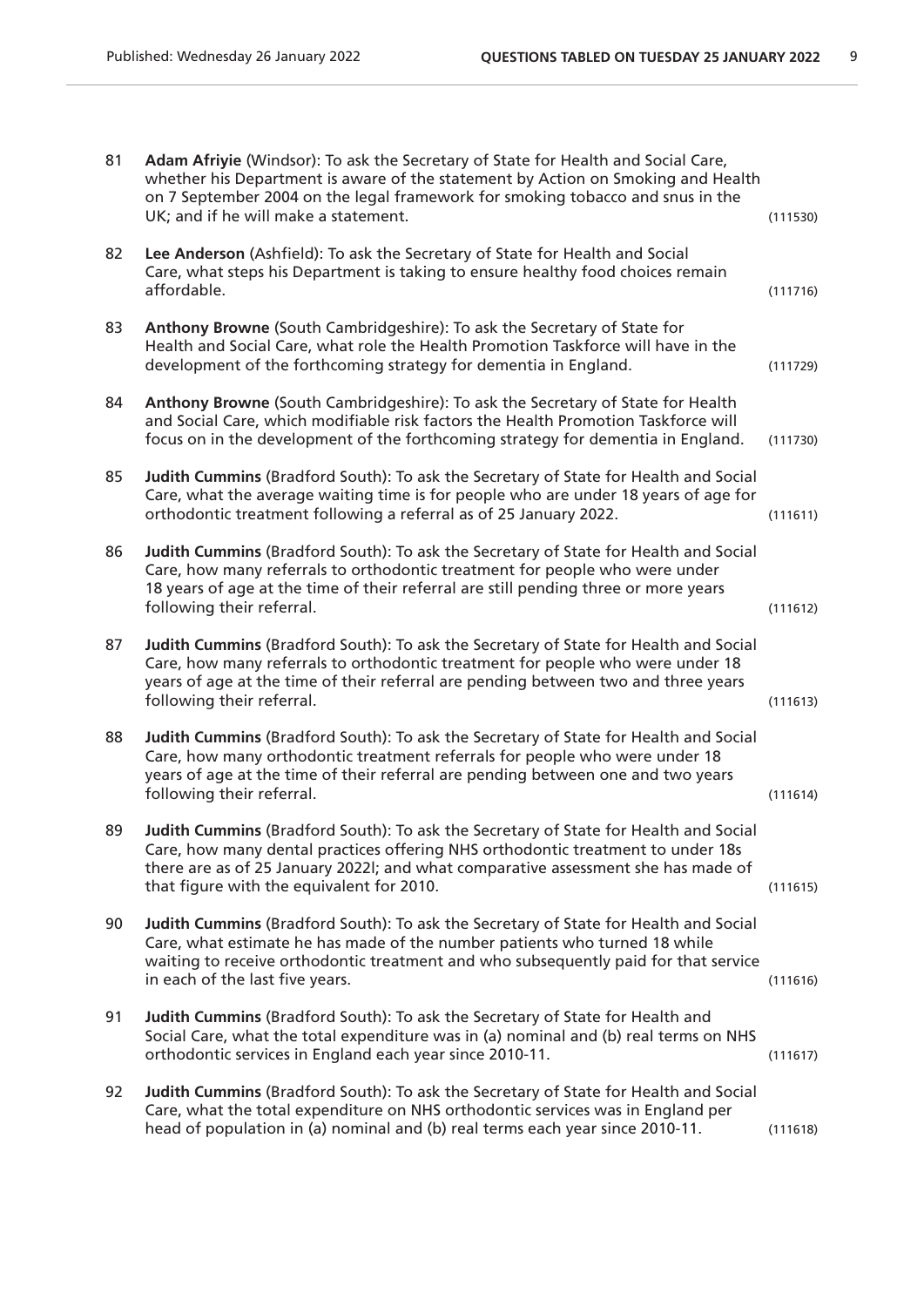| 93  | Marsha De Cordova (Battersea): To ask the Secretary of State for Health and Social<br>Care, if his Department will launch a public awareness campaign around the<br>importance of eye health.                                                                                                                                                                                                                                         | (111701) |
|-----|---------------------------------------------------------------------------------------------------------------------------------------------------------------------------------------------------------------------------------------------------------------------------------------------------------------------------------------------------------------------------------------------------------------------------------------|----------|
| 94  | Marsha De Cordova (Battersea): To ask the Secretary of State for Health and Social<br>Care, what investment his Department is providing to enable gathering population<br>level data on eye health.                                                                                                                                                                                                                                   | (111702) |
| 95  | Marsha De Cordova (Battersea): To ask the Secretary of State for Health and Social<br>Care, with reference to the Health and Care Bill, how his Department will measure<br>progress on the integration of eye care services into mainstream health services.                                                                                                                                                                          | (111703) |
| 96  | Marsha De Cordova (Battersea): To ask the Secretary of State for Health and Social<br>Care, when the Health Promotion Taskforce will meet next.                                                                                                                                                                                                                                                                                       | (111704) |
| 97  | Nick Gibb (Bognor Regis and Littlehampton): To ask the Secretary of State for Health<br>and Social Care, what progress has been made on the renegotiation of the terms of<br>the dental contract.                                                                                                                                                                                                                                     | (111477) |
| 98  | Chris Green (Bolton West): To ask the Secretary of State for Health and Social Care,<br>pursuant to the Answer of 11 January 2022 to Question 96909, on Cancer: Drugs,<br>how many breast cancer drugs are being assessed through the Project Orbis licensing<br>route.                                                                                                                                                               | (111624) |
| 99  | Chris Green (Bolton West): To ask the Secretary of State for Health and Social Care,<br>pursuant to the Answer of 11 January 2022 to Question 96910, on National Institute<br>for Health and Care Excellence, how many oncology technical appraisals have been<br>rescheduled in the last six months directly as a result of NICE operational challenges;<br>and what the average time taken has been to reschedule those appraisals. | (111625) |
| 100 | Damian Green (Ashford): To ask the Secretary of State for Health and Social Care,<br>what the estimated cost is of setting up the eight Nightingale Hubs for covid-19<br>patients.                                                                                                                                                                                                                                                    | (111475) |
| 101 | Damian Green (Ashford): To ask the Secretary of State for Health and Social Care, if<br>he will publish the criterion used for the Government's decision to stand down the<br>eight Nightingale Hubs for covid-19 patients.                                                                                                                                                                                                           | (111476) |
|     | 102 Robert Halfon (Harlow): To ask the Secretary of State for Health and Social<br>Care, what recent discussions (a) he and (b) Ministers have had with their Israeli<br>counterparts on tackling covid-19.                                                                                                                                                                                                                           | (111550) |
|     | 103 Rachel Hopkins (Luton South): To ask the Secretary of State for Health and Social<br>Care, how many people have been diagnosed with pulmonary fibrosis in each year<br>from 2010-11 to 2020-21 in (a) England, (b) Wales, (c) Scotland and (d) Northern<br>Ireland.                                                                                                                                                               | (111776) |
|     | 104 Rachel Hopkins (Luton South): To ask the Secretary of State for Health and Social<br>Care, what steps his Department is taking to improve (a) treatment and (b) support<br>for people living with pulmonary fibrosis.                                                                                                                                                                                                             | (111777) |
|     | 105 Rachel Hopkins (Luton South): To ask the Secretary of State for Health and Social<br>Care, what assessment he has made of the adequacy of the current level of public<br>spending on research into a cure for pulmonary fibrosis.                                                                                                                                                                                                 | (111778) |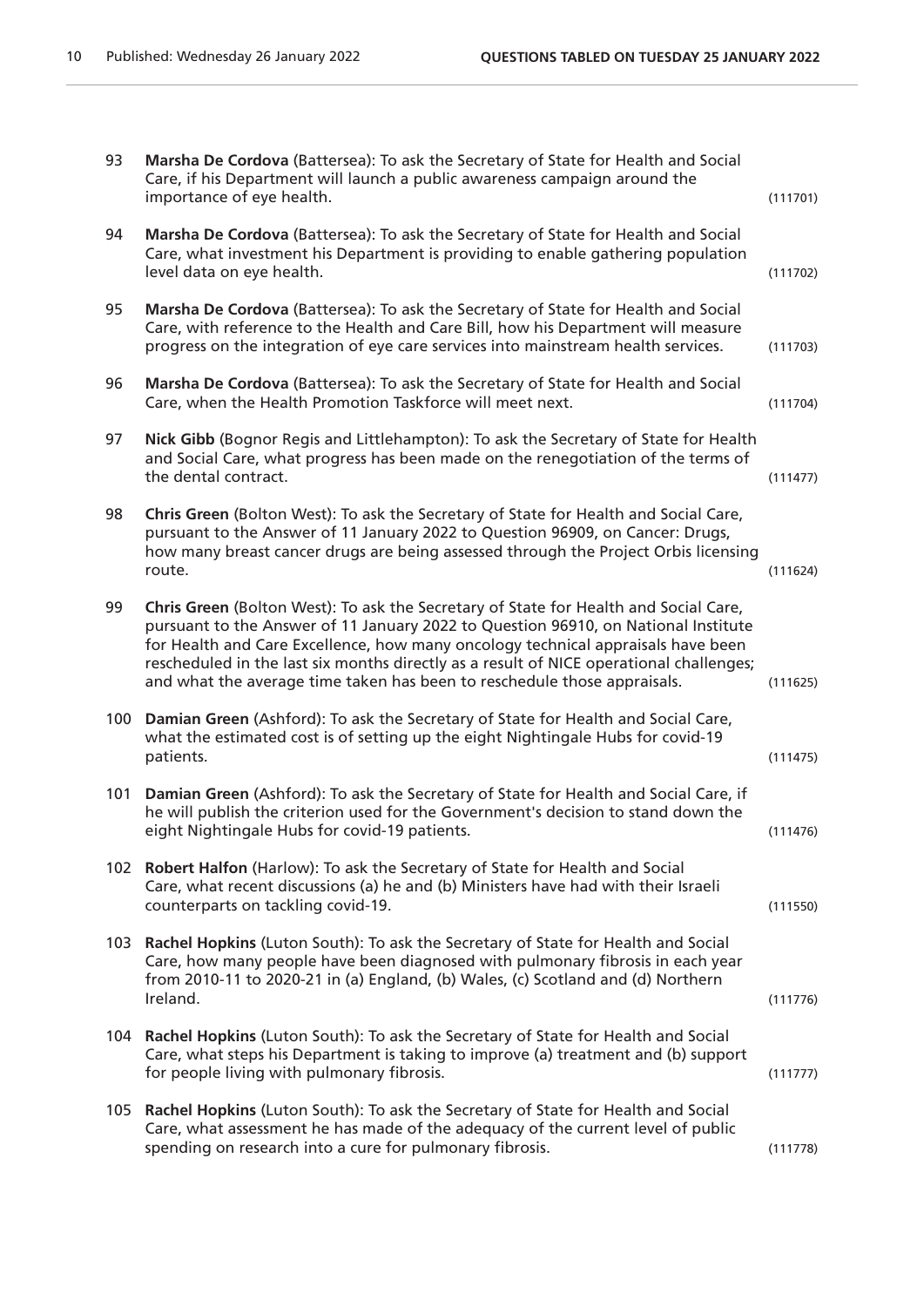|     | 106 Rachel Hopkins (Luton South): To ask the Secretary of State for Health and Social<br>Care, whether his Department holds data on the number of people who died due to<br>pulmonary fibrosis in each year from 2010-11 to 2020-21 in (a) England, (b) Wales, (c)<br>Scotland and (d) Northern Ireland.                                                                                                                                                                 | (111779) |
|-----|--------------------------------------------------------------------------------------------------------------------------------------------------------------------------------------------------------------------------------------------------------------------------------------------------------------------------------------------------------------------------------------------------------------------------------------------------------------------------|----------|
| 107 | Julian Knight (Solihull): To ask the Secretary of State for Health and Social Care, what<br>steps his Department is taking to help increase the availability of covid-19 vaccines in<br>Solihull.                                                                                                                                                                                                                                                                        | (111626) |
| 108 | Caroline Lucas (Brighton, Pavilion): To ask the Secretary of State for Health and Social<br>Care, (a) when the Centre for Pandemic Preparedness will be launched, (b) how<br>much funding will be available through the centre and (c) when that funding will be<br>delivered; and if he will make a statement.                                                                                                                                                          | (111545) |
| 109 | Rachael Maskell (York Central): To ask the Secretary of State for Health and Social<br>Care, what steps the Government is taking to provide support to communities for<br>treating stress and anxiety in their local areas.                                                                                                                                                                                                                                              | (111646) |
|     | 110 Rachael Maskell (York Central): To ask the Secretary of State for Health and Social<br>Care, what additional support he is providing to local authority areas where there<br>are high levels of personal anxiety and stress.                                                                                                                                                                                                                                         | (111647) |
| 111 | Rachael Maskell (York Central): To ask the Secretary of State for Health and Social<br>Care, whether he has made progress on the (a) development and (b) implementation<br>of a new alcohol strategy.                                                                                                                                                                                                                                                                    | (111648) |
| 112 | Johnny Mercer (Plymouth, Moor View): To ask the Secretary of State for Health and<br>Social Care, whether his Department plans to issue updated guidance following the<br>lifting of covid-19 Plan B restrictions for people assessed as being clinically extremely<br>vulnerable.                                                                                                                                                                                       | (111662) |
| 113 | Damien Moore (Southport): To ask the Secretary of State for Health and Social Care,<br>what recent assessment he has made of the effectiveness of care home visiting<br>guidance in place at 25 January 2021; and whether he plans to make an assessment<br>of the potential merits of easing visiting restrictions as the Government ends plan B<br>restrictions.                                                                                                       | (111698) |
|     | 114N Bridget Phillipson (Houghton and Sunderland South): To ask the Secretary of State<br>for Health and Social Care, by what date he estimates all eligible (a) 12 to 15 year<br>olds and (b) 16 to 17 year olds will have received at least one dose of a covid-19<br>vaccine; whether he has set any targets for particular percentages of each of those<br>age groups to have received at least one dose; and if he will make a statement.<br>[Transferred] (110338) |          |
| 115 | Jim Shannon (Strangford): To ask the Secretary of State for Health and Social Care,<br>what steps he is taking to tackle waiting times for heart scans.                                                                                                                                                                                                                                                                                                                  | (111577) |
| 116 | Jim Shannon (Strangford): To ask the Secretary of State for Health and Social Care,<br>what risk assessment his Department has undertaken to help ensure that women<br>accessing abortion pills via telemedical services since March 2020 are protected from<br>(a) sex traffickers, (b) abusive partners and (c) coercive partners.                                                                                                                                     | (111579) |
| 117 | Jim Shannon (Strangford): To ask the Secretary of State for Health and Social Care,<br>whether his Department has undertaken a review since March 2020 of the ability of<br>abortion providers to ensure that women have privacy during a remote consultation<br>for medical abortion pills.                                                                                                                                                                             | (111580) |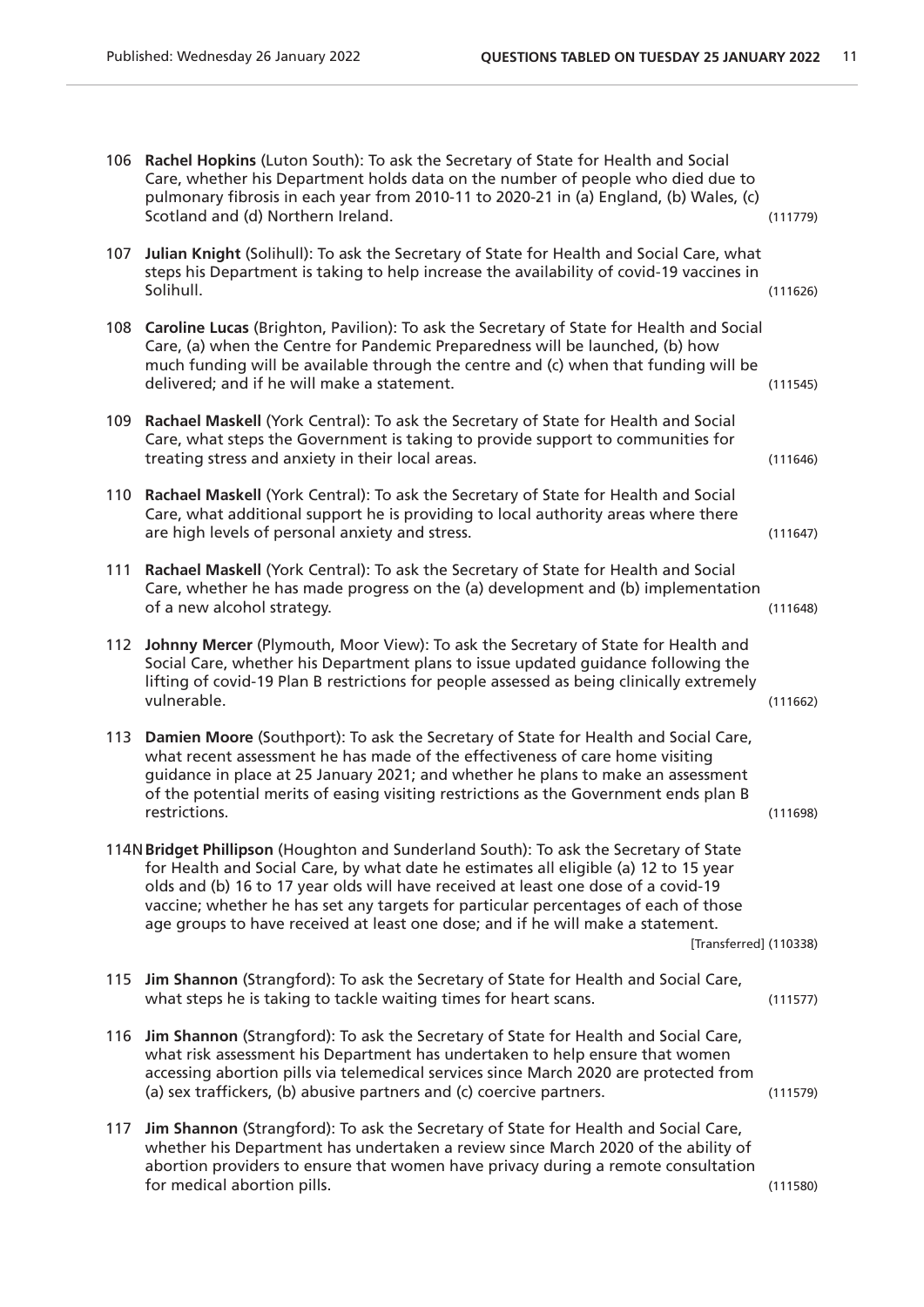| 118 | Tonia Antoniazzi (Gower): To ask the Secretary of State for Foreign, Commonwealth<br>and Development Affairs, with reference to the report by the International Truth<br>and Justice Project, entitled Sri Lanka: Torture and Sexual Violence by Security Forces<br>2020-21, published in September 2021, what steps her Department is taking to<br>support the Tamil population of Sri Lanka; and what steps her Department is taking<br>in response to the recommendations for UN member states in that report. | (111682)       |
|-----|-------------------------------------------------------------------------------------------------------------------------------------------------------------------------------------------------------------------------------------------------------------------------------------------------------------------------------------------------------------------------------------------------------------------------------------------------------------------------------------------------------------------|----------------|
| 119 | Ms Lyn Brown (West Ham): To ask the Secretary of State for Foreign, Commonwealth<br>and Development Affairs, what assessment she has made of the implications for her<br>policies on (a) the status of Somaliland and (b) engagement with that country of the<br>decision of the elected authorities in Somaliland to suspend the dialogue process<br>with the government of Somalia.                                                                                                                             | (111525)       |
| 120 | Anthony Browne (South Cambridgeshire): To ask the Secretary of State for Foreign,<br>Commonwealth and Development Affairs, what the process is for notifying his<br>Department of people who are at risk of political persecution in Afghanistan and<br>who are seeking support from the UK Government.                                                                                                                                                                                                           | (111726)       |
| 121 | Anthony Browne (South Cambridgeshire): To ask the Secretary of State for Foreign,<br>Commonwealth and Development Affairs, whether her Department has a process<br>for hon Members to forward cases for consideration by her Department under the<br>Afghan Citizens Resettlement Scheme.                                                                                                                                                                                                                         | (111727)       |
| 122 | Anthony Browne (South Cambridgeshire): To ask the Secretary of State for Foreign,<br>Commonwealth and Development Affairs, whether her Department plans for a<br>process for hon Members to forward cases for consideration under the third referral<br>pathway of the Afghan Citizens Resettlement Scheme when eligibility widens after<br>the first year of operation.                                                                                                                                          | (111728)       |
| 123 | Dan Carden (Liverpool, Walton): To ask the Secretary of State for Foreign,<br>Commonwealth and Development Affairs, if she will hold discussions with the<br>government of Guinea on the penalties in place in that country against LGBT people.                                                                                                                                                                                                                                                                  | $[R]$ (111686) |
| 124 | Paul Howell (Sedgefield): To ask the Secretary of State for Foreign, Commonwealth<br>and Development Affairs, what recent progress she has made on (a) securing the<br>release of Nazanin Zaghari- Ratcliffe and (b) resolving outstanding repayments to<br>Iran.                                                                                                                                                                                                                                                 | (111748)       |
| 125 | Rebecca Long Bailey (Salford and Eccles): To ask the Secretary of State for Foreign,<br>Commonwealth and Development Affairs, what recent estimate he has made of the<br>number of covid-19 vaccine doses that the UK will donate to other countries in 2022. (111620)                                                                                                                                                                                                                                            |                |
| 126 | Rebecca Long Bailey (Salford and Eccles): To ask the Secretary of State for Foreign,<br>Commonwealth and Development Affairs, what assessment he has made of the<br>potential merits of the UK re-joining the EU pet passport scheme.                                                                                                                                                                                                                                                                             | (111621)       |
| 127 | Rachael Maskell (York Central): To ask the Secretary of State for Foreign,<br>Commonwealth and Development Affairs, with reference to the Minister for Asia's<br>oral contribution of 25 January 2022, what the basis is for his statement that there is<br>no evidence that the intellectual property rights waiver would help to save lives.                                                                                                                                                                    | (111649)       |
| 128 | Rachael Maskell (York Central): To ask the Secretary of State for Foreign,<br>Commonwealth and Development Affairs, whether she has held discussions with<br>displaced Afghan MPs; and if she will meet those Afghan MPs to discuss their<br>concerns about Afghanistan and people who are unable to leave that country.                                                                                                                                                                                          | (111650)       |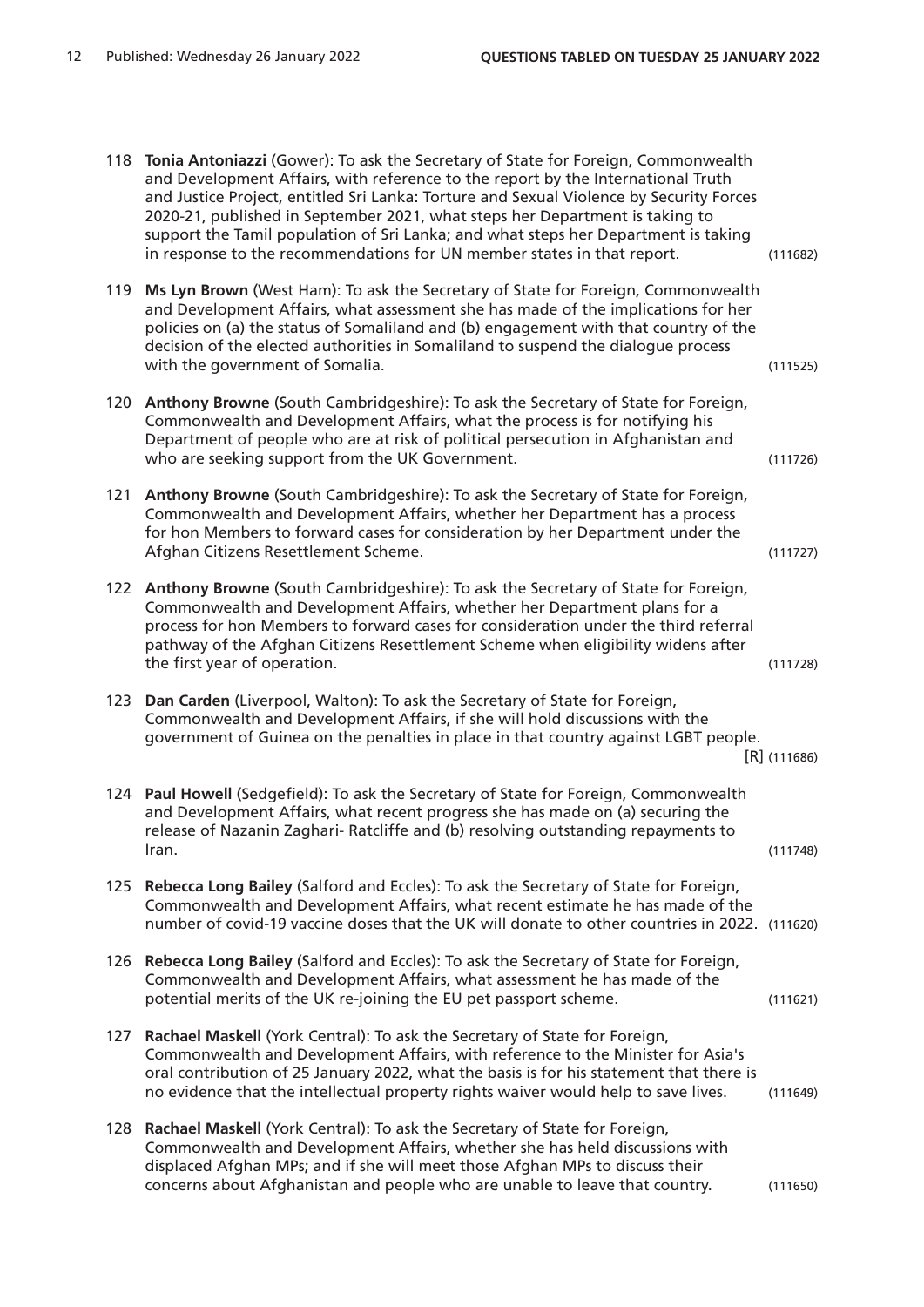|     | 129 Rachael Maskell (York Central): To ask the Secretary of State for Foreign,<br>Commonwealth and Development Affairs, what steps she is taking to ensure a<br>planned and adequate humanitarian response, including the provision of food,<br>medical aid and support for displaced people, in the event of a further escalation of<br>threats by Russia on the Russia-Ukraine border. | (111651) |
|-----|------------------------------------------------------------------------------------------------------------------------------------------------------------------------------------------------------------------------------------------------------------------------------------------------------------------------------------------------------------------------------------------|----------|
|     | 130 Rachael Maskell (York Central): To ask the Secretary of State for Foreign,<br>Commonwealth and Development Affairs, what diplomatic steps she has taken since<br>1 January 2022 to help de-escalate the risk of conflict between the Ukraine and<br>Russia.                                                                                                                          | (111652) |
| 131 | Dr Matthew Offord (Hendon): To ask the Secretary of State for Foreign,<br>Commonwealth and Development Affairs, whether she plans to join the board of the<br>International Fund for Israeli-Palestinian Peace.                                                                                                                                                                          | (111554) |
| 132 | Dr Matthew Offord (Hendon): To ask the Secretary of State for Foreign,<br>Commonwealth and Development Affairs, if she will make an assessment of the<br>implications for the Middle East Peace process of Iran's potential non-adherence to<br>the Joint Comprehensive Plan of Action.                                                                                                  | (111555) |
| 133 | Dr Matthew Offord (Hendon): To ask the Secretary of State for Foreign,<br>Commonwealth and Development Affairs, if she will take steps to ensure that<br>international sanctions are imposed on Iran in the event that that country refuses to<br>dismantle its nuclear programme and cease its regional activities.                                                                     | (111556) |
| 134 | Dr Matthew Offord (Hendon): To ask the Secretary of State for Foreign,<br>Commonwealth and Development Affairs, if she will use the snapback provision to<br>reimpose sanctions on Iran in the context of the recent trend of breaches of the Joint<br>Comprehensive Plan of Action by Iran.                                                                                             | (111557) |
|     | 135N Lloyd Russell-Moyle (Brighton, Kemptown): To ask the Secretary of State for Foreign,<br>Commonwealth and Development Affairs, what recent assessment she has made<br>of the (a) impact and (b) value of money of the Government's investments into the<br>Global Fund To Fight AIDS, Tuberculosis and Malaria.<br>[Transferred] (110509)                                            |          |
| 136 | Jim Shannon (Strangford): To ask the Secretary of State for Foreign, Commonwealth<br>and Development Affairs, what steps the Government is taking to promote freedom<br>of religion or belief for Baha'is.                                                                                                                                                                               | (111574) |
| 137 | Jim Shannon (Strangford): To ask the Secretary of State for Foreign, Commonwealth<br>and Development Affairs, if her Department will make an assessment of the<br>implications for its policies of Aid to the Church in Need's report, entitled Hear Her<br>Cries, published on 28 November 2021.                                                                                        | (111575) |
| 138 | Jim Shannon (Strangford): To ask the Secretary of State for Foreign, Commonwealth<br>and Development Affairs, what assessment her Department has made of the impact<br>of the destruction of churches in Armenia on freedom of religion or belief in that<br>country.                                                                                                                    | (111576) |
| 139 | Jim Shannon (Strangford): To ask the Secretary of State for Foreign, Commonwealth<br>and Development Affairs, what recent discussions he has had with his EU<br>counterparts to support Ukraine in the context of recent Russian activity.                                                                                                                                               | (111578) |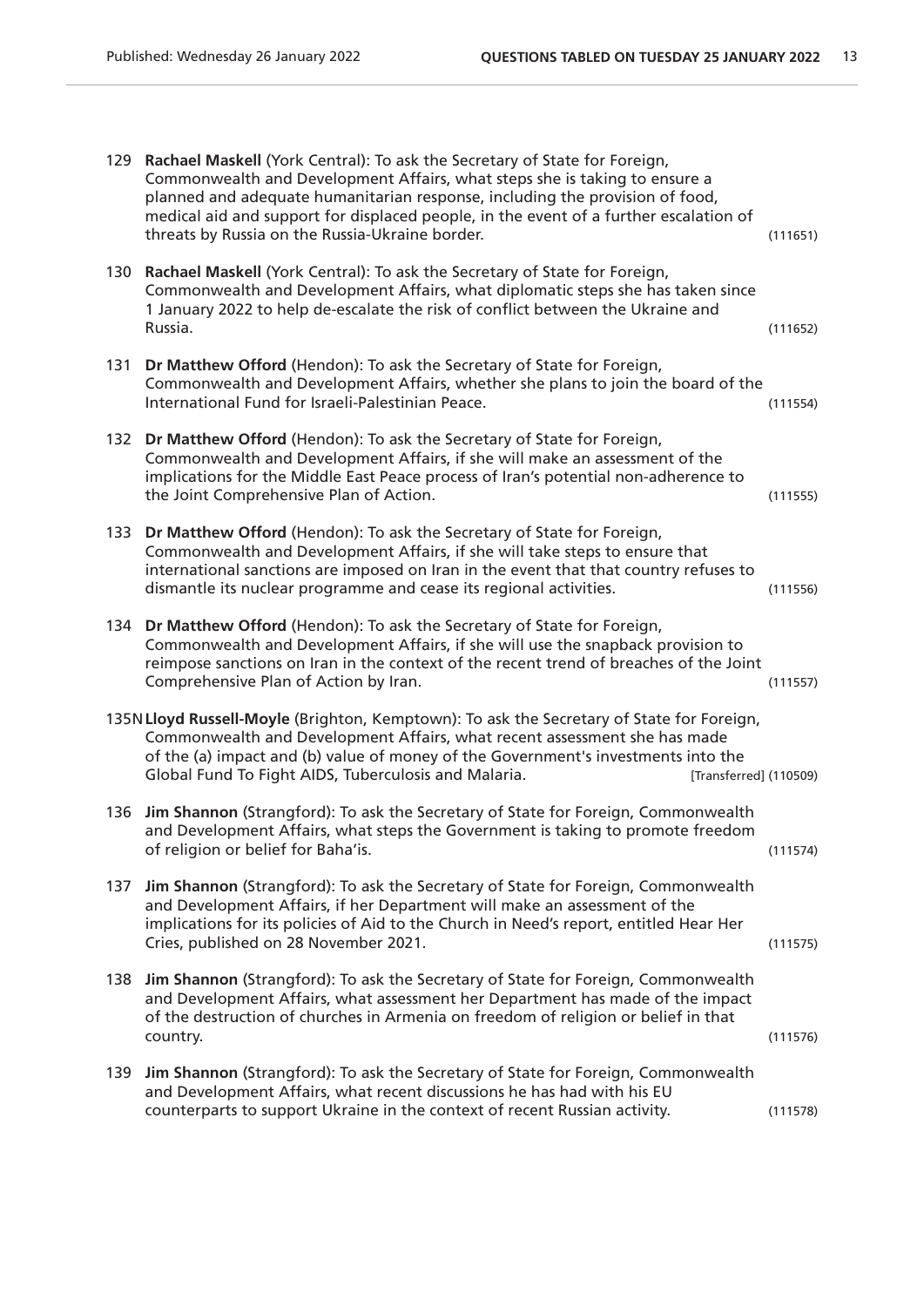| 140 | Mr Barry Sheerman (Huddersfield): To ask the Secretary of State for Foreign,<br>Commonwealth and Development Affairs, what steps she is taking with her<br>international partners to encourage major multinational companies to become more<br>sustainable.                                                                                                                                                                                                                                                                             | (111494) |
|-----|-----------------------------------------------------------------------------------------------------------------------------------------------------------------------------------------------------------------------------------------------------------------------------------------------------------------------------------------------------------------------------------------------------------------------------------------------------------------------------------------------------------------------------------------|----------|
| 141 | Alex Sobel (Leeds North West): To ask the Secretary of State for Foreign,<br>Commonwealth and Development Affairs, what recent assessment she has made of<br>the political situation in Bosnia and Herzegovina; and what steps the Government is<br>taking to help maintain peace in that country.                                                                                                                                                                                                                                      | (111695) |
| 142 | <b>Owen Thompson</b> (Midlothian): To ask the Secretary of State for Foreign,<br>Commonwealth and Development Affairs, what assessment she has made of the<br>security and political stability of Burkina Faso following the recent coup in that<br>country.                                                                                                                                                                                                                                                                            | (111655) |
| 143 | <b>Owen Thompson</b> (Midlothian): To ask the Secretary of State for Foreign,<br>Commonwealth and Development Affairs, what recent assessment has she made of<br>the (a) security and (b) political stability in West Africa following recent coups d'etat<br>in that region.                                                                                                                                                                                                                                                           | (111656) |
|     | 144N Sir lain Duncan Smith (Chingford and Woodford Green): To ask the Secretary of State<br>for the Home Department, pursuant to the Answer of 21 January 2022 to Question<br>105332 on HSBC: Xinjiang Tianye, what plans she has to investigate the veracity of<br>HSBC's Modern Slavery Statement in response to reports that the company holds<br>shares in Xinjiang-based companies alleged to have perpetrated mass atrocity crimes<br>against the Uyghurs and others; and if she will make a statement.<br>[Transferred] (110229) |          |
| 145 | Paul Howell (Sedgefield): To ask the Secretary of State for the Home Department,<br>what assessment her Department has made of a potential inconsistency in the<br>recording of arson statistics in relation to the Durham police constabulary and the<br>County Durham and Darlington Fire and Rescue Service.                                                                                                                                                                                                                         | (111749) |
| 146 | John Lamont (Berwickshire, Roxburgh and Selkirk): To ask the Secretary of State for<br>the Home Department, what steps she is taking to roll out the Ask for ANI scheme to<br>more independent pharmacies in Scotland.                                                                                                                                                                                                                                                                                                                  | (111679) |
| 147 | Rebecca Long Bailey (Salford and Eccles): To ask the Secretary of State for the<br>Home Department, what steps her Department is taking to tackle the use of fake<br>vaccination certificates being used by visitors to the UK; and what estimate she has<br>made of the number of visitors into the UK that used fake covid-19 certificates in<br>2021.                                                                                                                                                                                | (111623) |
| 148 | Holly Lynch (Halifax): To ask the Secretary of State for the Home Department, if<br>she publish the (a) timeline and (b) consultation process for drafting the statutory<br>guidance for the Nationality and Borders Bill; and where responsibility for the<br>guidance for the different parts of that Bill sits.                                                                                                                                                                                                                      | (111653) |
| 149 | Layla Moran (Oxford West and Abingdon): To ask the Secretary of State for the Home<br>Department, how many and what proportion of people who entered the UK on a<br>Tier 1 (Investor) visa have (a) applied for and (b) been granted UK citizenship.                                                                                                                                                                                                                                                                                    | (111688) |
| 150 | Kirsten Oswald (East Renfrewshire): To ask the Secretary of State for the Home<br>Department, with reference to section 2.4.55 of the 2021 UK annual report on<br>modern slavery, what progress she has made on embedding the survivors' voice in<br>future policy on modern slavery.                                                                                                                                                                                                                                                   | (111630) |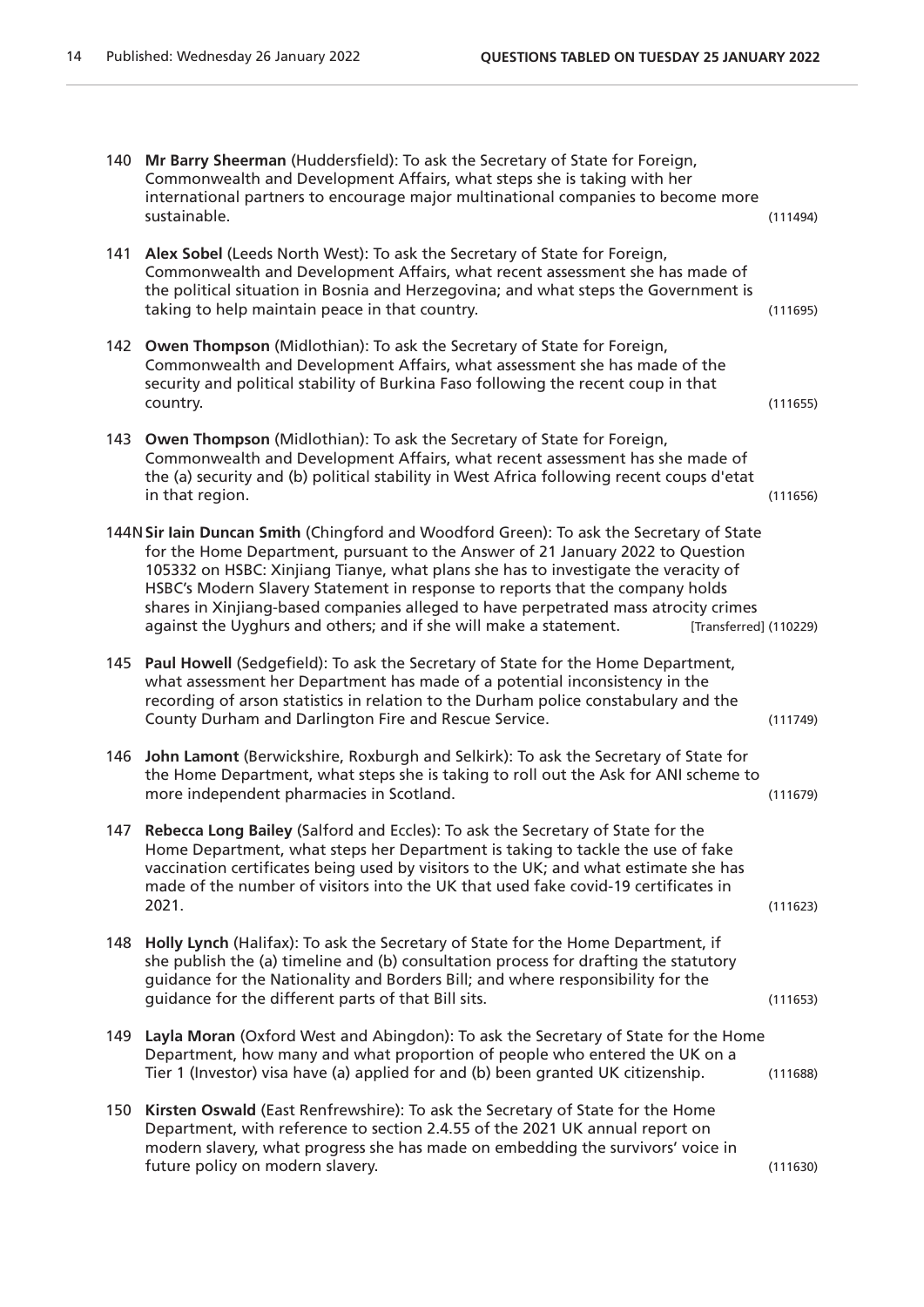|     | 151N Catherine West (Hornsey and Wood Green): To ask the Secretary of State for the<br>Home Department, what discussions he has had with Dyson on the prevention and<br>remediation of modern slavery in their supply chains.<br>[Transferred] (110489)                                                                                                                                                                            |          |
|-----|------------------------------------------------------------------------------------------------------------------------------------------------------------------------------------------------------------------------------------------------------------------------------------------------------------------------------------------------------------------------------------------------------------------------------------|----------|
| 152 | Mr Kevan Jones (North Durham): To ask the Secretary of State for Defence, whether<br>the UK's fleet of Tranche 2 Typhoon aircraft will receive the Radar 2 upgrade.                                                                                                                                                                                                                                                                | (111510) |
| 153 | Caroline Lucas (Brighton, Pavilion): To ask the Secretary of State for Defence,<br>pursuant to the Answer of 24 January 2022 to Question 104310, on Nuclear<br>Submarines: Deployment, whether at least one Royal Navy nuclear armed submarine<br>at sea since 1969 was always submerged; and if he will make a statement.                                                                                                         | (111542) |
| 154 | Dr Matthew Offord (Hendon): To ask the Secretary of State for Justice, if he will<br>make an assessment of the adequacy of expenses available to lay magistrates.                                                                                                                                                                                                                                                                  | (111558) |
| 155 | Alan Brown (Kilmarnock and Loudoun): To ask the Secretary of State for Scotland,<br>whether he plans to provide support to the Scottish energy sector to secure<br>investment in the Government's Net Zero industrial cluster funding programme,<br>including the Acorn Project; and what assessment he has made of the potential<br>merits of adding the Acorn Project as a third cluster to the Track 1 2025 programme. (111635) |          |
| 156 | Adam Afriyie (Windsor): To ask the Chancellor of the Exchequer, what steps his<br>Department is taking to help the retail, hospitality and leisure sectors recover from<br>the covid-19 outbreak.                                                                                                                                                                                                                                  | (111531) |
| 157 | Ben Bradley (Mansfield): To ask the Chancellor of the Exchequer, with reference to<br>the evolving security situation between the Ukraine and Russia, what steps he has<br>taken to ensure the security of the UK's domestic (a) oil and (b) gas supply.                                                                                                                                                                           | (111696) |
| 158 | Dan Carden (Liverpool, Walton): To ask the Chancellor of the Exchequer, if he will<br>protect the Energy Company Obligation which provides energy efficiency schemes for<br>the poorest households.                                                                                                                                                                                                                                | (111687) |
|     | 159N Jonathan Edwards (Carmarthen East and Dinefwr): To ask the Chancellor of the<br>Exchequer, what assessment he has made of the potential effect of proposals to<br>restrict the use of red diesel from April 2022 on the construction industry. [Transferred] (110319)                                                                                                                                                         |          |
|     | 160 Claire Hanna (Belfast South): To ask the Chancellor of the Exchequer, how much<br>funding the Government has allocated to (a) Belfast Region City Deal, (b) Derry and<br>Strabane Region City Deal, (c) Mid South West Growth Deal and (d) Causeway Coast<br>and Glens Growth Deal in the 2021 Spending Review.                                                                                                                | (111745) |
| 161 | Claire Hanna (Belfast South): To ask the Chancellor of the Exchequer, how much<br>Northern Ireland has received to date from the Levelling up Fund.                                                                                                                                                                                                                                                                                | (111746) |
| 162 | Ruth Jones (Newport West): To ask the Chancellor of the Exchequer, what assessment<br>he has made of the impact of inflation on living standards in Newport West<br>constituency.                                                                                                                                                                                                                                                  | (111707) |
| 163 | Ruth Jones (Newport West): To ask the Chancellor of the Exchequer, whether he has<br>any plans to extend the Warm Home Discount scheme.                                                                                                                                                                                                                                                                                            | (111708) |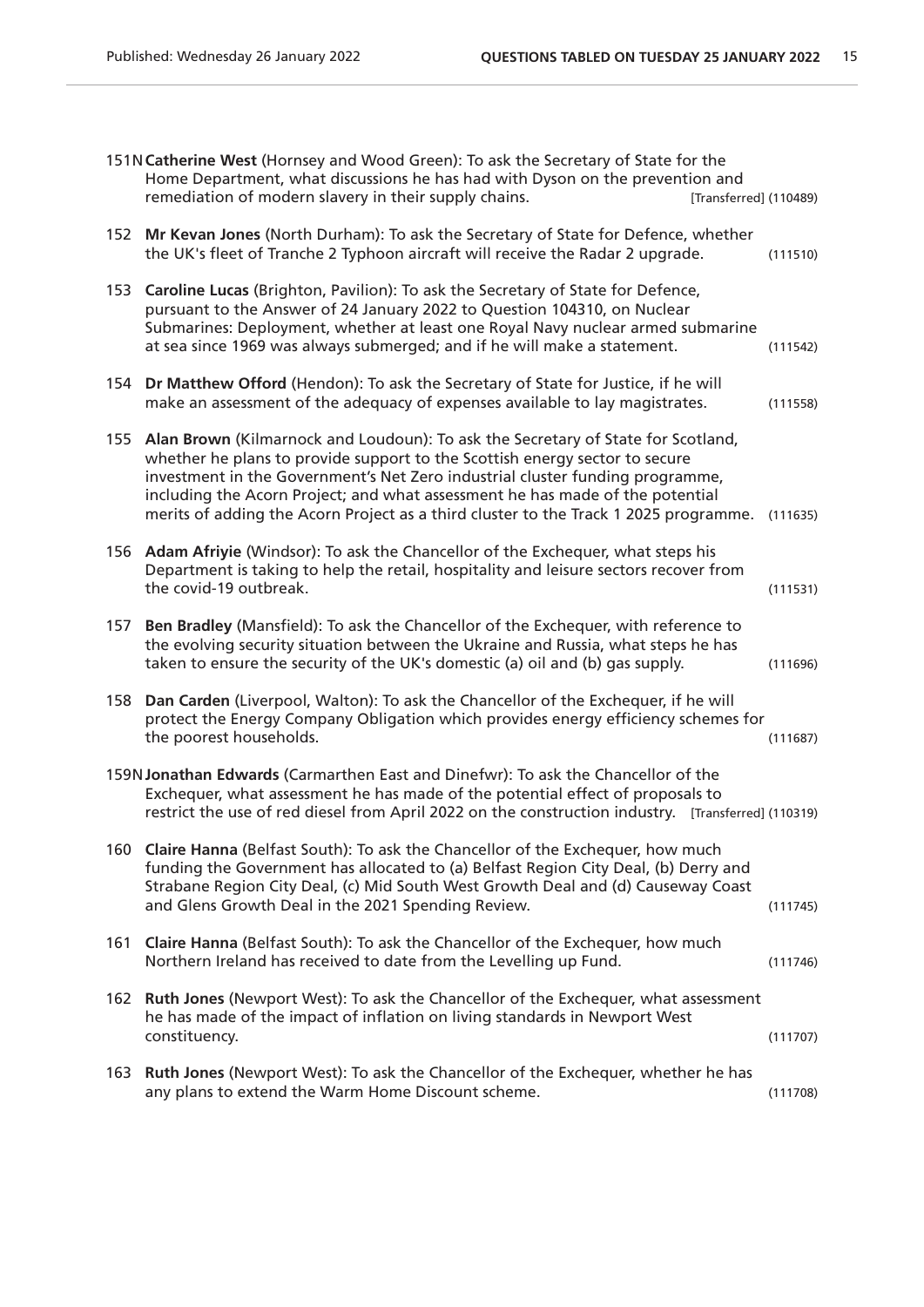|     | 164 Ben Lake (Ceredigion): To ask the Chancellor of the Exchequer, what assessment<br>he has made of (a) the implications for his policies of the Bank of International<br>Settlement's report, Sustainable finance: trends, valuations and exposures, published<br>September 2021 and (b) the risks to UK investors and public finances of a green<br>finance bubble. | (111683) |
|-----|------------------------------------------------------------------------------------------------------------------------------------------------------------------------------------------------------------------------------------------------------------------------------------------------------------------------------------------------------------------------|----------|
| 165 | Ian Lavery (Wansbeck): To ask the Chancellor of the Exchequer, what financial<br>support he is providing to people with disabilities to help them cope with the rising<br>cost of living.                                                                                                                                                                              | (111583) |
| 166 | Rebecca Long Bailey (Salford and Eccles): To ask the Chancellor of the Exchequer,<br>what assessment he has made of the potential merits of removing VAT from the cost<br>of incontinence pads.                                                                                                                                                                        | (111622) |
| 167 | Rachael Maskell (York Central): To ask the Chancellor of the Exchequer, what recent<br>assessment he made of the adequacy of funding provided to local authorities for<br>children services in the context of the increasing number of children in local authority<br>care.                                                                                            | (111643) |
| 168 | Charlotte Nichols (Warrington North): To ask the Chancellor of the Exchequer, how<br>much public money intended to support businesses affected by covid-19 restrictions<br>has been lost to fraud.                                                                                                                                                                     | (111724) |
| 169 | Sarah Olney (Richmond Park): To ask the Chancellor of the Exchequer, how much (a)<br>the Government has spent on covid-19 vaccines and (b) the supply of that vaccine will<br>cost in 2022 and 2023.                                                                                                                                                                   | (111673) |
| 170 | Sarah Olney (Richmond Park): To ask the Chancellor of the Exchequer, how much<br>public funding the Government has spent on promoting covid-19 vaccine uptake.                                                                                                                                                                                                         | (111674) |
| 171 | Andrew Rosindell (Romford): To ask the Chancellor of the Exchequer, whether his<br>Department has made an assessment of the potential cost to the public purse of<br>training new doctors and nurses in the event that the mandatory covid-19 vaccine<br>policy results in existing staff leaving the NHS.                                                             | (111514) |
| 172 | Mr Barry Sheerman (Huddersfield): To ask the Chancellor of the Exchequer, what<br>steps he is taking to encourage major multinational companies to become more<br>sustainable.                                                                                                                                                                                         | (111495) |
| 173 | Dr Alan Whitehead (Southampton, Test): To ask the Chancellor of the Exchequer,<br>what the budget is for the COP26 President in Financial Year 2022.                                                                                                                                                                                                                   | (111474) |
| 174 | Ruth Jones (Newport West): To ask the Secretary of State for Wales, whether he has<br>had discussions with Cabinet colleagues on extending the Warm Home Discount<br>scheme.                                                                                                                                                                                           | (111709) |

## **Questions for Answer on Friday 28 January**

Questions for Written Answer

1N **Kevin Brennan** (Cardiff West): To ask the Attorney General, whether her Department seeks references for candidates appointed to public positions which fall under the remit of the Commissioner for Public Appointments. (111506)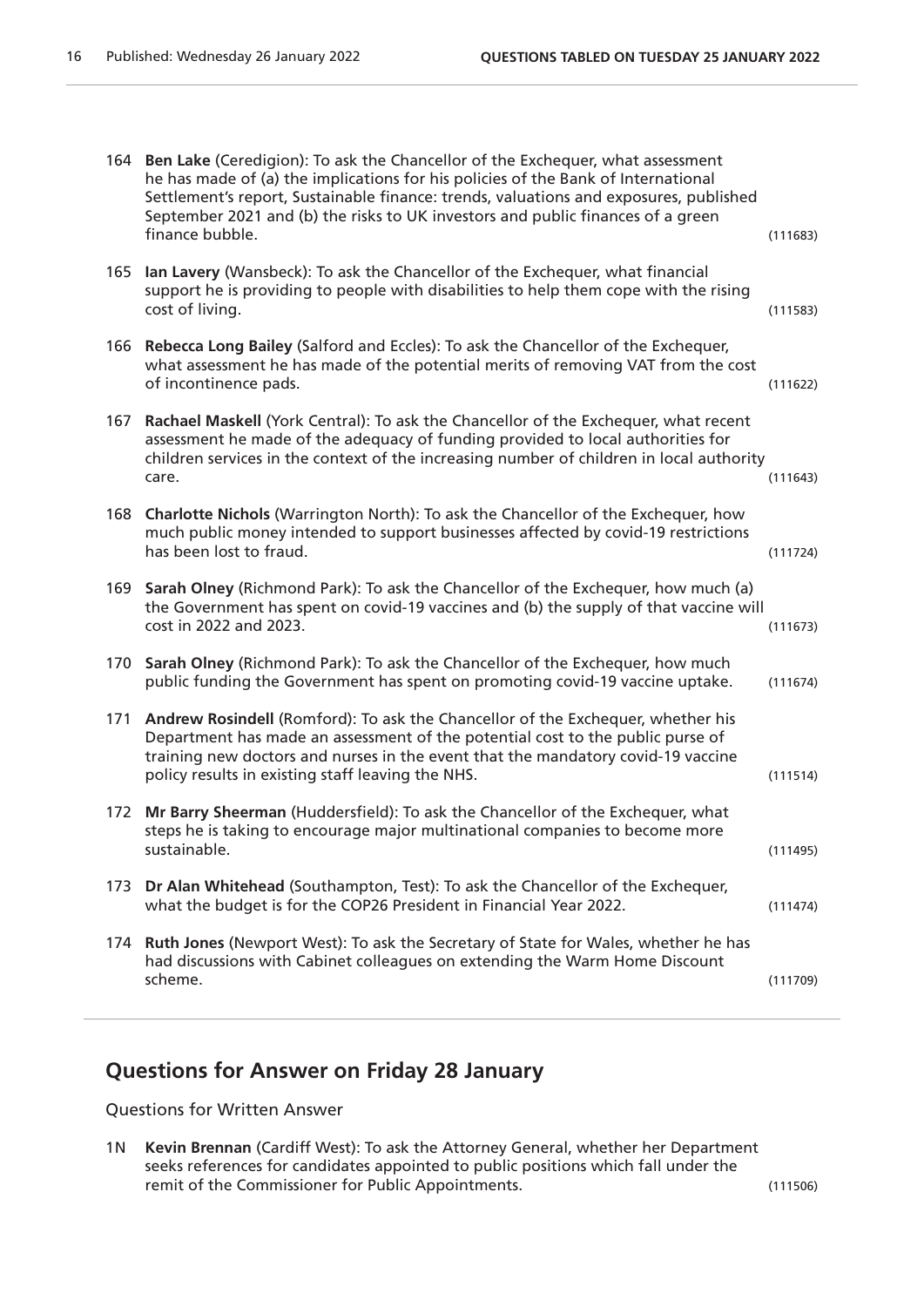| 2N | Steve Reed (Croydon North): To ask the Attorney General, how many prosecutions<br>have been brought against individuals or groups of individuals for charges of fraud<br>involving the coronavirus bounce back loan scheme since the launch of that scheme. (111590)                                                                                                                                                                                                |          |
|----|---------------------------------------------------------------------------------------------------------------------------------------------------------------------------------------------------------------------------------------------------------------------------------------------------------------------------------------------------------------------------------------------------------------------------------------------------------------------|----------|
| 3N | Kerry McCarthy (Bristol East): To ask the Chancellor of the Duchy of Lancaster<br>and Minister for the Cabinet Office, how many staff in his Department have been<br>assigned to work on the Convention of Biological Diversity; and how many Ministers<br>in his Department plan to attend the conference from 25 April to 8 May 2022.                                                                                                                             | (111516) |
| 4N | Jim McMahon (Oldham West and Royton): To ask the Chancellor of the Duchy of<br>Lancaster and Minister for the Cabinet Office, if he will publish a timetable for<br>finalising an EU-UK SPS agreement under the Trade Specialised Committee of the<br>Trade and Cooperation Agreement; and if he will provide details of engagements he<br>(a) has had or (b) plans to have with representatives of relevant business sectors in<br>connection with that agreement. | (111667) |
| 5N | Emily Thornberry (Islington South and Finsbury): To ask the Chancellor of the Duchy<br>of Lancaster and Minister for the Cabinet Office, whether any vehicles were ordered<br>on Downing Street's mini-cab account to take Downing Street staff to their homes or<br>other locations between 8pm and 4am on the night of 16 April 2021.                                                                                                                             | (111521) |
| 6N | Emily Thornberry (Islington South and Finsbury): To ask the Chancellor of the<br>Duchy of Lancaster and Minister for the Cabinet Office, whether a Government<br>procurement card was used by Downing Street staff to order deliveries of pizza with<br>a value lower than £500 on the night of 16 April 2021.                                                                                                                                                      | (111522) |
| 7N | Kerry McCarthy (Bristol East): To ask the President of COP26, how many staff in his<br>Department have been assigned to work on the Convention of Biological Diversity;<br>and how many Ministers in his Department plan to attend the conference from 25<br>April to 8 May 2022.                                                                                                                                                                                   | (111518) |
| 8N | Olivia Blake (Sheffield, Hallam): To ask the Secretary of State for Business, Energy and<br>Industrial Strategy, with reference to his Department's press release of 25 January<br>2022 entitled £60 million boost for floating offshore wind, what the local content<br>requirements stipulated by the match-funded projects are.                                                                                                                                  | (111768) |
| 9N | Colleen Fletcher (Coventry North East): To ask the Secretary of State for Business,<br>Energy and Industrial Strategy, what steps his Department is taking to support job<br>creation schemes in (a) Coventry North East constituency, (b) Coventry and (c) the<br>West Midlands.                                                                                                                                                                                   | (111603) |
|    | 10N Colleen Fletcher (Coventry North East): To ask the Secretary of State for Business,<br>Energy and Industrial Strategy, how much Government research funding was<br>provided to each higher education institution in (a) Coventry, (b) the West Midlands<br>and (c) England in each of the last three years.                                                                                                                                                     | (111604) |
|    | 11N Navendu Mishra (Stockport): To ask the Secretary of State for Business, Energy and<br>Industrial Strategy, whether he plans to take steps to help protect jobs in the Royal<br>Mail.                                                                                                                                                                                                                                                                            | (111733) |
|    | 12N Mr Virendra Sharma (Ealing, Southall): To ask the Secretary of State for Business,<br>Energy and Industrial Strategy, how much of the £20 billion in funding for research<br>and development announced in the Autumn Budget and Spending Review 2021 will<br>be allocated to TB treatments and vaccines.                                                                                                                                                        | (111538) |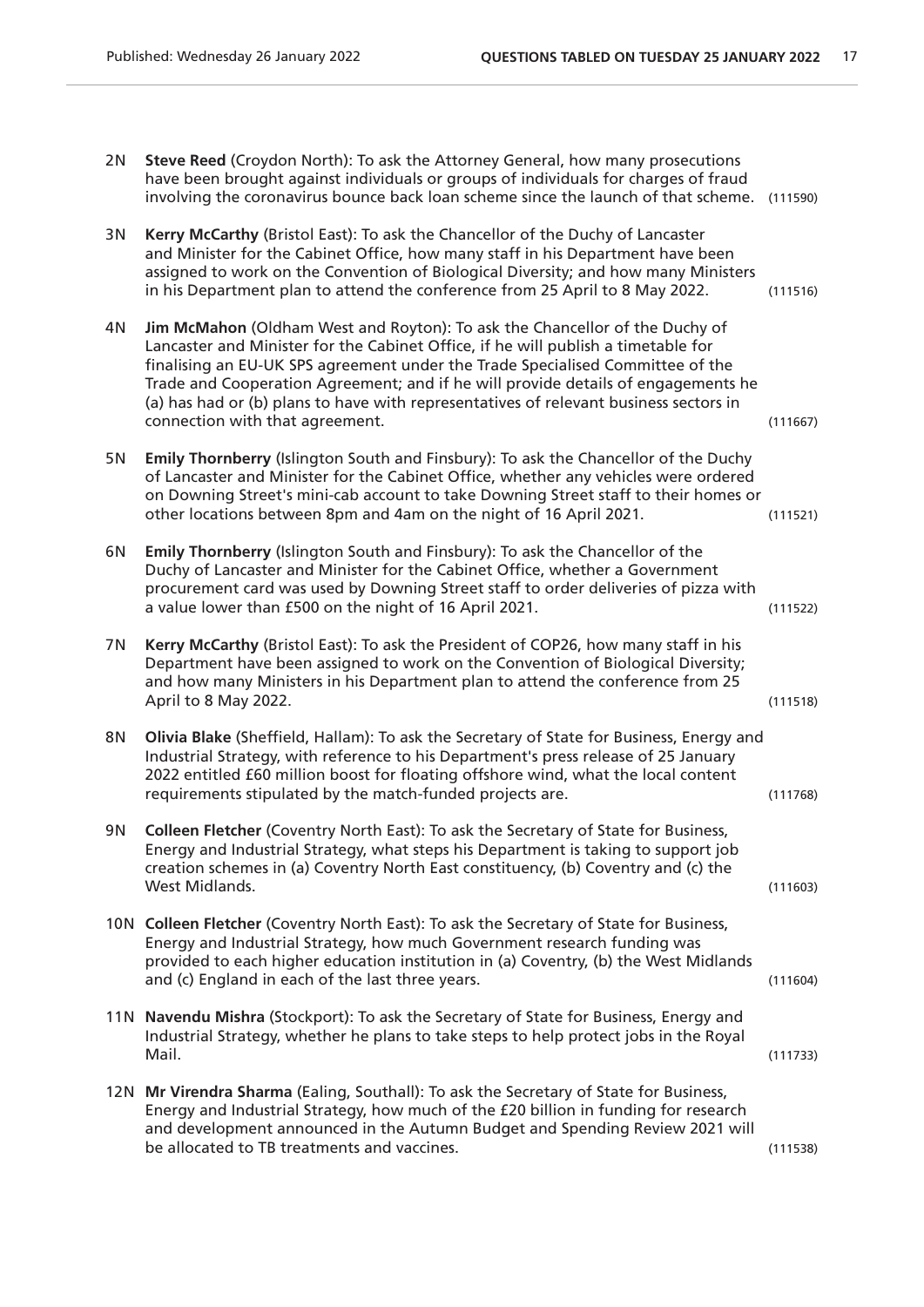| 13N Sir Greg Knight (East Yorkshire): To ask the Secretary of State for Digital, Culture,<br>Media and Sport, what steps she plans to take to promote and encourage domestic<br>tourism in 2022.                                                                                                                                                                                                                    | (111498) |
|---------------------------------------------------------------------------------------------------------------------------------------------------------------------------------------------------------------------------------------------------------------------------------------------------------------------------------------------------------------------------------------------------------------------|----------|
| 14N Sir Greg Knight (East Yorkshire): To ask the Secretary of State for Digital, Culture,<br>Media and Sport, what initiatives her Department is planning to promote and<br>encourage domestic tourism in 2022.                                                                                                                                                                                                     | (111501) |
| 15N Chi Onwurah (Newcastle upon Tyne Central): To ask the Secretary of State for Digital,<br>Culture, Media and Sport, if she will (a) discuss with the Premier League and the<br>Football Association the experience of Newcastle United fans at Elland Road on 22<br>January 2022 when turnstiles stopped working and (b) help ensure steps are taken so<br>that fans are not endangered by that situation again. | (111571) |
| 16N Mr Nicholas Brown (Newcastle upon Tyne East): To ask the Secretary of State for<br>Education, what data his Department collects on the number of schools that directly<br>employ their own mental health counsellors.                                                                                                                                                                                           | (111496) |
| 17N Bill Esterson (Sefton Central): To ask the Secretary of State for Education, with<br>reference to his Department's data published on 18 November 2021, what steps<br>his Department is taking to (a) tackle the declining number of adoptions and (b)<br>ascertain the reasons for the 18 per cent decrease in adoptions in 2020-21.                                                                            | (111561) |
| 18N Bill Esterson (Sefton Central): To ask the Secretary of State for Education, what<br>steps his Department is taking to (a) encourage more people to adopt and (b) give<br>prospective adopters assurance of lifetime support.                                                                                                                                                                                   | (111562) |
| 19N Bill Esterson (Sefton Central): To ask the Secretary of State for Education, what initial<br>assessment his Department has made of the impact of the national #YouCanAdopt<br>campaign on the number of (a) adoption enquiries and (b) adoption approvals.                                                                                                                                                      | (111563) |
| 20N Tim Loughton (East Worthing and Shoreham): To ask the Secretary of State for<br>Education, what due diligence was carried out on (a) Diversity Role Models and (b)<br>Equaliteach, prior to those organisations receiving funding from his Department.                                                                                                                                                          | (111478) |
| 21N Rachael Maskell (York Central): To ask the Secretary of State for Education, what<br>recent estimate he has made of the number of residential places available to support<br>children and young people in need of statutory provision (a) nationally and (b) in<br>York.                                                                                                                                        | (111639) |
| 22N Rachael Maskell (York Central): To ask the Secretary of State for Education, if he will<br>take steps to ensure that every local authority has its own residential provision for<br>children and young adults in care.                                                                                                                                                                                          | (111640) |
| 23N Navendu Mishra (Stockport): To ask the Secretary of State for Education, whether<br>his Department has made an estimate of the number of CO2 monitors in schools in<br>Stockport.                                                                                                                                                                                                                               | (111734) |
| 24N Navendu Mishra (Stockport): To ask the Secretary of State for Education, whether<br>his Department has made an estimate of the number of air purifiers in schools in<br>Stockport.                                                                                                                                                                                                                              | (111735) |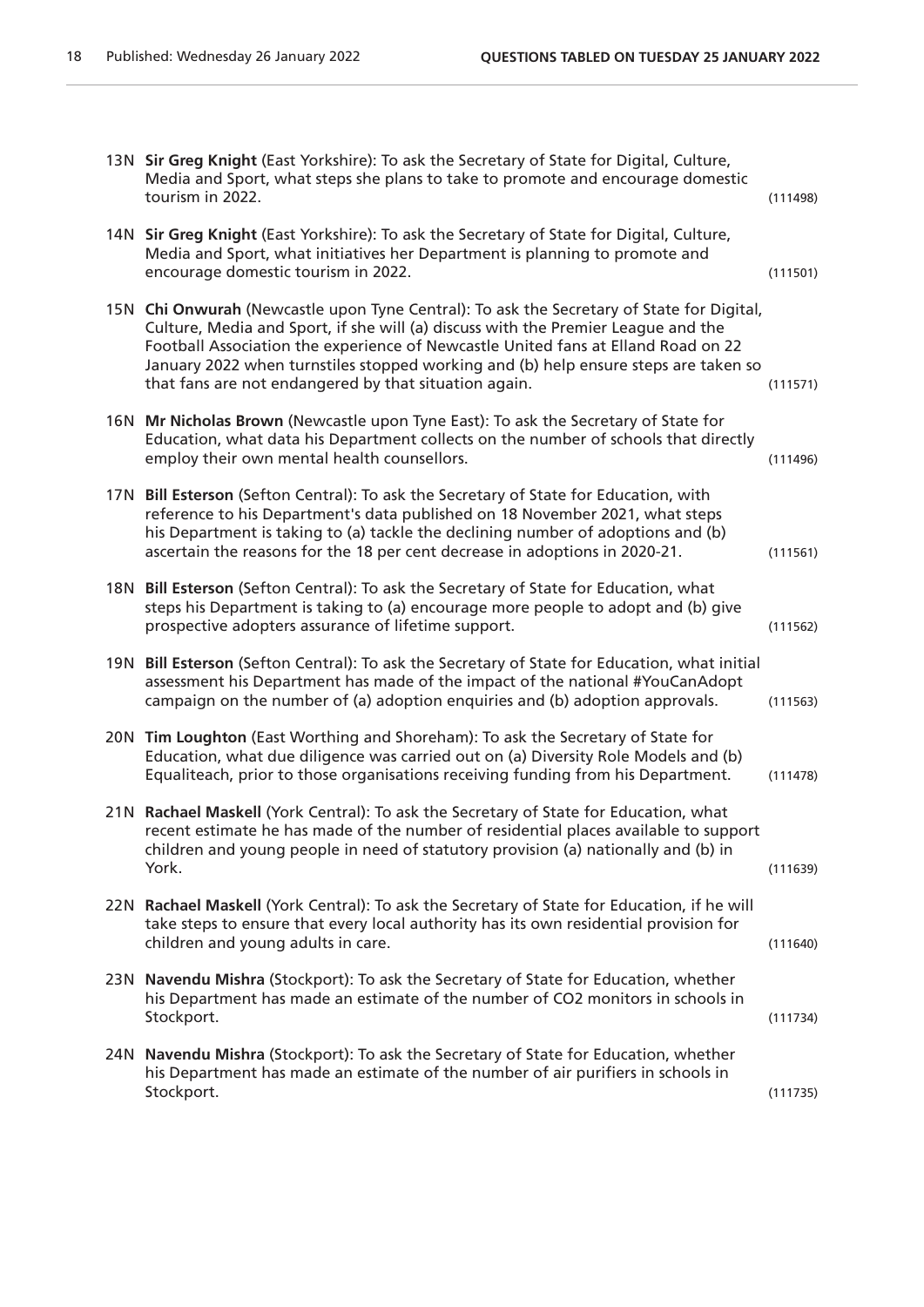| 25N Layla Moran (Oxford West and Abingdon): To ask the Secretary of State for<br>Education, what estimate he has made of the number of British children born before<br>the UK's departure from the EU and currently living in an EU country who will<br>no longer be eligible for home fee status in the event that they apply to study at<br>universities in the UK on courses beginning after 1 January 2028.                              | (111691) |
|----------------------------------------------------------------------------------------------------------------------------------------------------------------------------------------------------------------------------------------------------------------------------------------------------------------------------------------------------------------------------------------------------------------------------------------------|----------|
| 26N Munira Wilson (Twickenham): To ask the Secretary of State for Education, how many<br>education settings have had their requests for Government-funded air cleaning units<br>(a) approved and (b) rejected, by parliamentary constituency.                                                                                                                                                                                                | (111719) |
| 27N Munira Wilson (Twickenham): To ask the Secretary of State for Education, how many<br>education settings have their requests for Government-funded air cleaning units (a)<br>approved and (b) rejected in (i) the North West, (ii) the North East, (iii) Yorkshire and<br>the Humber, (iv) the East Midlands, (v) the West Midlands, (vi) Wales, (vii) the South<br>West, (viii) the East of England, (ix) the South East and (x) London. | (111720) |
| 28N Munira Wilson (Twickenham): To ask the Secretary of State for Education, how many<br>schools applied for and (a) received and (b) did not receive Condition Improvement<br>Fund (CIF) financial support since 2017, by parliamentary constituency.                                                                                                                                                                                       | (111721) |
| 29N Munira Wilson (Twickenham): To ask the Secretary of State for Education, how many<br>schools applied for and (a) received and (b) did not receive Condition Improvement<br>Fund (CIF) financial support in (i) the North West, (ii) the North East, (iii) Yorkshire<br>and the Humber, (iv) the East Midlands, (v) the West Midlands, (vi) Wales, (vii) the<br>South West, (viii) the East of England, (ix) South East and (x) London.   | (111722) |
| 30N Fleur Anderson (Putney): To ask the Secretary of State for Environment, Food and<br>Rural Affairs, how many submissions her Department has received from (a) members<br>of the public and (b) stakeholders in response to its Consultation on proposals to ban<br>commonly littered single-use plastic items in England.                                                                                                                 | (111723) |
| 31N Colleen Fletcher (Coventry North East): To ask the Secretary of State for Environment,<br>Food and Rural Affairs, what assessment he has made of the impact of food price<br>rises on household budgets in (a) Coventry North East constituency, (b) Coventry, (c)<br>the West Midlands and (d) England.                                                                                                                                 | (111602) |
| 32N Gill Furniss (Sheffield, Brightside and Hillsborough): To ask the Secretary of State for<br>Environment, Food and Rural Affairs, what recent assessment he has made of the<br>potential effect of recent price rises of food in supermarkets on progress towards<br>implementation of recommendations made in the National Food Strategy July 2021.                                                                                      | (111670) |
| 33N Gill Furniss (Sheffield, Brightside and Hillsborough): To ask the Secretary of State for<br>Environment, Food and Rural Affairs, what recent assessment he has made of the<br>impact of recent food price rises on the ability of lower-income households to eat a<br>balanced diet including five portions of fruit and vegetables a day.                                                                                               | (111671) |
| 34N Gill Furniss (Sheffield, Brightside and Hillsborough): To ask the Secretary of State<br>for Environment, Food and Rural Affairs, what recent discussions he has had with<br>representatives of large supermarkets on preventing rises in food inflation from<br>adversely raising the cost of basic foodstuff compared to luxury ranges.                                                                                                 | (111672) |
| 35N Kerry McCarthy (Bristol East): To ask the Secretary of State for Environment, Food<br>and Rural Affairs, how many staff in his Department have been assigned to work on<br>the Convention of Biological Diversity; and how many Ministers in his Department<br>plan to attend the conference from 25 April to 8 May 2022.                                                                                                                | (111517) |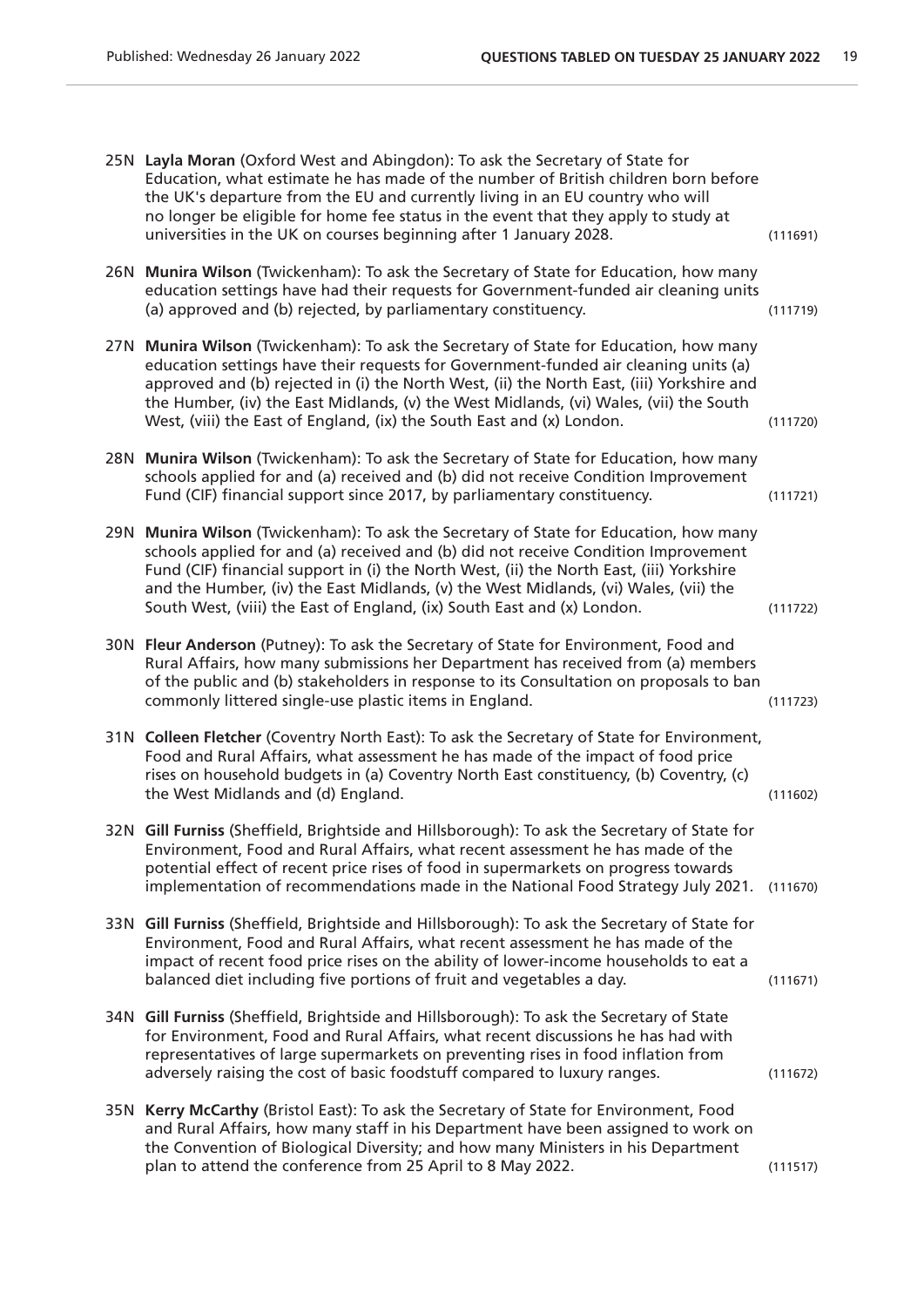|      | 36N Yasmin Qureshi (Bolton South East): To ask the Secretary of State for Environment,<br>Food and Rural Affairs, whether he briefed Conservative hon. Members from Greater<br>Manchester on the clean air zone on 19 January 2022.                                                                                                                                      | (111539) |
|------|--------------------------------------------------------------------------------------------------------------------------------------------------------------------------------------------------------------------------------------------------------------------------------------------------------------------------------------------------------------------------|----------|
|      | 37N Gavin Robinson (Belfast East): To ask the Secretary of State for Environment, Food<br>and Rural Affairs, how many dwellings have secured home insurance through<br>the Flood Re scheme in Belfast East constituency in each year since that scheme's<br>commencement in 2016.                                                                                        | (111597) |
|      | 38N Sir Desmond Swayne (New Forest West): To ask the Secretary of State for<br>Environment, Food and Rural Affairs, what steps his Department is taking to help<br>raise public awareness of the consequences for cattle of Neospora and its connection<br>dog faeces.                                                                                                   | (111468) |
|      | 39N Kevin Brennan (Cardiff West): To ask the Secretary of State for International Trade,<br>whether her Department seeks references for candidates appointed to public<br>positions which fall under the remit of the Commissioner for Public Appointments.                                                                                                              | (111507) |
| 40N  | Florence Eshalomi (Vauxhall): To ask the Secretary of State for Levelling Up, Housing<br>and Communities, with reference to his oral contribution of 10 January 2022,<br>Official Report column 283, what rights leaseholders who believe that unnecessary<br>remediation work has been recommended for their building have to challenge an<br>EWS1 assessment.          | (111773) |
| 41 N | Florence Eshalomi (Vauxhall): To ask the Secretary of State for Levelling Up, Housing<br>and Communities, when the £27 million in extra funding for ending waking watches<br>announced in Parliament on 10 January 2022 will become available to leaseholders;<br>and whether buildings under between 11 and 18 metres in height will be able to<br>access that funding. | (111774) |
|      | 42N Gill Furniss (Sheffield, Brightside and Hillsborough): To ask the Secretary of State for<br>Levelling Up, Housing and Communities, how many entries have been made on the<br>rogue landlord database in England since that database was established (a) in total<br>and (b) by each English local authority.                                                         | (111668) |
|      | 43N Claire Hanna (Belfast South): To ask the Secretary of State for Levelling Up, Housing<br>and Communities, who will be responsible for administering the Shared Prosperity<br>Fund in (a) England, (b) Scotland, (c) Wales and (d) Northern Ireland.                                                                                                                  | (111738) |
|      | 44N Claire Hanna (Belfast South): To ask the Secretary of State for Levelling Up, Housing<br>and Communities, when he last had discussions with Northern Ireland government<br>departments on the Shared Prosperity Fund.                                                                                                                                                | (111739) |
|      | 45N Claire Hanna (Belfast South): To ask the Secretary of State for Levelling Up, Housing<br>and Communities, what discussions he has had with the Northern Ireland Executive<br>on the Shared Prosperity Fund; and what key areas and topics were the subject of<br>those discussions.                                                                                  | (111740) |
|      | 46N Claire Hanna (Belfast South): To ask the Secretary of State for Levelling Up, Housing<br>and Communities, if he brief hon. Members representing constituencies in Northern<br>Ireland on the details of Shared Prosperity Fund and the aspects affecting Northern<br>Ireland before its commencement.                                                                | (111741) |
|      | 47N Claire Hanna (Belfast South): To ask the Secretary of State for Levelling Up, Housing<br>and Communities, how much funding from the Shared Prosperity Fund will be<br>allocated to Northern Ireland in 2022-23.                                                                                                                                                      | (111742) |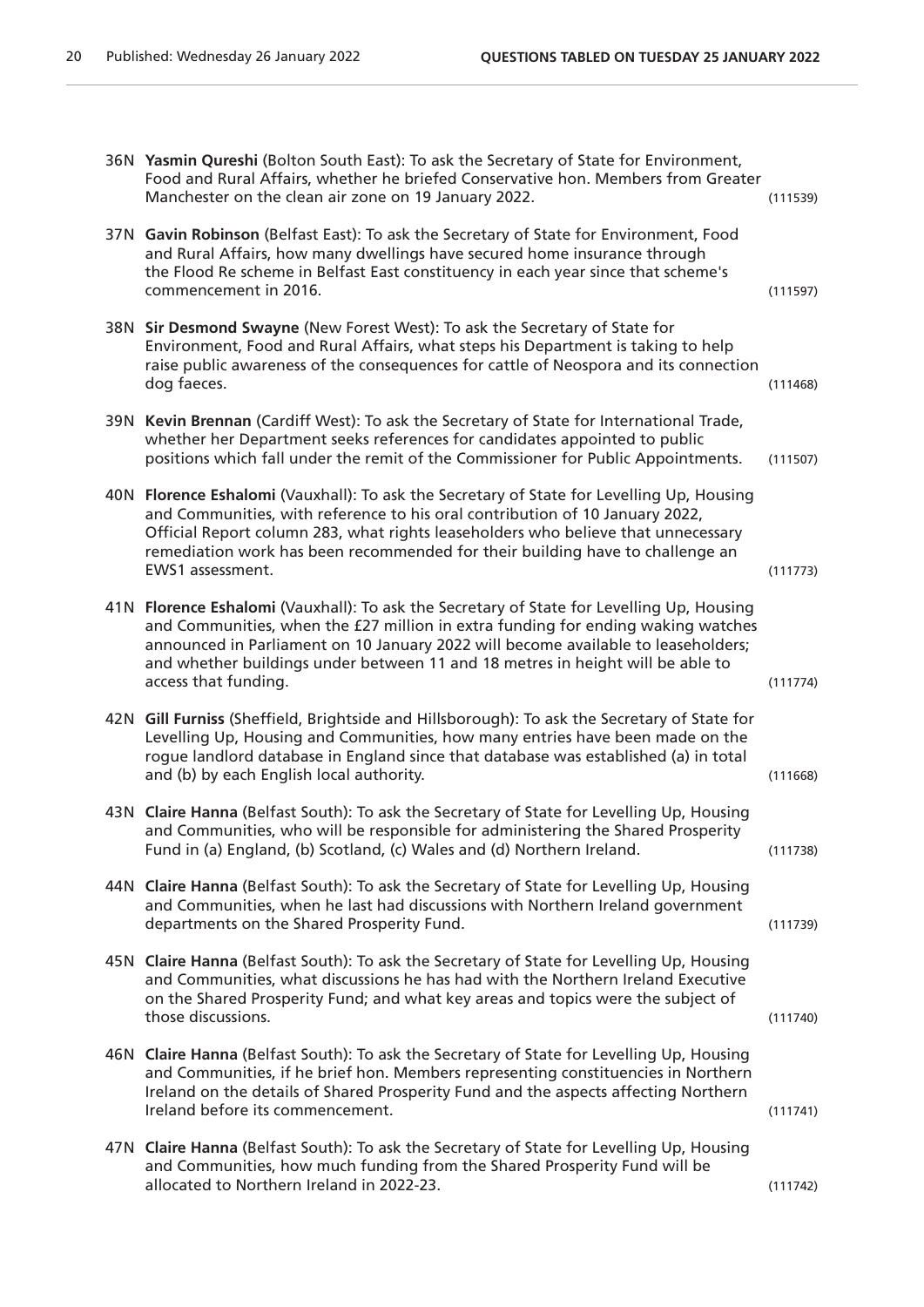|      | 48N Rachael Maskell (York Central): To ask the Secretary of State for Levelling Up,<br>Housing and Communities, what assessment he has made of the cost to local<br>authorities of the rise in the number of children in care.                                                                                                                                                         | (111636) |
|------|----------------------------------------------------------------------------------------------------------------------------------------------------------------------------------------------------------------------------------------------------------------------------------------------------------------------------------------------------------------------------------------|----------|
| 49 N | Rachael Maskell (York Central): To ask the Secretary of State for Levelling Up,<br>Housing and Communities, what steps he is taking to help ensure that funding for<br>local government enables councils to have adequate resources to support a rise in<br>child placements in statutory provision and foster care.                                                                   | (111637) |
| 50N  | Rachael Maskell (York Central): To ask the Secretary of State for Levelling Up,<br>Housing and Communities, what recent assessment he has made of the adequacy of<br>on local authority funding to meet the demands of (a) child and (b) adult social care;<br>and what steps is he taking to tackle any potential shortfall.                                                          | (111638) |
| 51 N | Sir Greg Knight (East Yorkshire): To ask the Secretary of State for Transport, if he will<br>make an assessment of the potential merits of introducing the use of variable speed<br>limits when long stretches of roadworks are taking place on motorways in order that<br>motorists are not obliged to travel at an unnecessarily low speed at times when no<br>work is taking place. | (111497) |
| 52N  | Sir Greg Knight (East Yorkshire): To ask the Secretary of State for Transport, if he will<br>make an assessment of the potential merits of introducing variable speed limits along<br>long stretches of roadworks on motorways so that motorists travelling at times when<br>no work is taking place, such as evenings and weekends, are not required to travel at<br>low speed.       | (111502) |
| 53 N | Hywel Williams (Arfon): To ask the Secretary of State for Work and Pensions, what<br>assessment she has made of the average length of time between the incurring of<br>debts by claimants through overpayment of benefits as a result of errors made by her<br>Department and the issuing of a Direct Earning Attachment by her Department to<br>recover those debts.                  | (111503) |
|      | 54N Hywel Williams (Arfon): To ask the Secretary of State for Work and Pensions, what<br>estimate she has made of the (a) number of people who have been overpaid and (b)<br>the amount that has been overpaid, in error by her Department in Wales in each year<br>since 2012.                                                                                                        | (111504) |
|      | 55N Hywel Williams (Arfon): To ask the Secretary of State for Work and Pensions, how<br>many Direct Earnings Attachments her Department has issued for debts that have<br>been outstanding for two years or longer in Wales in each year since 2012.                                                                                                                                   | (111505) |
|      | 56N Stella Creasy (Walthamstow): To ask the Secretary of State for Health and Social<br>Care, how many people (a) are eligible for and (b) have received a fourth dose of a<br>covid-19 vaccination in (i) Waltham Forest (ii) Walthamstow (iii) Chingford and Wood<br>Green and (iv) Leyton and Wanstead.                                                                             | (111567) |
|      | 57N Alex Cunningham (Stockton North): To ask the Secretary of State for Health and<br>Social Care, what steps he is taking to tackle the increase in alcohol consumption<br>during the covid-19 outbreak.                                                                                                                                                                              | (111569) |
|      | 58N Alex Cunningham (Stockton North): To ask the Secretary of State for Health and<br>Social Care, what assessment his Department has made of trends in the increase in<br>alcohol consumption in the north of England during the covid-19 outbreak.                                                                                                                                   | (111570) |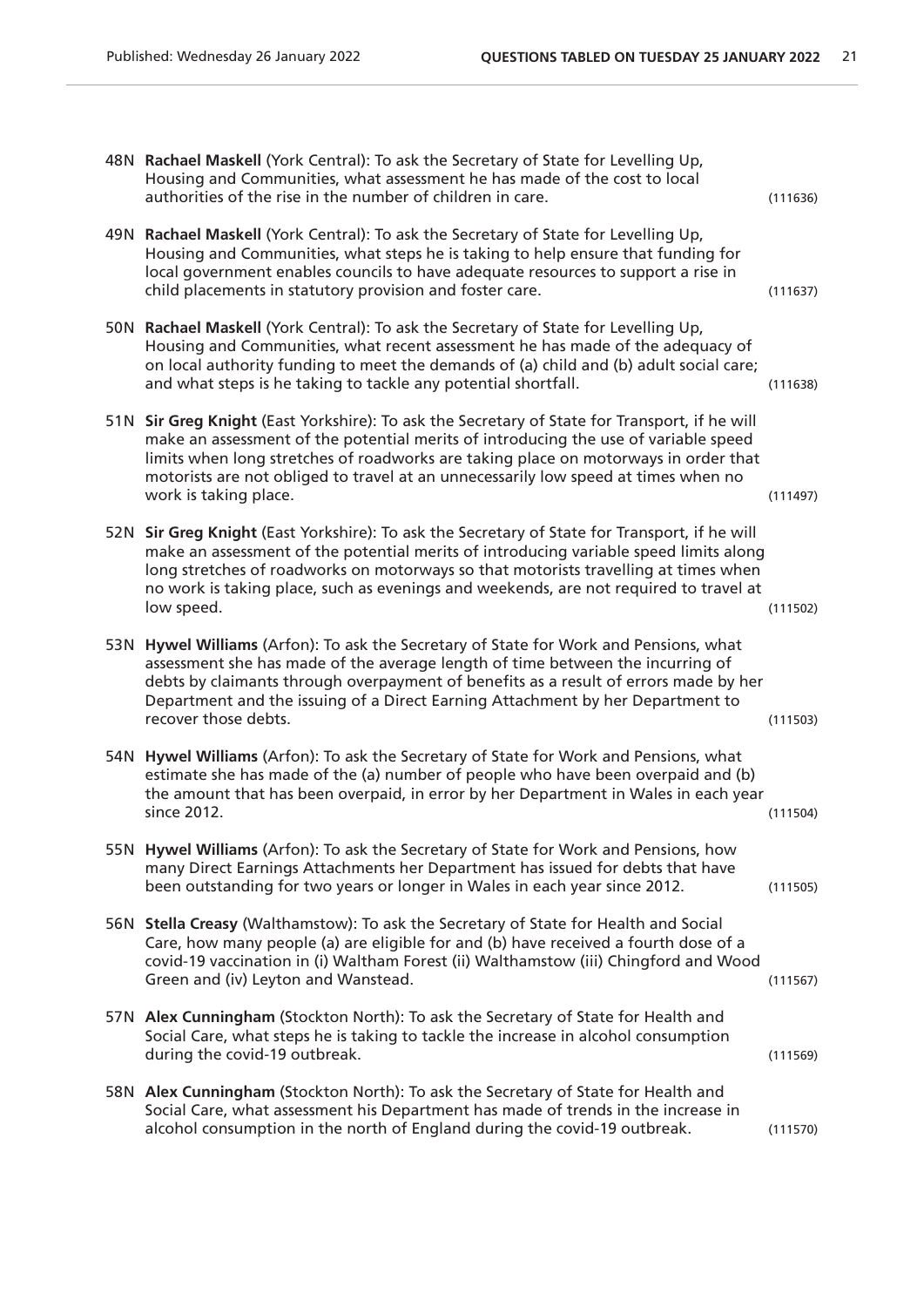| 59N Julie Elliott (Sunderland Central): To ask the Secretary of State for Health and<br>Social Care, with reference to a recent research paper entitled Probiotic improves<br>symptomatic and viral clearance in covid-19 outpatients: a randomized, quadruple-<br>blinded, placebo-controlled trial, what assessment he has made of the implications<br>for his policies of the findings of that research that probiotics improve symptomatic<br>and viral clearance in covid-19 outpatients. | (111573) |
|------------------------------------------------------------------------------------------------------------------------------------------------------------------------------------------------------------------------------------------------------------------------------------------------------------------------------------------------------------------------------------------------------------------------------------------------------------------------------------------------|----------|
| 60N Andrew Gwynne (Denton and Reddish): To ask the Secretary of State for Health and<br>Social Care, what steps his Department is taking to resume referrals from GPs to (a)<br>Kings College Hospital Trust and (b) Guy's & St Thomas' Hospital for treatment of<br>long covid; and for what reason South East London clinical commissioning group<br>made the decision to pause acceptance of referrals.                                                                                     | (111519) |
| 61N Dame Diana Johnson (Kingston upon Hull North): To ask the Secretary of State for<br>Health and Social Care, with reference to the Disabled Children's Partnership polling<br>released January 2022, what recent progress he has made on tackling the backlog<br>in disabled children's health services, including the provision of (a) therapies, (b)<br>wheelchairs, (c) hoists and (d) other equipment.                                                                                  | (111520) |
| 62N Sir Greg Knight (East Yorkshire): To ask the Secretary of State for Health and Social<br>Care, what steps he plans to take to encourage the installation of more defibrillators<br>in public places.                                                                                                                                                                                                                                                                                       | (111499) |
| 63N Sir Greg Knight (East Yorkshire): To ask the Secretary of State for Health and Social<br>Care, what steps his Department is taking to support the installation of more<br>defibrillators in public places.                                                                                                                                                                                                                                                                                 | (111500) |
| 64N Navendu Mishra (Stockport): To ask the Secretary of State for Health and Social Care,<br>if he make an estimate of the number of patients who have opted to pay for medical<br>advice and appointments following the postponement of their appointments on the<br>NHS Cancer Pathway.                                                                                                                                                                                                      | (111732) |
| 65N Gavin Robinson (Belfast East): To ask the Secretary of State for Health and Social<br>Care, how many paediatric doses of the covid-19 vaccine have been ordered as 25<br>January 2022.                                                                                                                                                                                                                                                                                                     | (111593) |
| 66N Gavin Robinson (Belfast East): To ask the Secretary of State for Health and Social<br>Care, how many paediatric doses of the covid-19 vaccine have been received in the<br>UK as of 25 January 2022.                                                                                                                                                                                                                                                                                       | (111594) |
| 67N Gavin Robinson (Belfast East): To ask the Secretary of State for Health and Social<br>Care, how many paediatric doses of the covid-19 vaccine have been delivered to each<br>region of the UK as of 25 January 2022.                                                                                                                                                                                                                                                                       | (111595) |
| 68N Gavin Robinson (Belfast East): To ask the Secretary of State for Health and Social<br>Care, how many paediatric doses of the covid-19 vaccine have been administered in<br>each region of the UK as of 25 January 2022.                                                                                                                                                                                                                                                                    | (111596) |
| 69N Sir Desmond Swayne (New Forest West): To ask the Secretary of State for Health<br>and Social Care, if he will instruct the companies that undertook trials for covid-<br>19 vaccines that have been approved by the MHRA to publish the anonymised<br>participant level data underlying those trials.                                                                                                                                                                                      | (111469) |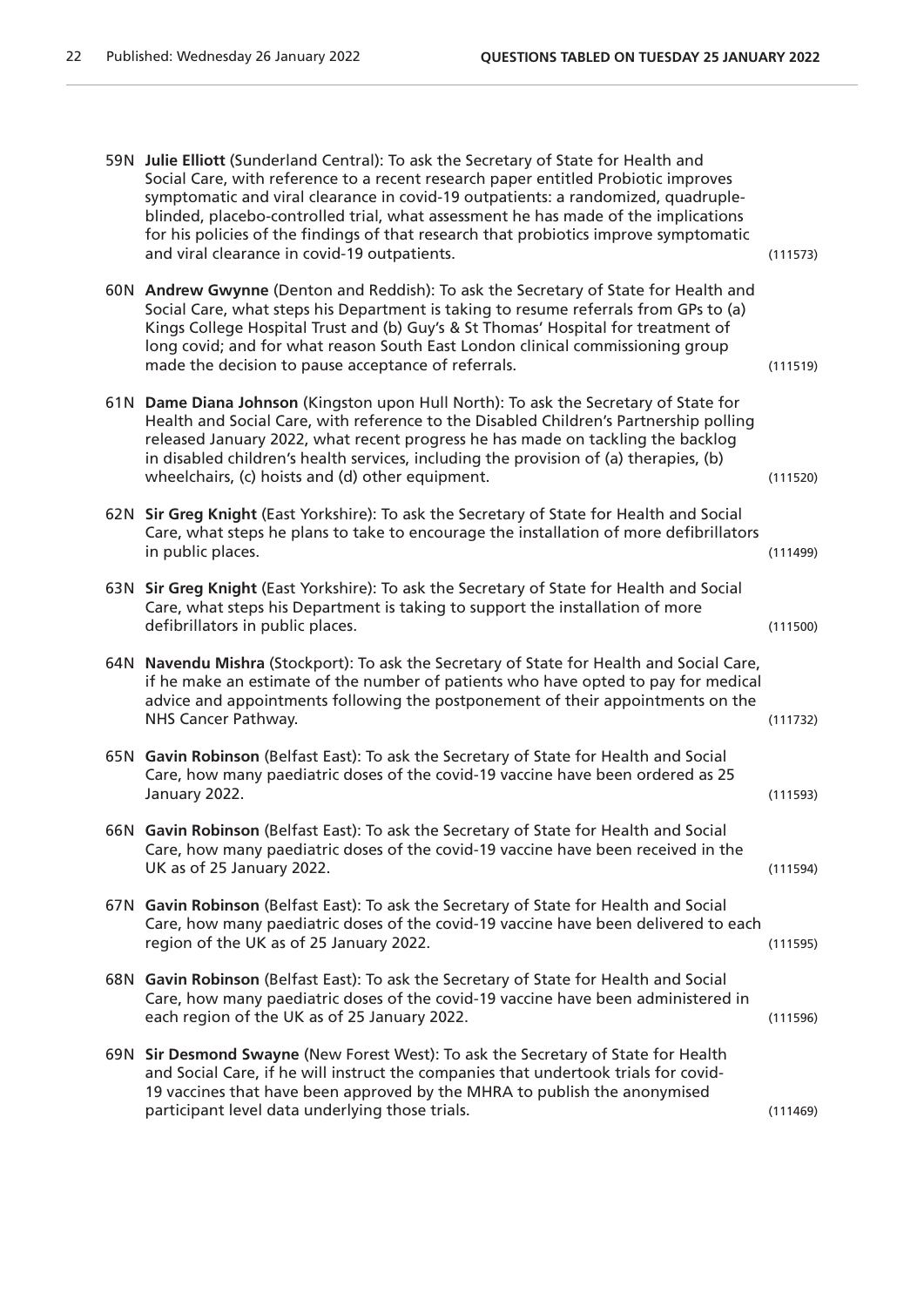|      | 70N Ms Lyn Brown (West Ham): To ask the Secretary of State for Foreign, Commonwealth<br>and Development Affairs, what information her Department holds on the situation<br>along the border between the Tigray and Afar regions of Ethiopia since 20 January<br>2022.                                                                                                                                                                                                                                                                                             | (111526) |
|------|-------------------------------------------------------------------------------------------------------------------------------------------------------------------------------------------------------------------------------------------------------------------------------------------------------------------------------------------------------------------------------------------------------------------------------------------------------------------------------------------------------------------------------------------------------------------|----------|
| 71 N | Ms Lyn Brown (West Ham): To ask the Secretary of State for Foreign, Commonwealth<br>and Development Affairs, pursuant to the Answer of 25 January 2022 to Question<br>107528 on Africa: Coronavirus, what steps the Unilever hygiene campaign is taking<br>to promote covid-19 vaccine uptake; and what lessons her Department has learned<br>on the (a) efficacy and (b) value for public money of handwashing campaigns on<br>tackling the covid-19 pandemic in the context of shifts in the scientific consensus on<br>primary modes of covid-19 transmission. | (111527) |
|      | 72N Mr Gregory Campbell (East Londonderry): To ask the Secretary of State for Foreign,<br>Commonwealth and Development Affairs, when she plans to respond to the<br>correspondence of 23 December 2021 from the hon. Member for East Londonderry<br>on the Northern Ireland protocol negotiations.                                                                                                                                                                                                                                                                | (111509) |
|      | 73N Daisy Cooper (St Albans): To ask the Secretary of State for Foreign, Commonwealth<br>and Development Affairs, on how many occasions she has held discussions with the<br>Israeli government on that government's designation of six Palestinian human rights<br>organisations as terrorist organisations.                                                                                                                                                                                                                                                     | (111717) |
|      | 74N Neil Coyle (Bermondsey and Old Southwark): To ask the Secretary of State for<br>Foreign, Commonwealth and Development Affairs, whether her Department has<br>made an assessment of the potential merits of not recognising Russian-issued<br>passports from the annexed Ukrainian territory.                                                                                                                                                                                                                                                                  | (111599) |
|      | 75N Neil Coyle (Bermondsey and Old Southwark): To ask the Secretary of State for<br>Foreign, Commonwealth and Development Affairs, what recent assessment she has<br>made of the Organisation for Security and Co-operation in Europe's capacity to<br>monitor incursions and incidents in the Donetsk region, including shellings, sniping<br>and military drone use.                                                                                                                                                                                            | (111600) |
|      | 76N Neil Coyle (Bermondsey and Old Southwark): To ask the Secretary of State for<br>Foreign, Commonwealth and Development Affairs, what recent discussions she has<br>had with Russian officials on whether they have considered releasing Ukrainian<br>prisoners of war.                                                                                                                                                                                                                                                                                         | (111601) |
|      | 77N Robert Jenrick (Newark): To ask the Secretary of State for Foreign, Commonwealth<br>and Development Affairs, in the context of recent terrorist attacks in the UAE,<br>whether she plans to take steps to encourage international partners to designate or<br>proscribe the Houthi's as a terrorist organisation.                                                                                                                                                                                                                                             | (111592) |
|      | 78N Kerry McCarthy (Bristol East): To ask the Secretary of State for Foreign,<br>Commonwealth and Development Affairs, how many staff in her Department have<br>been assigned to work on the Convention of Biological Diversity; and how many<br>Ministers in her Department plan to attend the conference from 25 April to 8 May<br>2022.                                                                                                                                                                                                                        | (111515) |
|      | 79N Layla Moran (Oxford West and Abingdon): To ask the Secretary of State for Foreign,<br>Commonwealth and Development Affairs, how many UK nationals are in Ukraine.                                                                                                                                                                                                                                                                                                                                                                                             | (111689) |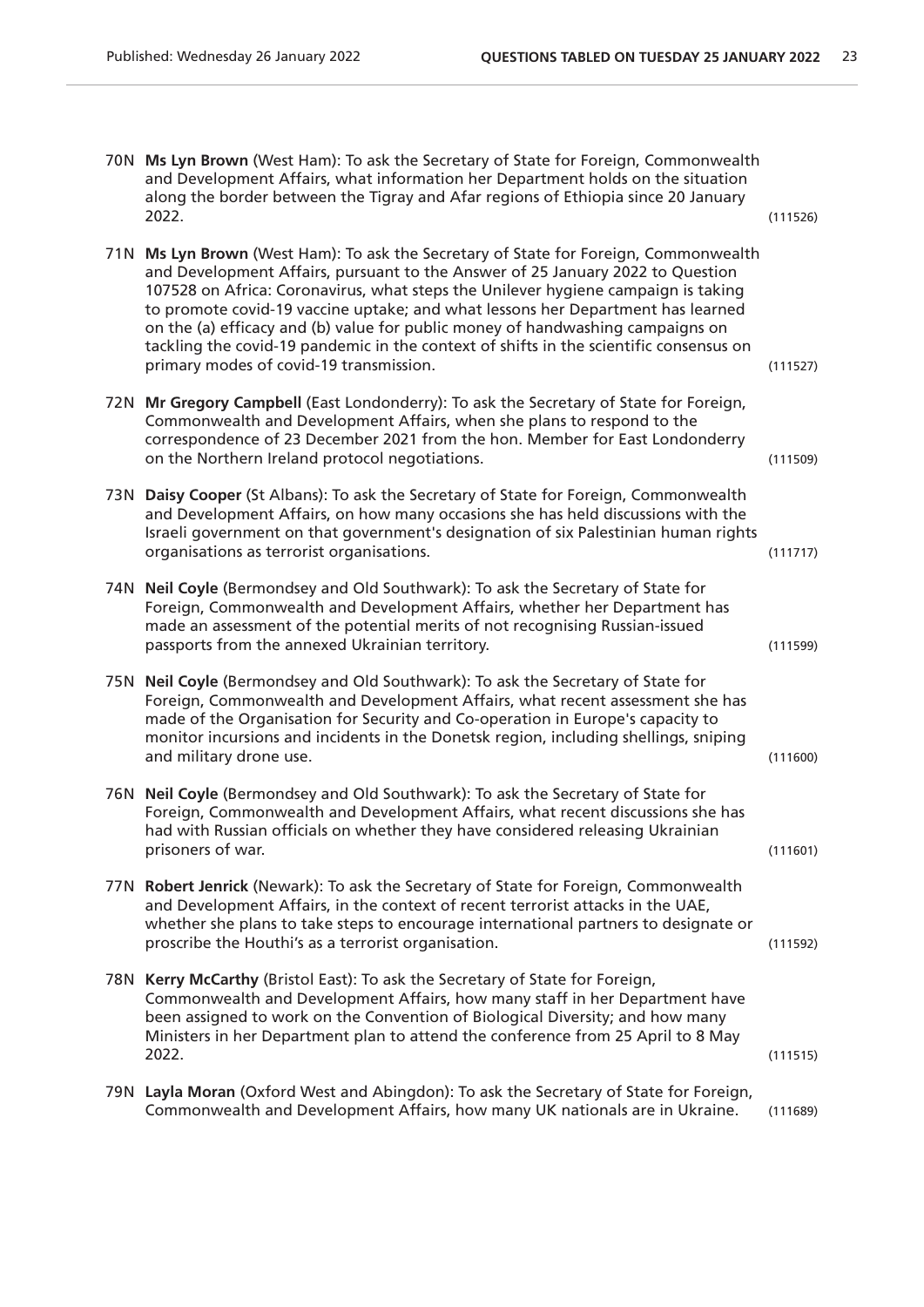| 80N Ian Murray (Edinburgh South): To ask the Secretary of State for Foreign,<br>Commonwealth and Development Affairs, what steps the Government plans to<br>take as penholder for Yemen on the UN Security Council in response to the recent<br>escalation in conflict in that country.                                                                                             | (111547) |
|-------------------------------------------------------------------------------------------------------------------------------------------------------------------------------------------------------------------------------------------------------------------------------------------------------------------------------------------------------------------------------------|----------|
| 81N Ian Murray (Edinburgh South): To ask the Secretary of State for Foreign,<br>Commonwealth and Development Affairs, what representations she has made to the<br>government of Saudi Arabia on strengthening the (a) monitoring and investigation<br>of civilian casualties and (b) potential violations of international humanitarian law by<br>the Saudi-led coalition in Yemen. | (111548) |
| 82N Ian Murray (Edinburgh South): To ask the Secretary of State for Foreign,<br>Commonwealth and Development Affairs, what steps she is taking to ensure that<br>parties to the conflict in Yemen that are responsible for the killing and maiming of<br>children are held to account.                                                                                              | (111549) |
| 83N Chi Onwurah (Newcastle upon Tyne Central): To ask the Secretary of State for<br>Foreign, Commonwealth and Development Affairs, what recent steps she has taken<br>to help secure justice for the victims of flight MH17, including John Alder and Liam<br>Sweeney.                                                                                                              | (111572) |
| 84N Mr Virendra Sharma (Ealing, Southall): To ask the Secretary of State for Foreign,<br>Commonwealth and Development Affairs, whether her Department has made an<br>assessment of the impact of the recent reductions in Official Development Assistance<br>on the provision of TB diagnostics, treatments and services.                                                           | (111537) |
| 85N Owen Thompson (Midlothian): To ask the Secretary of State for Foreign,<br>Commonwealth and Development Affairs, what steps her Department is taking to<br>monitor the political and military situations in Transnistria with regards to a potential<br>Russian invasion of Ukraine.                                                                                             | (111657) |
| 86N Owen Thompson (Midlothian): To ask the Secretary of State for Foreign,<br>Commonwealth and Development Affairs, what recent assessment her Department<br>has made of the impact of any potential Russian invasion of Ukraine on security and<br>political stability in the Balkan region.                                                                                       | (111658) |
| 87N Anneliese Dodds (Oxford East): To ask the Secretary of State for the Home<br>Department, if her Department will publish information providing the average time<br>taken from the date of an asylum claim to the date of a substantive asylum interview<br>taking place for each of the least three years.                                                                       | (111692) |
| 88N Anneliese Dodds (Oxford East): To ask the Secretary of State for the Home<br>Department, what steps her Department is taking to reduce the time taken between<br>an asylum claim and a substantive asylum interview.                                                                                                                                                            | (111693) |
| 89N Anneliese Dodds (Oxford East): To ask the Secretary of State for the Home<br>Department, when was the oldest outstanding claim for asylum submitted.                                                                                                                                                                                                                            | (111694) |
| 90N Florence Eshalomi (Vauxhall): To ask the Secretary of State for the Home Department,<br>what data the Government collects on the relationship between domestic abuse and<br>death by suicide.                                                                                                                                                                                   | (111772) |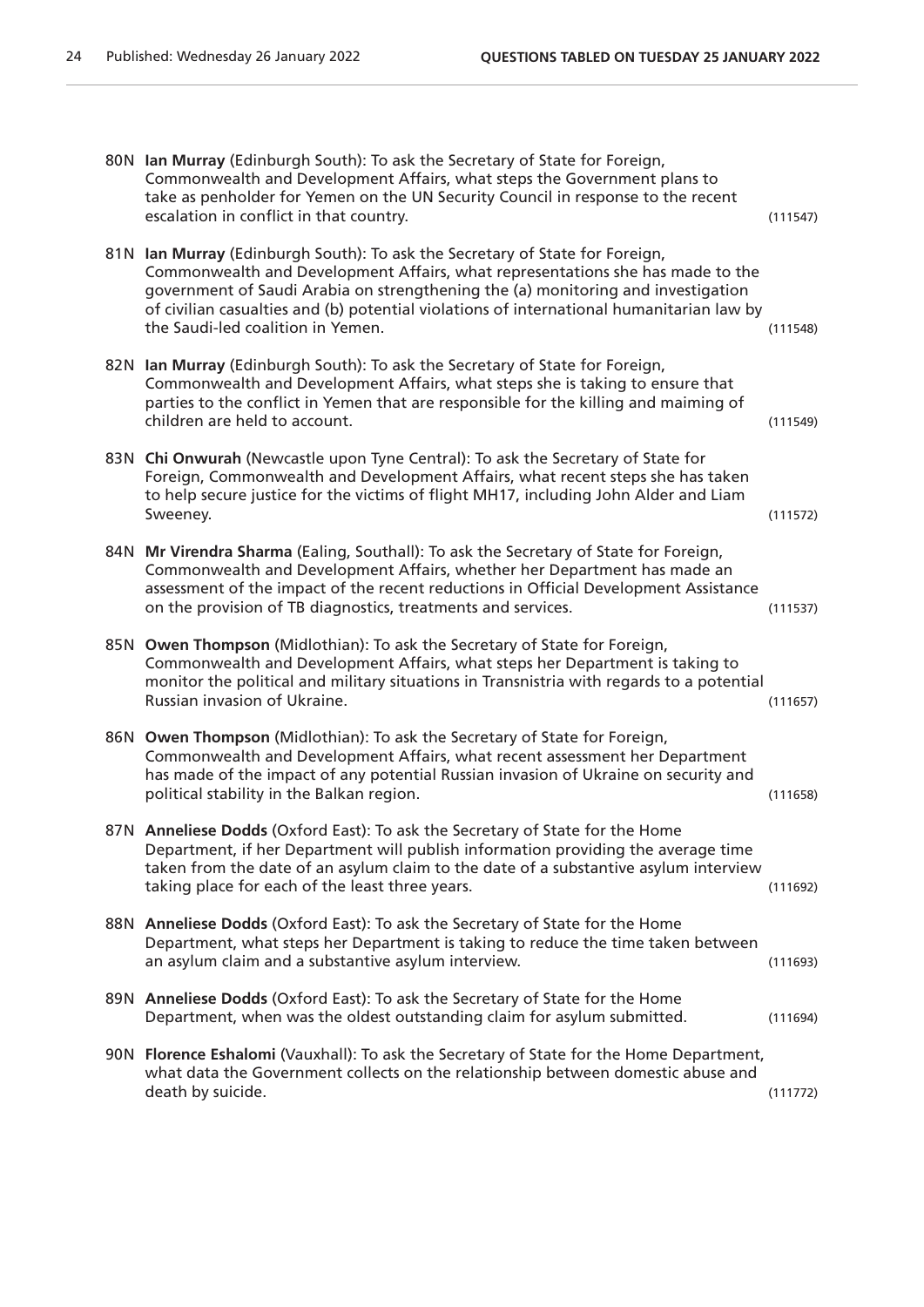|     | 91N Gill Furniss (Sheffield, Brightside and Hillsborough): To ask the Secretary of State<br>for the Home Department, what proportion of correspondence from hon. Members<br>is answered by the Home Office MP Account Management Team (a) within the 20<br>working day standard, (b) between 20 and 30 working days and (c) over 30 working<br>days; and what the average response time is for enquiries made to the urgent inbox. (111669) |          |
|-----|---------------------------------------------------------------------------------------------------------------------------------------------------------------------------------------------------------------------------------------------------------------------------------------------------------------------------------------------------------------------------------------------------------------------------------------------|----------|
|     | 92N Louise Haigh (Sheffield, Heeley): To ask the Secretary of State for the Home<br>Department, when her Department plans to respond to the email from the hon.<br>Member for Sheffield, Heeley dated 1 December 2021, case reference LH15356; and if<br>her Department will provide an update on that family's urgent application.                                                                                                         | (111654) |
| 93N | John Healey (Wentworth and Dearne): To ask the Secretary of State for the Home<br>Department, pursuant to the Answer of 24 January 2022 to Question 107452 on<br>Undocumented Migrants: English Channel, what type of request her Department<br>submitted to the Ministry of Defence to request the military's help to assist with<br>Channel crossings.                                                                                    | (111484) |
|     | 94N Robert Jenrick (Newark): To ask the Secretary of State for the Home Department, in<br>the context of recent terrorist attacks in the UAE, whether she has plans to proscribe<br>the Houthi's as a terrorist organisation.                                                                                                                                                                                                               | (111591) |
|     | 95N Caroline Lucas (Brighton, Pavilion): To ask the Secretary of State for the Home<br>Department, what estimate she has made of when Chevening Scholars who arrived<br>in the UK via Operation Pitting on six-month visas which expire in February 2022 will<br>receive documentation to confirm their indefinite leave to remain status in the UK;<br>and if she will make a statement.                                                   | (111541) |
|     | 96N Kenny MacAskill (East Lothian): To ask the Secretary of State for the Home<br>Department, whether the Department is monitoring the actions of UK nationals<br>acting as mercenaries in the Ukraine.                                                                                                                                                                                                                                     | (111718) |
|     | 97N Matt Western (Warwick and Leamington): To ask the Secretary of State for the Home<br>Department, what the average length of time is for an applicant who has been<br>successful on an immigration appeal to receive their visa.                                                                                                                                                                                                         | (111681) |
| 98N | Jonathan Edwards (Carmarthen East and Dinefwr): To ask the Secretary of State for<br>Defence, for what reason records on Channel crossings by migrants will be published<br>on a three month basis as opposed to daily records once responsibility is assumed by<br>the navy.                                                                                                                                                               | (111546) |
|     | 99N John Healey (Wentworth and Dearne): To ask the Secretary of State for Defence,<br>what estimate she has made of the proportion of Afghans who are eligible under the<br>Afghan Relocations and Assistance Policy are still in Afghanistan.                                                                                                                                                                                              | (111485) |
|     | 100N John Healey (Wentworth and Dearne): To ask the Secretary of State for Defence, how<br>many people eligible under the Afghan Relocations and Assistance Policy have been<br>relocated to the UK in each month since August 2021.                                                                                                                                                                                                        | (111486) |
|     | 101N John Healey (Wentworth and Dearne): To ask the Secretary of State for Defence, with<br>reference to the Answer of 16 December 2021 to Question 91832, on Military Aid:<br>Armed Forces, when he plans to publish MACA updates in the Library of the House.                                                                                                                                                                             | (111487) |
|     | 102N Dan Jarvis (Barnsley Central): To ask the Secretary of State for Defence, pursuant<br>to the Answer of 14 January 2022 to Question 101733 on Afghanistan: Refugees,<br>whether the R reference code confirms eligibility to relocate to the UK.                                                                                                                                                                                        | (111584) |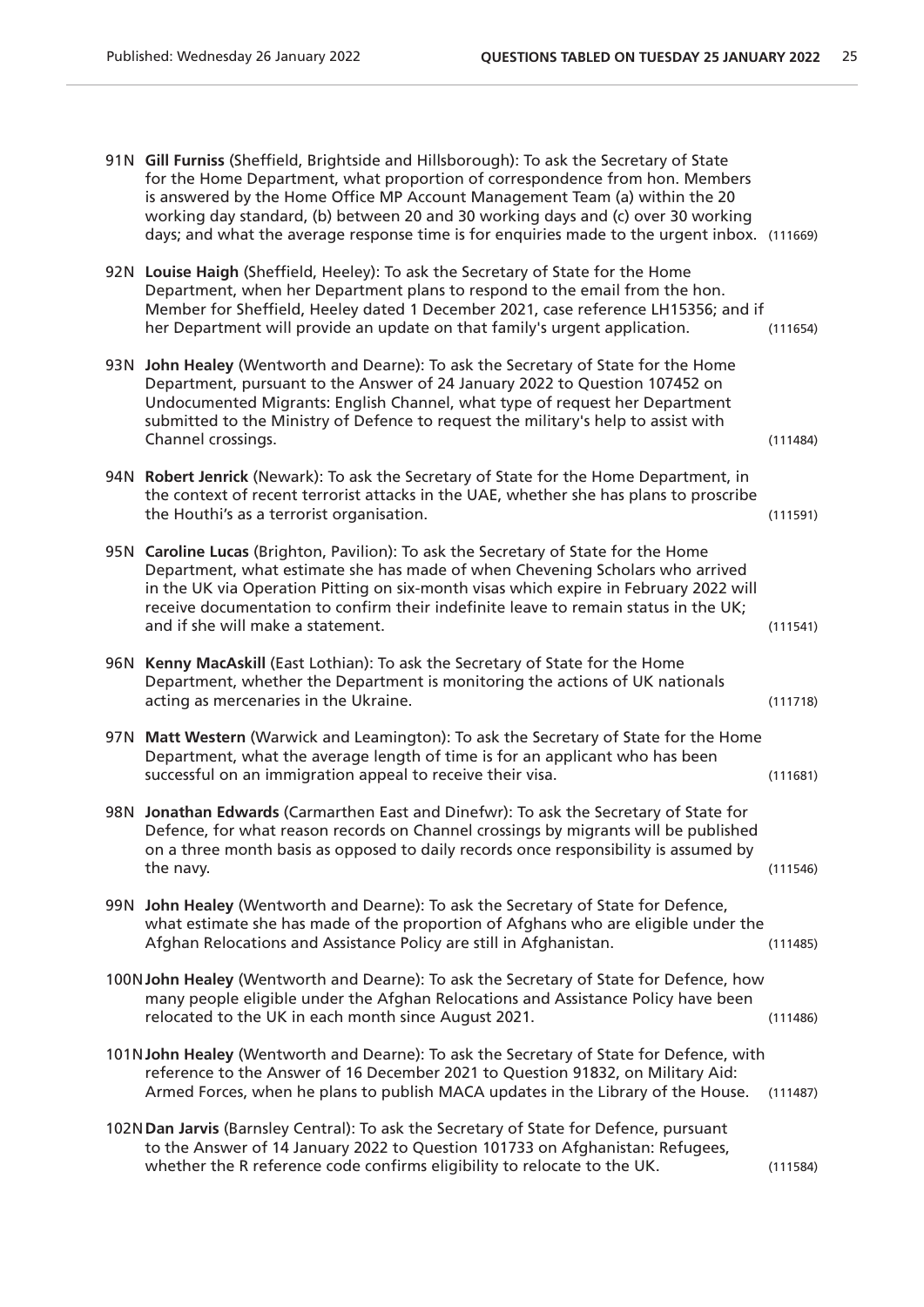| 103N Mr Kevan Jones (North Durham): To ask the Secretary of State for Defence, which<br>company has been awarded the Special Purpose Vessel contract.                                                                                                                                                                                                                                                                                                                 | (111511) |
|-----------------------------------------------------------------------------------------------------------------------------------------------------------------------------------------------------------------------------------------------------------------------------------------------------------------------------------------------------------------------------------------------------------------------------------------------------------------------|----------|
| 104N Mr Kevan Jones (North Durham): To ask the Secretary of State for Defence, what<br>criteria there are in the Government's procurement policy on providing social value.                                                                                                                                                                                                                                                                                           | (111512) |
| 105N Owen Thompson (Midlothian): To ask the Secretary of State for Defence, with<br>reference to the Answer of 25 January 2022 to Question 108581 on Armed Forces<br>Compensation Scheme and War Pensions, in what format his Department holds the<br>information requested.                                                                                                                                                                                          | (111659) |
| 106N Owen Thompson (Midlothian): To ask the Secretary of State for Defence, pursuant to<br>the Answer of 19 January 2022 to Question 102709, on Armed Forces Compensation<br>Scheme and War Pensions, whether caseworkers from the Veterans UK Operational<br>Appeals team are the same individuals as Veterans UK medical assessors.                                                                                                                                 | (111660) |
| 107N Owen Thompson (Midlothian): To ask the Secretary of State for Defence, what steps<br>his Department is taking to ensure that, in the process of a veteran making a claim<br>under the War Pension Scheme or Armed Forces Compensation Scheme and then<br>appealing that claim, the Veterans UK medical assessor who makes a decision on<br>the initial claim and the Veterans UK medical assessor who makes a decision on the<br>appeal are not the same person. | (111661) |
| 108N Florence Eshalomi (Vauxhall): To ask the Secretary of State for Justice, what<br>protections are in place to prevent a convicted domestic abuser inheriting from the<br>death of their spousal victim in the absence of an individual will.                                                                                                                                                                                                                      | (111770) |
| 109N Florence Eshalomi (Vauxhall): To ask the Secretary of State for Justice, what financial<br>support is available for victims of domestic abuse after their abuser has been put into<br>custody in cases where they hold joint assets with their abuser and find themselves<br>solely responsible for mortgage payments and other expenses.                                                                                                                        | (111771) |
| 110N Steve Reed (Croydon North): To ask the Secretary of State for Justice, how many (a)<br>court judges, (b) tribunal judges and (c) magistrates there are in England and Wales<br>as at 25 January 2022.                                                                                                                                                                                                                                                            | (111586) |
| 111N Steve Reed (Croydon North): To ask the Secretary of State for Justice, how many part-<br>time Recorders have been sitting each year from 2015 to 2021; and for how many<br>days each part-time Recorder sat.                                                                                                                                                                                                                                                     | (111587) |
| 112N Steve Reed (Croydon North): To ask the Secretary of State for Justice, how many<br>cases of fraud involving the Bounce Back Loan Scheme have been heard in courts in<br>England and Wales since the launch of that scheme.                                                                                                                                                                                                                                       | (111588) |
| 113N Steve Reed (Croydon North): To ask the Secretary of State for Justice, how many<br>convictions for fraud involving the Bounce Back Loan scheme there have been since<br>the launch of that scheme.                                                                                                                                                                                                                                                               | (111589) |
| 114N Alison Thewliss (Glasgow Central): To ask the Secretary of State for Justice, how<br>many unexplained wealth orders have been obtained in each year since their<br>inception.                                                                                                                                                                                                                                                                                    | (111631) |
| 115N Layla Moran (Oxford West and Abingdon): To ask the Prime Minister, when he last<br>held a bilateral call with President Biden on the situation in Ukraine.                                                                                                                                                                                                                                                                                                       | (111690) |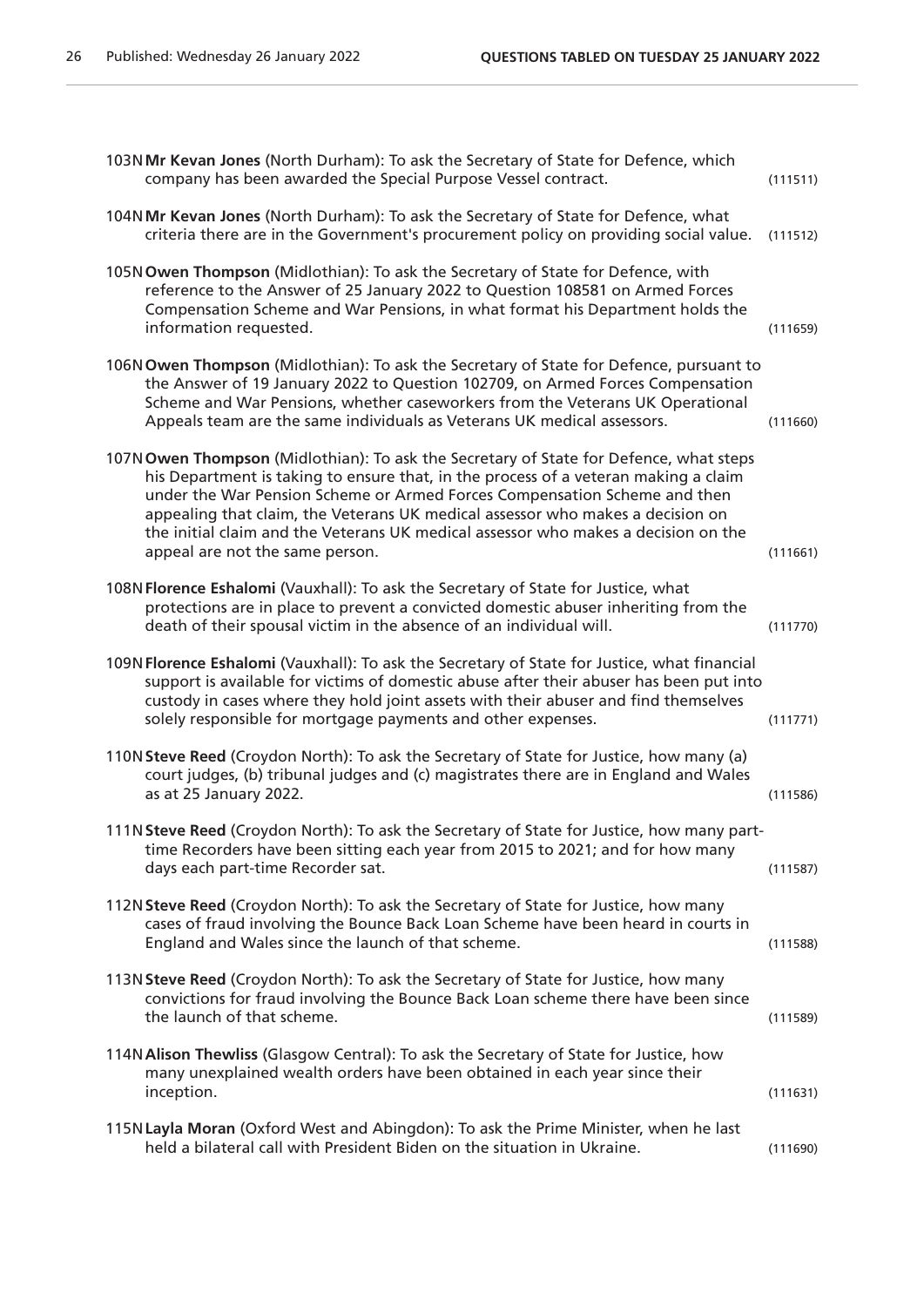| 116N Kevin Brennan (Cardiff West): To ask the Secretary of State for Scotland, whether his<br>Department seeks references for candidates appointed to public positions which fall<br>under the remit of the Commissioner for Public Appointments.                                                                                                                                           | (111508) |
|---------------------------------------------------------------------------------------------------------------------------------------------------------------------------------------------------------------------------------------------------------------------------------------------------------------------------------------------------------------------------------------------|----------|
| 117N Dan Carden (Liverpool, Walton): To ask the Chancellor of the Exchequer, what recent<br>estimate his Department has made of the number of foreign-owned financial services<br>companies involved in money laundering operating in the UK.                                                                                                                                               | (111684) |
| 118N Dan Carden (Liverpool, Walton): To ask the Chancellor of the Exchequer, what<br>steps he is taking to help ensure that local bank branches remain open to enable<br>vulnerable people to have access to cash.                                                                                                                                                                          | (111685) |
| 119N Alex Cunningham (Stockton North): To ask the Chancellor of the Exchequer, what<br>assessment he has made of the implications for Government policies on alcohol duty<br>and reducing consumption of the findings of the research, The COVID-19 alcohol<br>paradox: British household purchases during 2020 compared with 2015-2019 by<br>Anderson et al, published on 19 January 2022. | (111568) |
| 120N Colleen Fletcher (Coventry North East): To ask the Chancellor of the Exchequer, what<br>estimate his Department has made of the number of bank branch closures in (a)<br>Coventry, (b) the West Midlands and (c) England in each of the last five years.                                                                                                                               | (111605) |
| 121NDr Alan Whitehead (Southampton, Test): To ask the Chancellor of the Exchequer, if<br>he will commit to protecting the Energy Company Obligation (ECO).                                                                                                                                                                                                                                  | (111470) |
| 122N Dr Alan Whitehead (Southampton, Test): To ask the Chancellor of the Exchequer, if<br>he will commit to the planned uplift of the Energy Company Obligation (ECO4); and<br>if he will ensure the implementation of ECO4 in April 2022 as stated in the Energy<br>white paper.                                                                                                           | (111471) |
| 123N Dr Alan Whitehead (Southampton, Test): To ask the Chancellor of the Exchequer,<br>what assessment he has made of the potential impact of his Department's proposal<br>to amend or end the Energy Company Obligation on (a) fuel poor households and (b)<br>the UK's climate obligations.                                                                                               | (111472) |
| 124N Dr Alan Whitehead (Southampton, Test): To ask the Chancellor of the Exchequer, if<br>he will extend the Warm Home Discount scheme for the financial year 2022-23.                                                                                                                                                                                                                      | (111473) |

## **Questions for Answer on Monday 31 January**

Questions for Written Answer

| 1N Paul Blomfield (Sheffield Central): To ask the Secretary of State for Education, what |          |
|------------------------------------------------------------------------------------------|----------|
| discussions he has had with the Chancellor of the Exchequer on increasing the            |          |
| Funded Early Learning rate given to local authorities for nursery funding to align       |          |
| with the increase in the National Minimum Wage from April 2022.                          | (111560) |
|                                                                                          |          |

2N **Karl Turner** (Kingston upon Hull East): To ask the Chancellor of the Exchequer, when his Department plans to reply to the letter from the hon. Member for Hull East of 19 November 2021 on tonnage tax reform. (111559)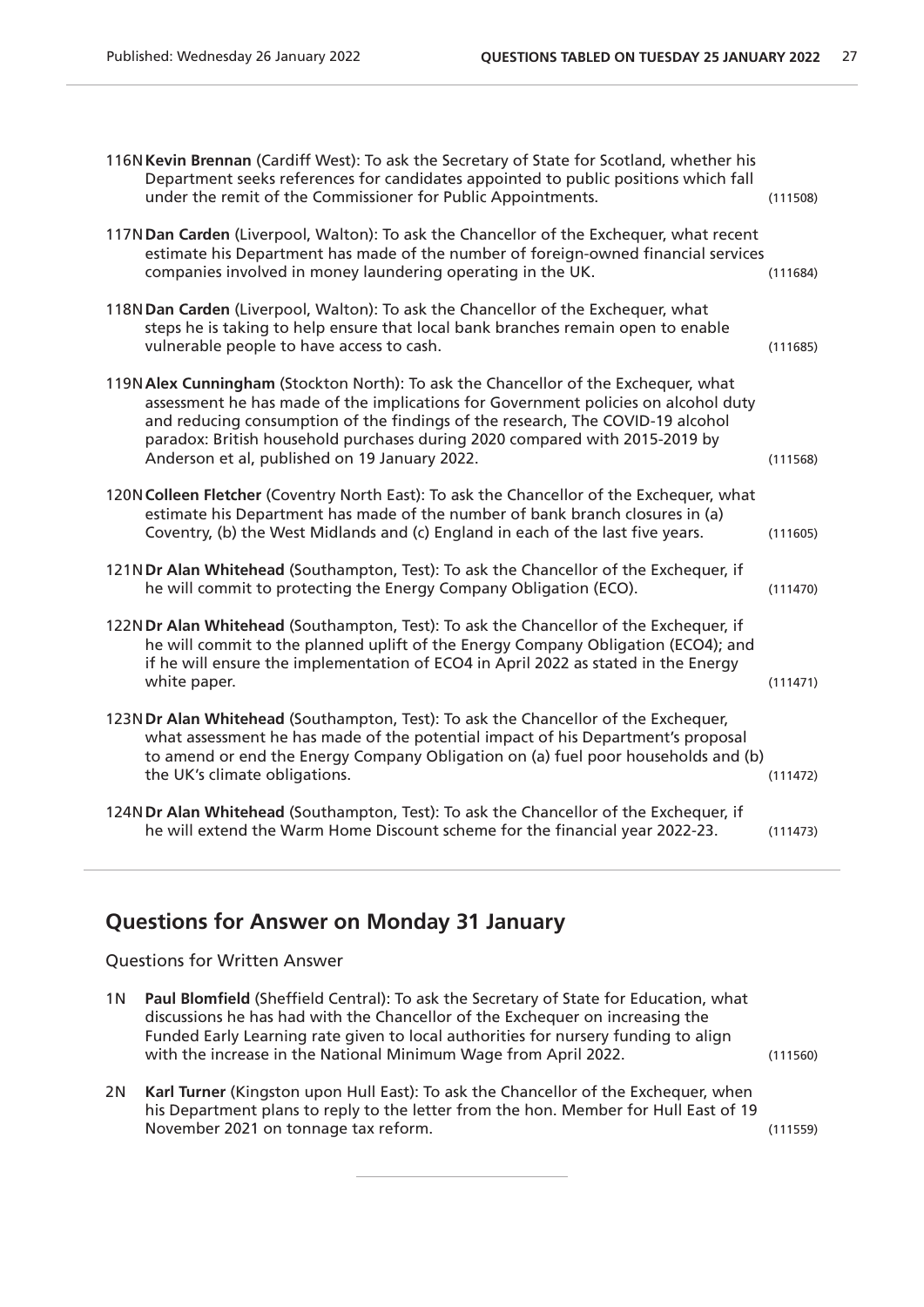Oral Questions to the Secretary of State for Education

| $\mathbf{1}$   | Bob Blackman (Harrow East): What steps his Department is taking to ensure that<br>pupils can learn safely in education settings.                                                                                               | (905326) |
|----------------|--------------------------------------------------------------------------------------------------------------------------------------------------------------------------------------------------------------------------------|----------|
| $\overline{2}$ | Danny Kruger (Devizes): What steps his Department is taking to tackle the provision<br>of low quality university courses.                                                                                                      | (905327) |
| 3              | Marion Fellows (Motherwell and Wishaw): What recent assessment he has made of<br>the adequacy of (a) student and (b) graduate finance in the context of the cost of<br>living.                                                 | (905328) |
| 4              | Robbie Moore (Keighley): What steps his Department is taking to support young<br>people into high quality jobs.                                                                                                                | (905329) |
| 5              | Greg Smith (Buckingham): What steps his Department is taking to protect freedom of<br>speech on university campuses.                                                                                                           | (905330) |
| 6              | Jane Stevenson (Wolverhampton North East): What steps his Department is taking to<br>promote lifelong learning and skills development.                                                                                         | (905331) |
| 7              | Simon Baynes (Clwyd South): What steps his Department is taking to strengthen the<br>value of technical qualifications.                                                                                                        | (905332) |
| 8              | Kevin Brennan (Cardiff West): If he will take steps to improve the provision of music<br>education in schools.                                                                                                                 | (905333) |
| 9              | Bill Esterson (Sefton Central): What steps he is taking to help prevent covid-19<br>transmission in schools.                                                                                                                   | (905334) |
| 10             | Christine Jardine (Edinburgh West): What recent discussions he has had with the<br>Chancellor of the Exchequer on future funding for education.                                                                                | (905335) |
| 11             | Mrs Pauline Latham (Mid Derbyshire): What steps he is taking to provide information<br>in schools for at-risk children on forced marriage and child marriage.                                                                  | (905336) |
| 12             | Nick Gibb (Bognor Regis and Littlehampton): If he will make an assessment of the<br>effect of his Department's July 2021 policy paper, The Reading Framework, on the<br>quality of the teaching of reading in primary schools. | (905337) |
| 13             | Mr Tanmanjeet Singh Dhesi (Slough): What recent assessment he has made of the<br>impact of the cost of living on students in higher education.                                                                                 | (905338) |
| 14             | Vicky Foxcroft (Lewisham, Deptford): What recent assessment he has made of the<br>adequacy of access to specialist support for children with special education needs and<br>disabilities.                                      | (905339) |
| 15             | Ms Karen Buck (Westminster North): What estimate he has made of the number of<br>students studying for (a) BTECs and (b) T levels in the 2021-22 academic year.                                                                | (905340) |
| 16             | Mark Logan (Bolton North East): What steps his Department is taking to protect<br>freedom of speech on university campuses.                                                                                                    | (905341) |
| 17             | Rebecca Long Bailey (Salford and Eccles): What assessment he has made of the<br>adequacy of Government support to help tackle staff absences in schools.                                                                       | (905342) |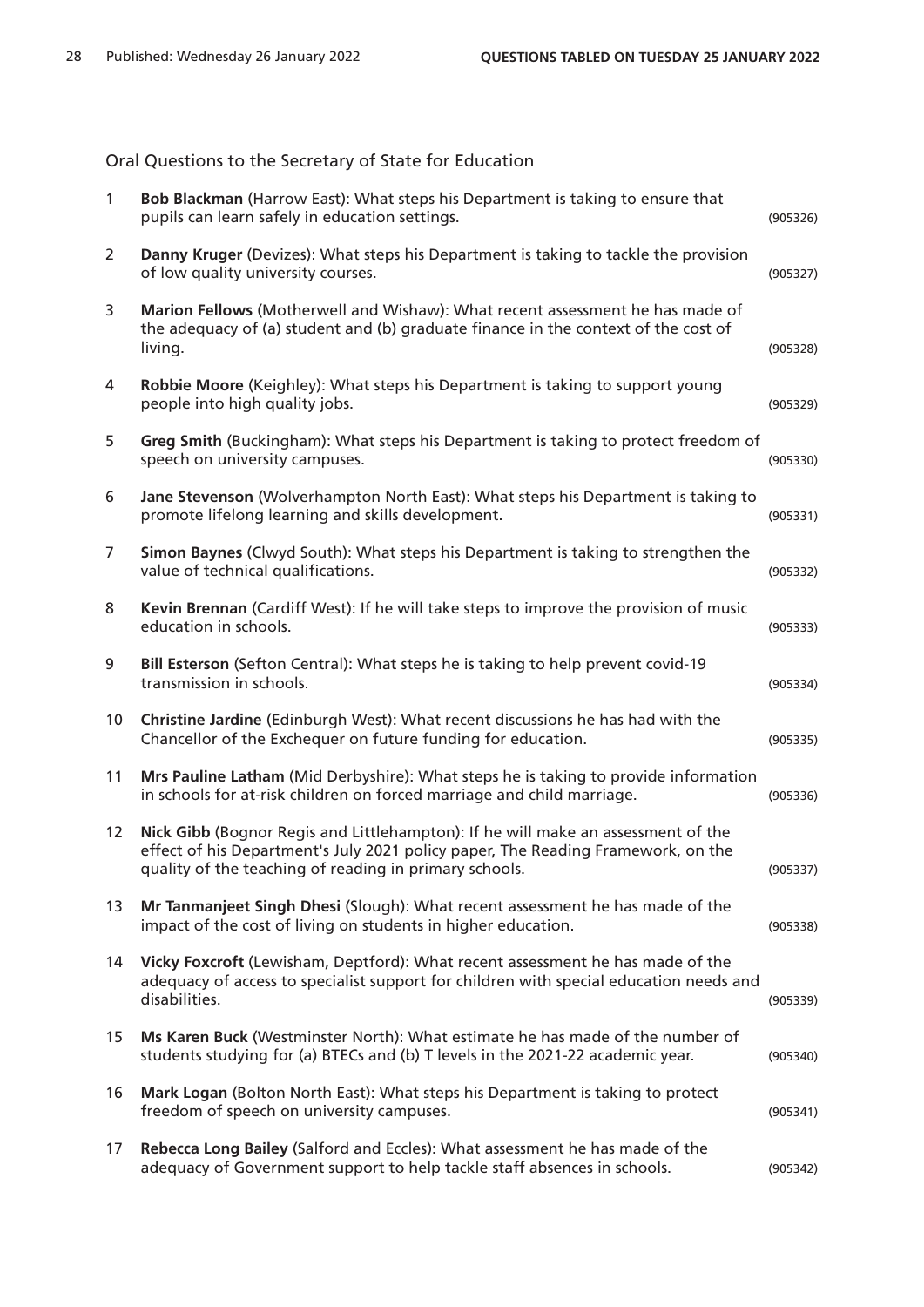| Chris Loder (West Dorset): If he will take steps to ensure a high standard for school<br>19<br>buildings in West Dorset.<br>Andrew Lewer (Northampton South): What steps he is taking to implement the<br>20<br>recommendations of the Government's Early Years Healthy Development Review<br>Report, published in March 2021.<br>21<br>Wera Hobhouse (Bath): If he will include safeguarding from sexual orientation and<br>gender identity conversion therapy in his Department's guidance entitled Keeping | (905343) |
|---------------------------------------------------------------------------------------------------------------------------------------------------------------------------------------------------------------------------------------------------------------------------------------------------------------------------------------------------------------------------------------------------------------------------------------------------------------------------------------------------------------|----------|
|                                                                                                                                                                                                                                                                                                                                                                                                                                                                                                               | (905344) |
|                                                                                                                                                                                                                                                                                                                                                                                                                                                                                                               | (905345) |
| children safe in education.                                                                                                                                                                                                                                                                                                                                                                                                                                                                                   | (905346) |
| Patricia Gibson (North Ayrshire and Arran): What recent assessment he has made of<br>22<br>the adequacy of (a) student and (b) graduate finance in the context of the cost of<br>living.                                                                                                                                                                                                                                                                                                                      | (905347) |
| 23<br>Cat Smith (Lancaster and Fleetwood): What recent assessment he has made of the (a)<br>availability and (b) affordability of early years education and childcare.                                                                                                                                                                                                                                                                                                                                        | (905348) |
| Laura Farris (Newbury): What steps his Department is taking to improve adult<br>24<br>participation in access programmes for careers in the health and care professions.                                                                                                                                                                                                                                                                                                                                      | (905349) |
| Neil Coyle (Bermondsey and Old Southwark): What recent assessment he has made of<br>25<br>the (a) availability and (b) affordability of early years education and childcare.                                                                                                                                                                                                                                                                                                                                  | (905350) |

Topical Questions to the Secretary of State for Education

| T1   | <b>Munira Wilson</b> (Twickenham): If he will make a statement on his departmental<br>responsibilities. | (905351) |
|------|---------------------------------------------------------------------------------------------------------|----------|
| T2   | <b>Rachel Hopkins (Luton South):</b>                                                                    | (905352) |
| T3   | Karl Turner (Kingston upon Hull East):                                                                  | (905353) |
| T4 I | John Penrose (Weston-super-Mare):                                                                       | (905354) |
|      | T5 <b>Steve Brine</b> (Winchester):                                                                     | (905355) |
|      | T6 Vicky Foxcroft (Lewisham, Deptford):                                                                 | (905356) |
| T7   | <b>Richard Fuller (North East Bedfordshire):</b>                                                        | (905357) |
| T8 I | James Sunderland (Bracknell):                                                                           | (905358) |
| T9   | <b>Christian Matheson (City of Chester):</b>                                                            | (905359) |
|      | T10 Holly Lynch (Halifax):                                                                              | (905360) |
|      |                                                                                                         |          |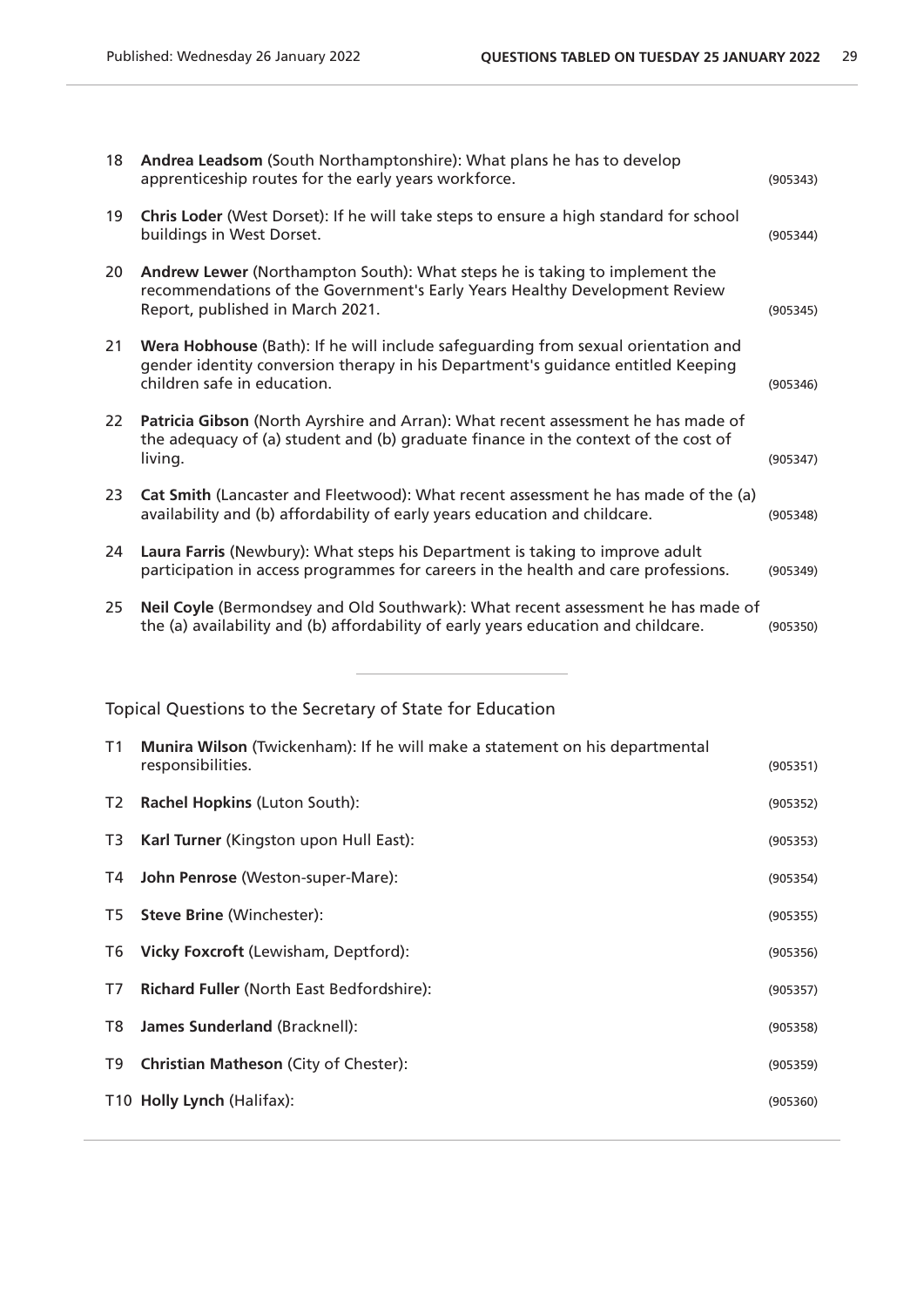## **Questions for Answer on Tuesday 1 February**

Questions for Written Answer

| 1 N | Ruth Cadbury (Brentford and Isleworth): To ask the Secretary of State for Business,<br>Energy and Industrial Strategy, what plans he has to to extend eligibility for the<br>Omicron Hospitality and Leisure Grant to (a) gyms, (b) yoga studies and (c) other<br>sports businesses.                                                                                         | (111606) |
|-----|------------------------------------------------------------------------------------------------------------------------------------------------------------------------------------------------------------------------------------------------------------------------------------------------------------------------------------------------------------------------------|----------|
| 2N  | Ruth Cadbury (Brentford and Isleworth): To ask the Secretary of State for Business,<br>Energy and Industrial Strategy, whether he has plans to provide additional financial<br>support for yoga studios.                                                                                                                                                                     | (111607) |
| 3N  | Ruth Cadbury (Brentford and Isleworth): To ask the Secretary of State for Business,<br>Energy and Industrial Strategy, with reference to the Omicron Hospitality and Leisure<br>Grant Guidance for Local Authorities, published on 21 January 2022, for what reason<br>his Department excluded gyms and sports businesses from the Omicron Hospitality<br>and Leisure Grant. | (111609) |
| 4N  | Ruth Cadbury (Brentford and Isleworth): To ask the Secretary of State for Business,<br>Energy and Industrial Strategy, what assessment he has made of the potential<br>impact of the Government's decision to exclude gyms and sports businesses from the<br>Omicron Hospitality and Leisure Grant on the viability of (a) yoga studios and (b)<br>gyms.                     | (111610) |
| 5N  | Steve McCabe (Birmingham, Selly Oak): To ask the Secretary of State for Education,<br>if he will amend the School Admissions Code to ensure that faith schools give<br>priority to (a) looked after and (b) previously looked after children when considering<br>applications.                                                                                               | (111481) |
| 6N  | Sarah Olney (Richmond Park): To ask the Secretary of State for Transport, if he will<br>make it his policy that the commission rates of Great British Railways align with other<br>sellers of rail tickets.                                                                                                                                                                  | (111676) |
| 7N  | Sarah Olney (Richmond Park): To ask the Secretary of State for Transport, what<br>estimate his Department has made of the potential increase in revenue from<br>passengers in respect of the forthcoming increase in rail fares of 3.8 per cent.                                                                                                                             | (111677) |
| 8N  | Sarah Olney (Richmond Park): To ask the Secretary of State for Transport, whether<br>his Department carried out yield management analysis prior to taking the decision to<br>increase rail fares this year by 3.8 per cent.                                                                                                                                                  | (111678) |
| 9N  | Steve McCabe (Birmingham, Selly Oak): To ask the Secretary of State for Health and<br>Social Care, what steps his Department is taking to tackle variation in access to IVF<br>treatment throughout the country.                                                                                                                                                             | (111482) |
|     | 10N Steve McCabe (Birmingham, Selly Oak): To ask the Secretary of State for Health and<br>Social Care, what estimate his Department has made of the (a) size of the cancer<br>treatment backlog in Birmingham and (b) the length of time needed to clear that<br>backlog.                                                                                                    | (111483) |
|     | 11N Pat McFadden (Wolverhampton South East): To ask the Chancellor of the Exchequer,<br>what his Department's budget has been for tackling fraud, scams and economic crime<br>in each of the last five years.                                                                                                                                                                | (111532) |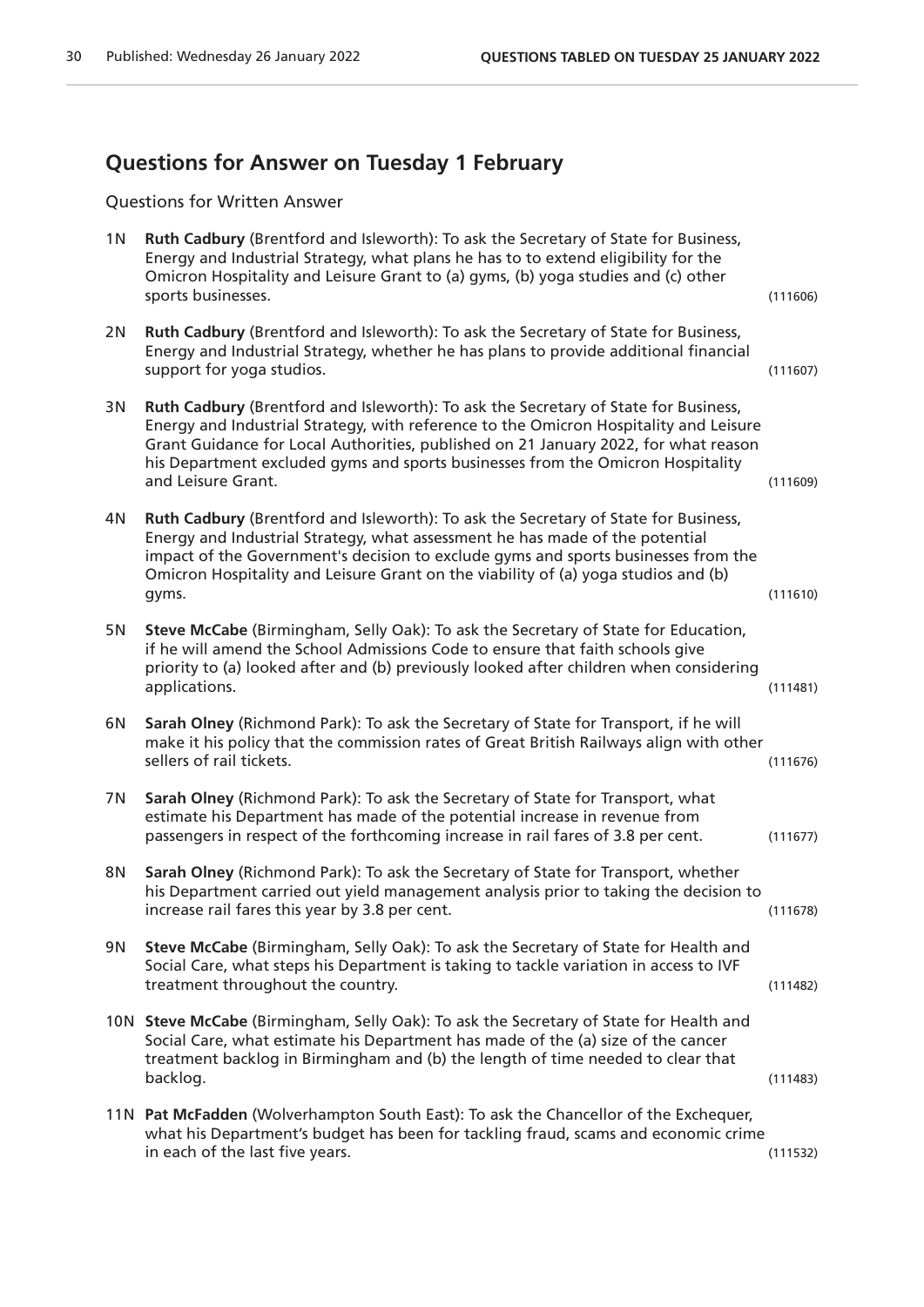| 12N Pat McFadden (Wolverhampton South East): To ask the Chancellor of the Exchequer,<br>how much (a) has been lost from the public purse as a result of fraud, scams and<br>economic crime and (b) has been recovered to the public purse having been lost to<br>fraud, scams and economic crime in each of the last five years. | (111533) |
|----------------------------------------------------------------------------------------------------------------------------------------------------------------------------------------------------------------------------------------------------------------------------------------------------------------------------------|----------|
| 13N Pat McFadden (Wolverhampton South East): To ask the Chancellor of the Exchequer,<br>how many investigations into fraud, scams and economic crime his Department has<br>conducted in each of the last five years.                                                                                                             | (111534) |
| 14N Pat McFadden (Wolverhampton South East): To ask the Chancellor of the Exchequer,<br>how many investigations into fraud, scams and economic crime have resulted in<br>money being returned to the public purse in each of the last five years.                                                                                | (111535) |
| 15N Pat McFadden (Wolverhampton South East): To ask the Chancellor of the Exchequer,<br>how many FTE staff in his Department have worked on tackling fraud and economic<br>crime in each of the last five years.                                                                                                                 | (111536) |

# **Questions for Answer on Wednesday 2 February**

Questions for Written Answer

| 1 <sub>N</sub> | Rosie Cooper (West Lancashire): To ask the Secretary of State for Health and Social<br>Care, when he plans to respond to the letter from the hon. Member for West<br>Lancashire of 29 October 2021, reference ZA58120, in relation to covid-19 booster<br>vaccines.             | (111523) |
|----------------|---------------------------------------------------------------------------------------------------------------------------------------------------------------------------------------------------------------------------------------------------------------------------------|----------|
| 2N             | Rosie Cooper (West Lancashire): To ask the Secretary of State for Health and Social<br>Care, when he plans to respond to the letter from the hon. Member for West<br>Lancashire of 8 November 2021, reference ZA58199, in relation to the covid-19<br>booster vaccine roll out. | (111524) |
|                | Oral Questions to the Secretary of State for Scotland                                                                                                                                                                                                                           |          |
| $\mathbf{1}$   | Felicity Buchan (Kensington): What discussions he has had with Cabinet colleagues on<br>improving connectivity between Scotland and the rest of the UK.                                                                                                                         | (905311) |
| $\overline{2}$ | John Lamont (Berwickshire, Roxburgh and Selkirk): What progress his Department has<br>made on implementing Growth Deals in Scotland.                                                                                                                                            | (905312) |
| 3              | Stephen Kinnock (Aberavon): What recent steps his Department has taken to help<br>strengthen the Union.                                                                                                                                                                         | (905313) |
| 4              | Margaret Ferrier (Rutherglen and Hamilton West): What recent discussions he has had<br>with the Scottish Government on the legislative remit of the Scottish Parliament.                                                                                                        | (905314) |
| 5              | Jacob Young (Redcar): What steps the Government is taking to support coastal<br>communities in Scotland.                                                                                                                                                                        | (905315) |
| 6              | Suzanne Webb (Stourbridge): What assessment he has made of the potential<br>economic benefits to Scotland of the Levelling Up Fund.                                                                                                                                             | (905316) |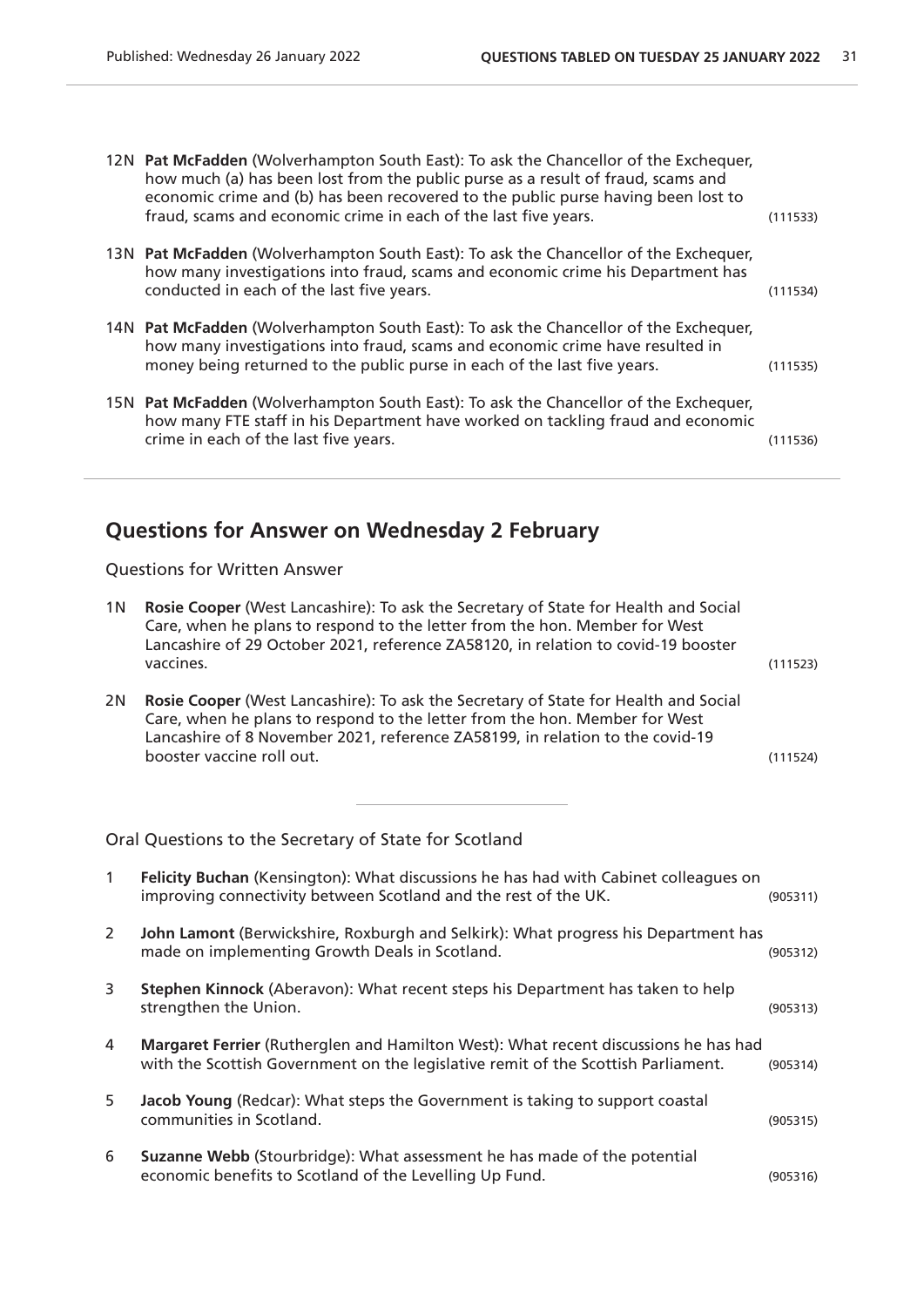| $\overline{7}$  | Grahame Morris (Easington): What steps he is taking to improve transport links<br>between Scotland and the North East of England to promote economic growth.                                          | (905317) |
|-----------------|-------------------------------------------------------------------------------------------------------------------------------------------------------------------------------------------------------|----------|
| 8               | Mr Tanmanjeet Singh Dhesi (Slough): What assessment his Department has made of<br>the potential impact of alleged breaches of coronavirus restrictions on the strength of<br>the Union.               | (905318) |
| 9               | Cherilyn Mackrory (Truro and Falmouth): What steps the Government is taking to<br>support coastal communities in Scotland.                                                                            | (905319) |
| 10              | Ben Everitt (Milton Keynes North): What discussions he has had with Cabinet<br>colleagues on defence investment in Scotland.                                                                          | (905320) |
| 11              | Alyn Smith (Stirling): What discussions he has had with Cabinet colleagues on the<br>potential effect of the rise in the cost of living on people in Scotland.                                        | (905321) |
| 12 <sup>2</sup> | Mr Gagan Mohindra (South West Hertfordshire): What assessment he has made of<br>the potential economic benefits to Scotland of a free trade deal between the UK and<br>India.                         | (905322) |
| 13              | Jack Lopresti (Filton and Bradley Stoke): What discussions he has had with Cabinet<br>colleagues on ongoing support provided by the armed forces in Scotland in response<br>to the covid-19 outbreak. | (905323) |
| 14              | Damien Moore (Southport): What steps his Department is taking to promote the<br>Union and level up regional interconnectivity.                                                                        | (905324) |
| 15              | Carol Monaghan (Glasgow North West): What recent discussions he has had with<br>Cabinet colleagues on the export potential of Scotland's renewable sector.                                            | (905325) |
|                 |                                                                                                                                                                                                       |          |

## **Questions for Answer on Monday 7 February**

Questions for Written Answer

1N **Ruth Cadbury** (Brentford and Isleworth): To ask the Secretary of State for Business, Energy and Industrial Strategy, what guidance he has provided to local authorities on the granting of covid-19-related financial support to yoga studios. (111608)

#### **Questions for Answer on Tuesday 8 February**

Questions for Written Answer

1N **Steve McCabe** (Birmingham, Selly Oak): To ask the Secretary of State for Foreign, Commonwealth and Development Affairs, with reference to the Answer of 11 July 2017 to Question 3584 on Karim and Maher Younes, what representations the Government has made to the Palestinian Authority the naming of town squares in Jenin and Tulkarem after Karim Younes and Maher Younes respectively; and what assessment she has made of the impact of those representations on the decision not to rename those town squares. (111479)